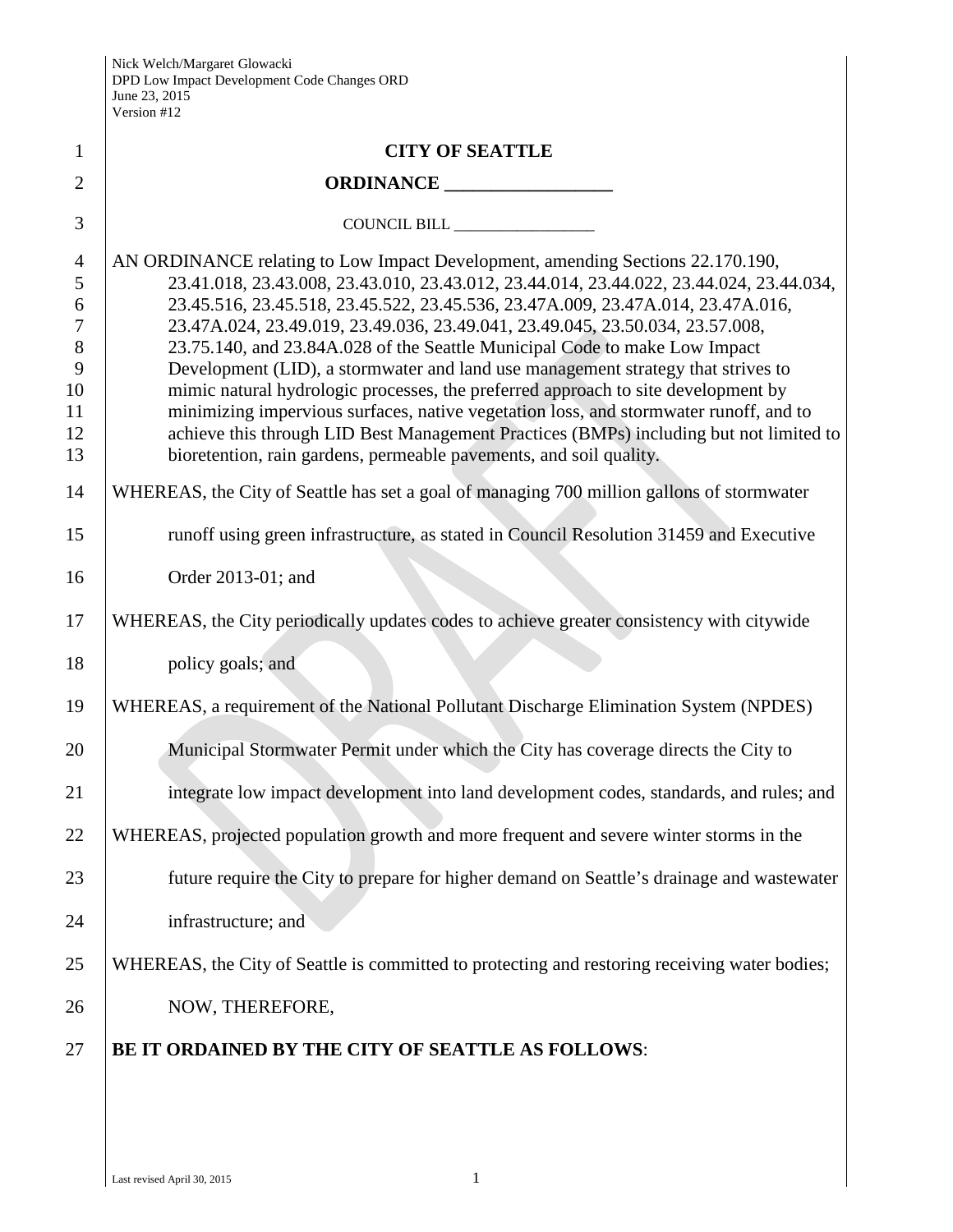| $\mathbf{1}$   | Section 1. Section 22.170.190 of the Seattle Municipal Code, last amended by Ordinance                             |
|----------------|--------------------------------------------------------------------------------------------------------------------|
| $\overline{2}$ | 123107, is amended as follows:                                                                                     |
| 3              | 22.170.190 General $((R))$ requirements                                                                            |
| 4              | ***                                                                                                                |
| 5              | G. Surface $(\mathbf{P})$ ) preparation. $((\mathbf{The\ ground\ surface}))$ Areas that will receive fill shall be |
| 6              | prepared ((to receive fill-)) by removing vegetation, non-approved materials, topsoil, and other                   |
| $\tau$         | unsuitable materials, including, but not limited to, mud, peat, and other materials with                           |
| 8              | insufficient strength to satisfy the design, as determined by the Director.                                        |
| 9              | H. Native topsoil shall be retained in an undisturbed state to the maximum extent                                  |
| 10             | practicable. Topsoil from areas that will be graded shall be reapplied to the site, where feasible.                |
| 11             | Topsoil that will be reused on-site shall be stockpiled on-site in a designated, controlled area, not              |
| 12             | adjacent to critical areas.                                                                                        |
| 13             | I. Soil quality. Areas that have been cleared, graded, or compacted and that have not been                         |
| 14             | covered by impervious surface, incorporated into a drainage facility, or engineered as structural                  |
| 15             | fill or slope shall be amended with organic matter prior to final inspection.                                      |
| 16             | $((H))I$ . Fills. Fills shall be located so that the base edge of the fill is located more than 12                 |
| 17             | feet horizontally from the top edge of an existing slope or a planned cut slope. A sloping fill shall              |
| 18             | not be placed on top of slopes that are steeper than $1.5((-4/2))$ horizontal to 1 vertical.                       |
| 19             | ((I))K. Requirements ((F))for ((F))fill ((M))material. Materials used in fills shall comply                        |
| 20             | with the following requirements:                                                                                   |
| 21             | 1. Material used in fills shall be appropriate to the site and the intended use of that                            |
| 22             | portion of the site.                                                                                               |
|                |                                                                                                                    |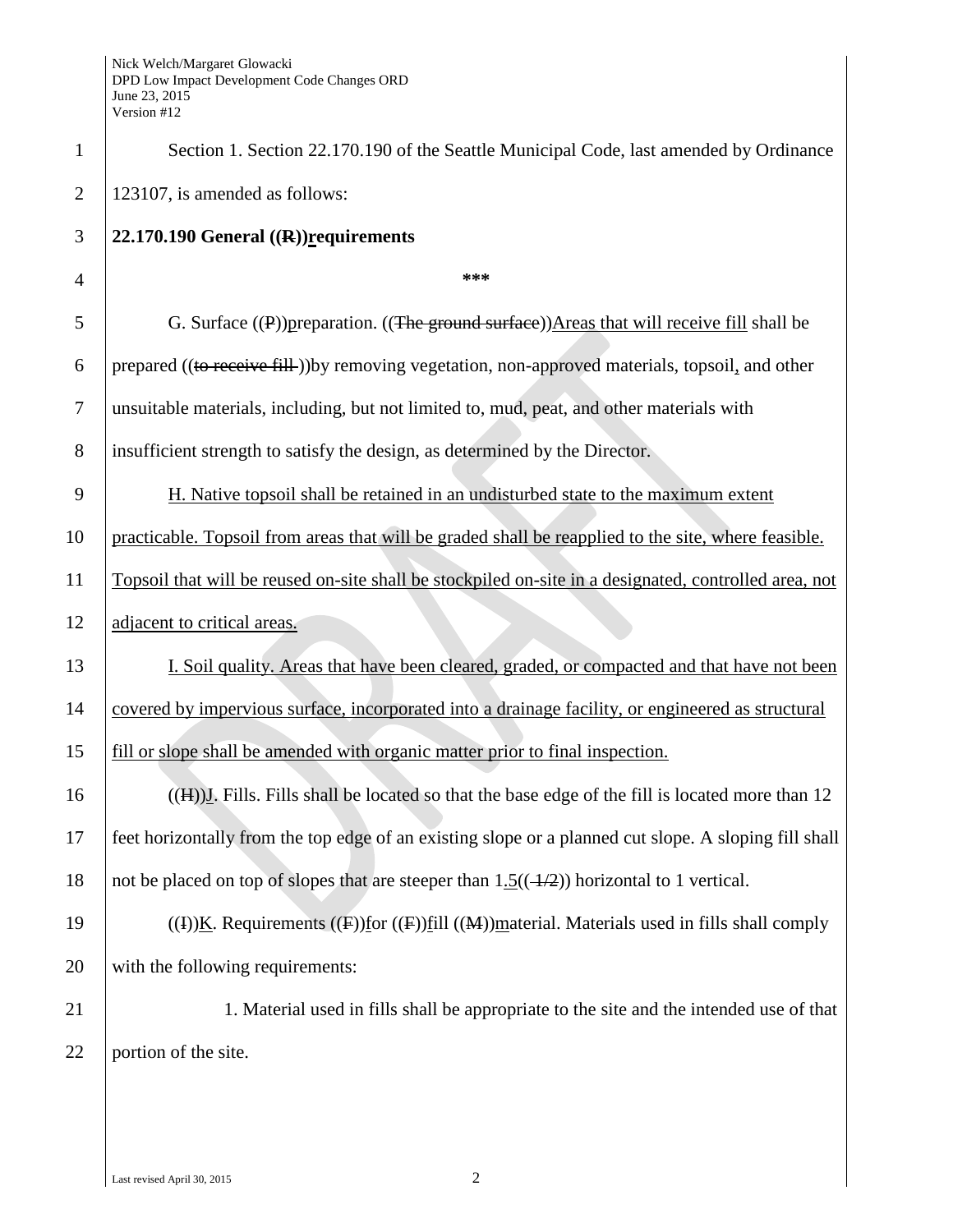| $\mathbf{1}$   | 2. Any rock or other similar irreducible material used in a fill shall have no                          |
|----------------|---------------------------------------------------------------------------------------------------------|
| $\overline{2}$ | dimension greater than 12 inches and shall compose not more than $20(\frac{4}{2})$ percent of the total |
| 3              | fill material.                                                                                          |
| 4              | 3. Topsoil shall not be used as a fill material except that the upper 12 inches of a                    |
| 5              | fill site may consist of topsoil.                                                                       |
| 6              | 4. No frozen or thawing material shall be used as fill.                                                 |
| 7              | 5. No solid waste, hazardous waste, or hazardous material may be used as fill.                          |
| 8              | 6. No organic material shall be used as fill unless approved by the Director.                           |
| 9              | 7. As necessary, the Director may specify other characteristics of the fill material                    |
| 10             | used, the degree of compaction, moisture content, and the method of placement appropriate to            |
| 11             | the site and the intended use of that portion of the site and the requirements for water retention,     |
| 12             | drainage control and erosion control                                                                    |
| 13             | $((J))$ . Terraces. The Director may require steps and terraces sufficient to control surface           |
| 14             | drainage and deposit of debris. Suitable access to the terraces shall be provided to permit proper      |
| 15             | maintenance.                                                                                            |
| 16             | $((K))$ M. Subsurface $((D))$ drainage. Cut and fill slopes shall be provided with subsurface           |
| 17             | drainage when needed to maintain slope stability.                                                       |
| 18             | $((E))$ N. Access. When an adjoining site relies on the site to be graded for pedestrian or             |
| 19             | vehicular access, the Director may require reasonable access to be maintained to the adjoining          |
| 20             | site.                                                                                                   |
| 21             | $((M))Q$ . Stockpiling of $((E))$ earth $((M))$ materials $((.)$                                        |
| 22             | 1. General. Stockpiling of any kind shall not adversely affect the lateral support or                   |
| 23             | significantly increase the stresses in or pressure upon any adjacent or contiguous property.            |
|                |                                                                                                         |

 $\overline{\phantom{a}}$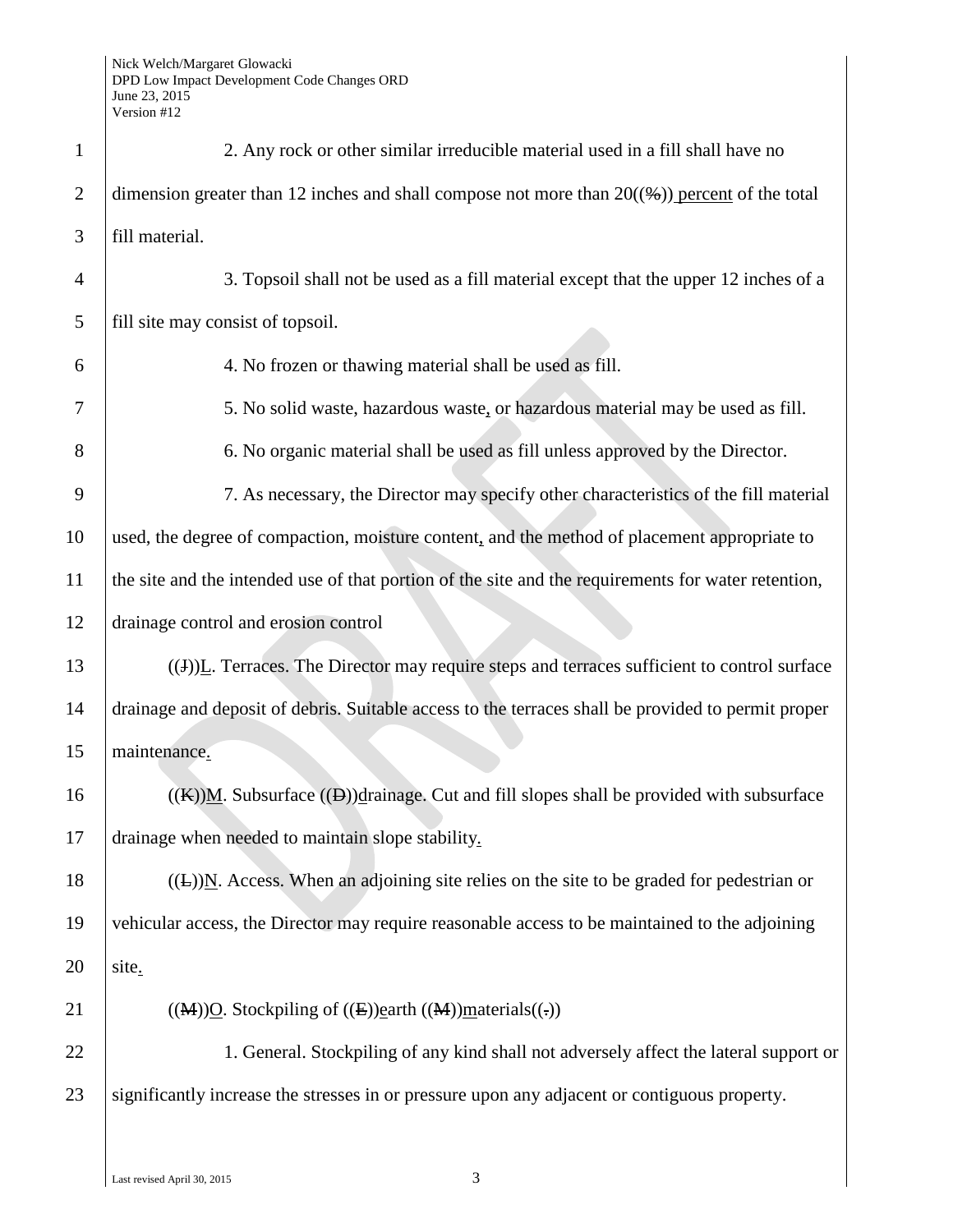| $\mathbf{1}$   | Stockpiling shall comply with the applicable erosion control requirements for temporarily                                             |
|----------------|---------------------------------------------------------------------------------------------------------------------------------------|
| $\overline{2}$ | exposed soils set forth in ((SMC-))Section 22.805.010 and rules promulgated under that                                                |
| 3              | $((s))$ Section 22.805.010.                                                                                                           |
| $\overline{4}$ | 2. Temporary $((S))$ stockpiling $((D))$ during $((C))$ construction or $((G))$ grading.                                              |
| 5              | Temporary stockpiles of earth materials during construction or grading shall not exceed 10 feet                                       |
| 6              | in height. Stockpiles shall have slopes no steeper than one horizontal to one vertical.                                               |
| 7              | 3. Stockpiling and $((H))$ handling of $((E))$ earth $((M))$ materials in $((P))$ processing.                                         |
| 8              | Earth materials consumed or produced in a process may be stockpiled and handled on a site if the                                      |
| 9              | process is the principal use of the site.                                                                                             |
| 10             | 4. Removal. Temporary stockpiles shall be removed prior to final inspection for a                                                     |
| 11             | grading permit where no building permit is issued on the same site. Where grading is approved                                         |
| 12             | as a component of a building permit, temporary stockpiles shall be removed prior to issuance of                                       |
| 13             | a Final Certificate of Occupancy or approval for occupancy after a final inspection.                                                  |
| 14             | $((A))P$ . Exploratory $((E))P$ xcavations. Exploratory excavations shall be performed under                                          |
| 15             | the direction of a licensed civil engineer or geotechnical engineer. No stockpiles of materials                                       |
| 16             | shall remain after completion of the exploratory activities. The grading shall comply with other                                      |
| 17             | requirements that may be established by the Director.                                                                                 |
| 18             | $((\Theta))\Omega$ . Excavations $((\mathbb{A}))$ near $((\mathbb{F}))$ footings or $((\mathbb{F}))$ foundations. Excavations for any |
| 19             | purpose shall not remove lateral support from any footing or foundation without first                                                 |
| 20             | underpinning or protecting the footing or foundation against settlement or lateral translation.                                       |
| 21             | ***                                                                                                                                   |
| 22             | Section 2. Section 23.41.018 of the Seattle Municipal Code, last amended by Ordinance                                                 |
| 23             | 123564, is amended as follows:                                                                                                        |
|                |                                                                                                                                       |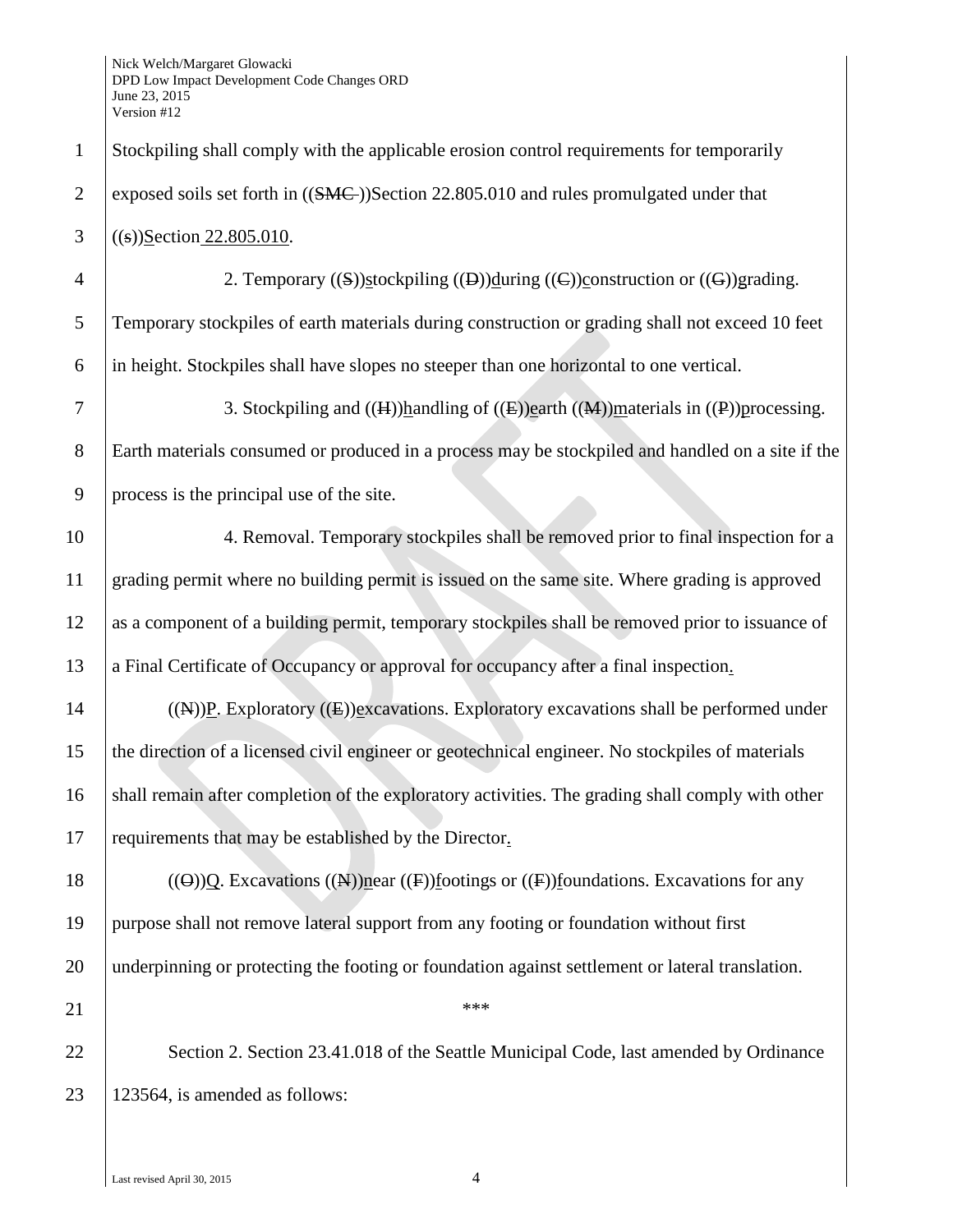| $\mathbf{1}$   | 23.41.018 Streamlined administrative design review (SDR) process                                 |
|----------------|--------------------------------------------------------------------------------------------------|
| $\overline{2}$ | ***                                                                                              |
| 3              | D. SDR decision $((.)$                                                                           |
| 4              | ***                                                                                              |
| 5              | 3. The Director may allow the adjustments listed in subsection 23.41.018.D.4, if                 |
| 6              | the adjustments are consistent with the SDR design guidance report and the adjustments would     |
| 7              | result in a development that:                                                                    |
| 8              | a. $((\theta))$ Exetter meets the intent of the adopted design guidelines and/or                 |
| 9              | b. $((\theta))$ Provides a better response to environmental and/or site conditions,              |
| 10             | including but not limited to topography, the location of trees, stormwater management, or        |
| 11             | adjacent uses and structures.                                                                    |
| 12             | 4. If the criteria listed in subsection 23.41.018.D.3 are met, the Director may                  |
| 13             | allow adjustments to the following development standards to the extent listed for each standard: |
| 14             | a. Setbacks and separation requirements may be reduced by a maximum of                           |
| 15             | 50 percent;                                                                                      |
| 16             | b. Amenity areas may be reduced by a maximum of 10 percent;                                      |
| 17             | c. Landscaping and screening may be reduced by a maximum of 25                                   |
| 18             | percent;                                                                                         |
| 19             | d. Structure width, structure depth, and facade length may be increased by                       |
| 20             | a maximum of 10 percent; and                                                                     |
| 21             | e. Screening of parking may be reduced by a maximum of 25 percent.                               |
| 22             | ***                                                                                              |
|                |                                                                                                  |
|                |                                                                                                  |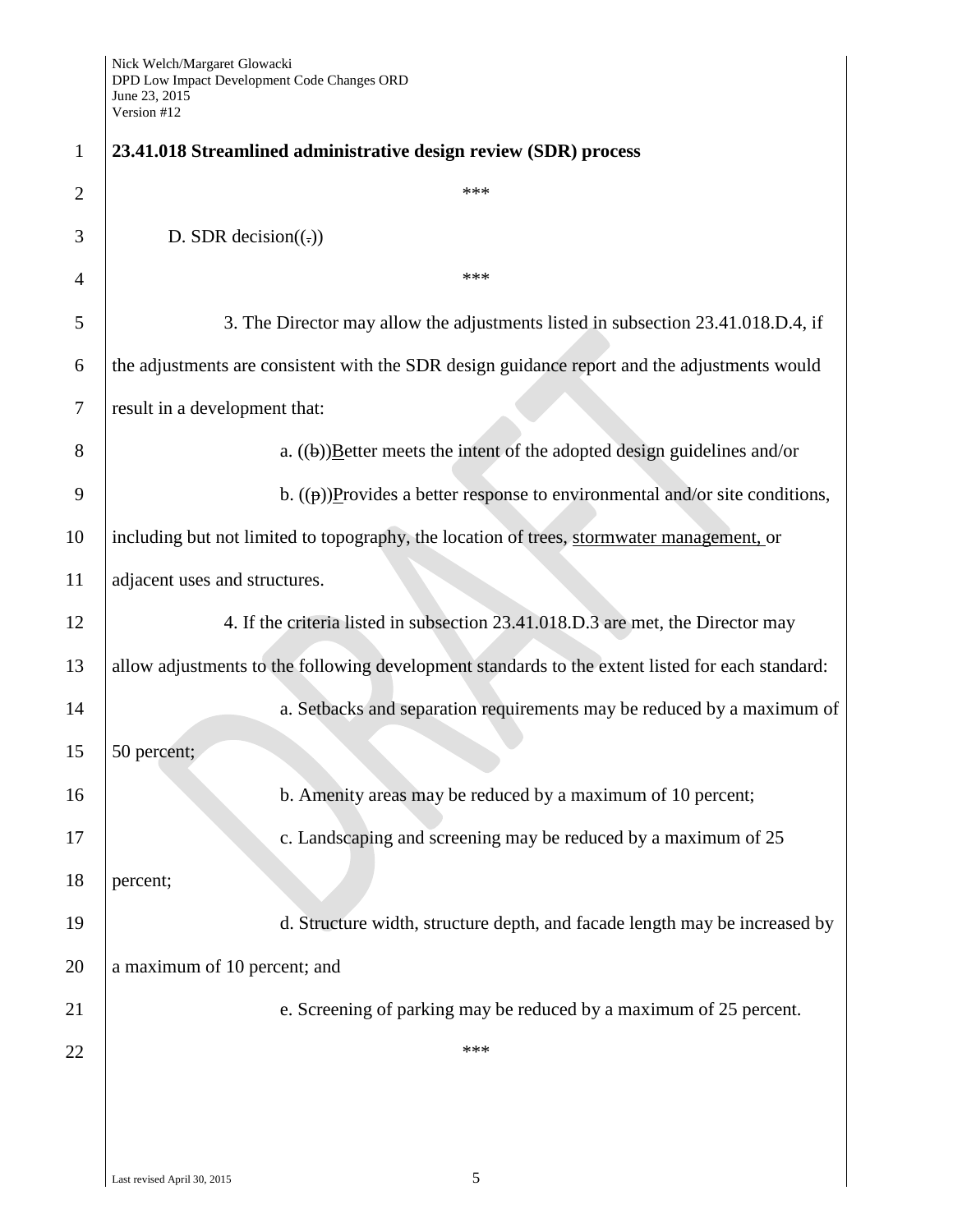| $\mathbf{1}$   | Section 3. Section 23.44.008 of the Seattle Municipal Code, last amended by Ordinance                |
|----------------|------------------------------------------------------------------------------------------------------|
| $\overline{2}$ | 124378, is amended as follows:                                                                       |
| 3              | 23.43.008 Development standards for one dwelling unit per lot                                        |
| 4              | ***                                                                                                  |
| 5              | D. Yards and setbacks                                                                                |
| 6              | 1. Front and rear yards $((.)$                                                                       |
| 7              | ***                                                                                                  |
| 8              | 3. Exceptions from standard yard and setback requirements. The following parts                       |
| 9              | of structures may project into a required yard or setback, provided that the applicable restrictions |
| 10             | in subsections 23.43.008.D.3 and 23.43.008.D.4 are met:                                              |
| 11             | ***                                                                                                  |
| 12             | d. Cisterns and above-grade bioretention facilities are permitted without                            |
| 13             | yard or setback restrictions if:                                                                     |
| 14             | 1) Each cistern and bioretention facility is less than 4.5 feet tall                                 |
| 15             | excluding piping;                                                                                    |
| 16             | 2) Each cistern and bioretention facility is less than 4 feet wide;                                  |
| 17             | and                                                                                                  |
| 18             | 3) The system's total storage capacity is no greater than 600                                        |
| 19             | gallons.                                                                                             |
| 20             | e. Cisterns and above-grade bioretention facilities larger than what is                              |
| 21             | allowed in subsection 23.43.008.D.3.d are permitted within a required yard or setback if:            |
| 22             | 1) It does not exceed 10 percent coverage in any yard or setback                                     |
| 23             | area;                                                                                                |
|                |                                                                                                      |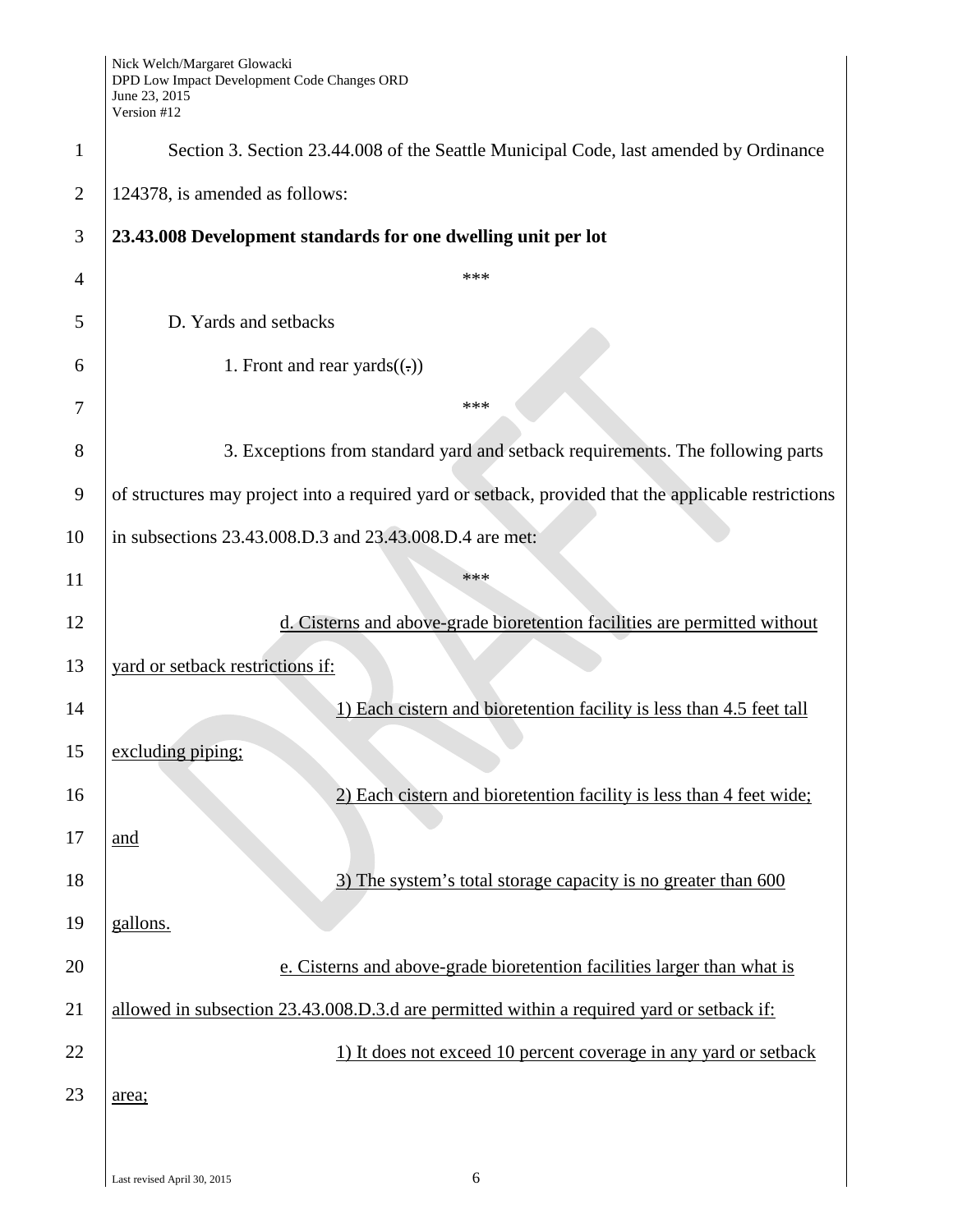|                | Version $#12$                                                                                    |
|----------------|--------------------------------------------------------------------------------------------------|
| 1              | 2) It is not located closer than 2.5 feet from a side lot line; and                              |
| $\overline{2}$ | 3) It projects no more than 5 feet into the front or rear setback area.                          |
| 3              | ***                                                                                              |
| 4              | Section 4. Section 23.44.010 of the Seattle Municipal Code, last amended by Ordinance            |
| 5              | 124378, is amended as follows:                                                                   |
| 6              | 23.43.010 Tandem housing                                                                         |
| 7              | ***                                                                                              |
| 8              | C. Yards and setbacks                                                                            |
| 9              | ***                                                                                              |
| 10             | 7. Exceptions from standard yard, setback, and interior separation requirements.                 |
| 11             | For all developments, only structures that comply with the following may project into a required |
| 12             | yard, setback, or interior separation:                                                           |
| 13             | ***                                                                                              |
| 14             | d. Cisterns and above-grade bioretention facilities are permitted without                        |
| 15             | yard, setback, or interior separation restrictions if:                                           |
| 16             | 1) Each cistern and bioretention facility is less than 4.5 feet tall                             |
| 17             | excluding piping;                                                                                |
| 18             | 2) Each cistern and bioretention facility is less than 4 feet wide;                              |
| 19             | and                                                                                              |
| 20             | 3) The system's total storage capacity is no greater than 600                                    |
| 21             | gallons.                                                                                         |
| 22             | e. Cisterns and above-grade bioretention facilities larger than what is                          |
| 23             | allowed in subsection 23.43.010.C.7.d are permitted within a required yard or setback if:        |
|                |                                                                                                  |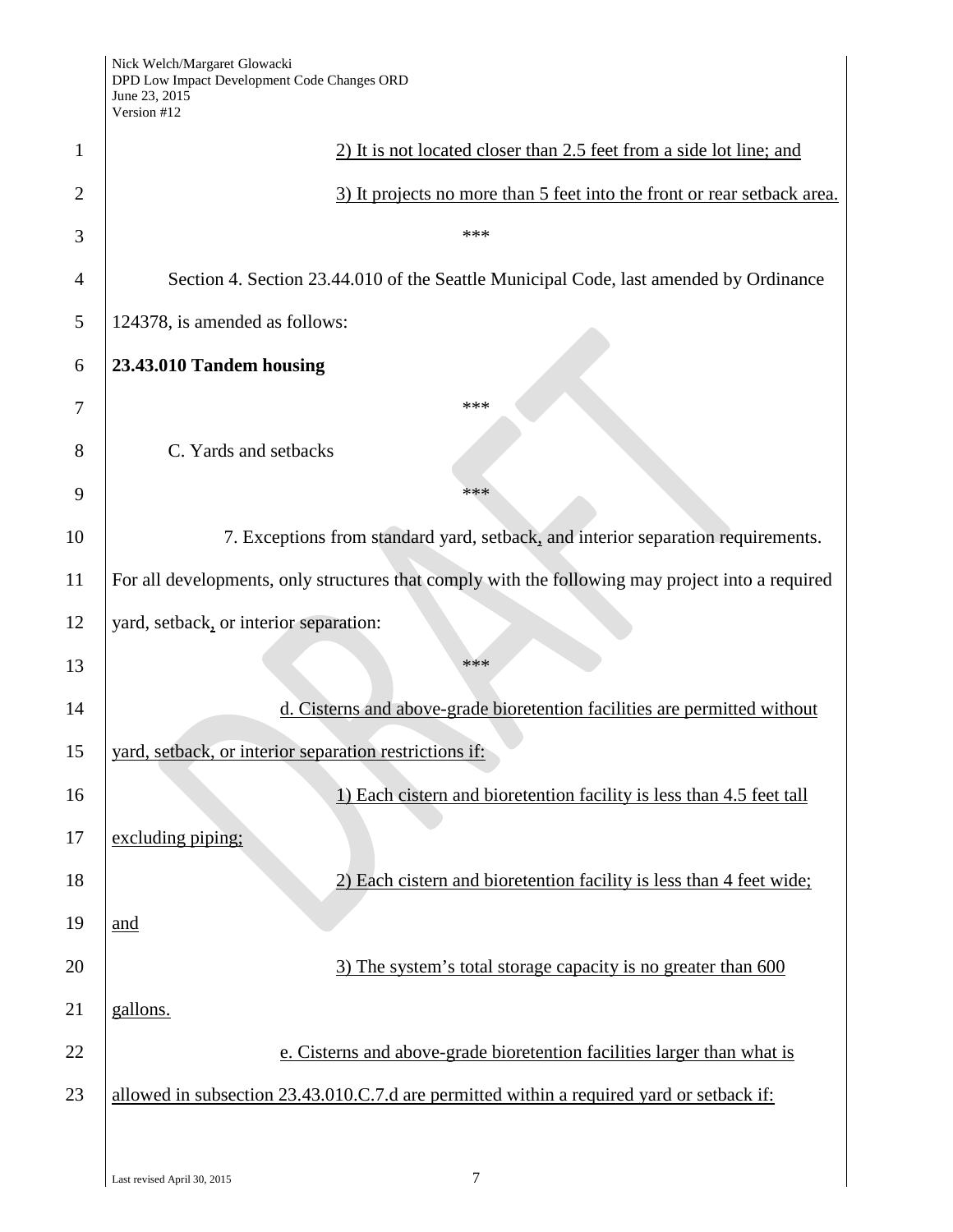| $\mathbf{1}$   | 1) It does not exceed 10 percent coverage in any yard, setback, or                               |
|----------------|--------------------------------------------------------------------------------------------------|
| $\overline{2}$ | interior separation area;                                                                        |
| 3              | 2) It is not located closer than 2.5 feet from a side lot line; and                              |
| 4              | 3) It projects no more than 5 feet into the front or rear setback area.                          |
| 5              | ***                                                                                              |
| 6              | Section 5. Section 23.44.012 of the Seattle Municipal Code, last amended by Ordinance            |
| 7              | 124378, is amended as follows:                                                                   |
| 8              | 23.43.012 Cottage Housing Developments (CHDs)                                                    |
| 9              | ***                                                                                              |
| 10             | E. Yards and setbacks                                                                            |
| 11             | ***                                                                                              |
| 12             | 5. Exceptions from standard yard, setback, and interior separation requirements.                 |
| 13             | For all developments, only structures that comply with the following may project into a required |
| 14             | yard, setback, or interior separation:                                                           |
| 15             | ***                                                                                              |
| 16             | d. Cisterns and above-grade bioretention facilities are permitted without                        |
| 17             | yard, setback, or interior separation restrictions if:                                           |
| 18             | 1) Each cistern and bioretention facility is less than 4.5 feet tall                             |
| 19             | excluding piping;                                                                                |
| 20             | 2) Each cistern and bioretention facility is less than 4 feet wide;                              |
| 21             | and                                                                                              |
| 22             | 3) The system's total storage capacity is no greater than 600                                    |
| 23             | gallons.                                                                                         |
|                |                                                                                                  |
|                |                                                                                                  |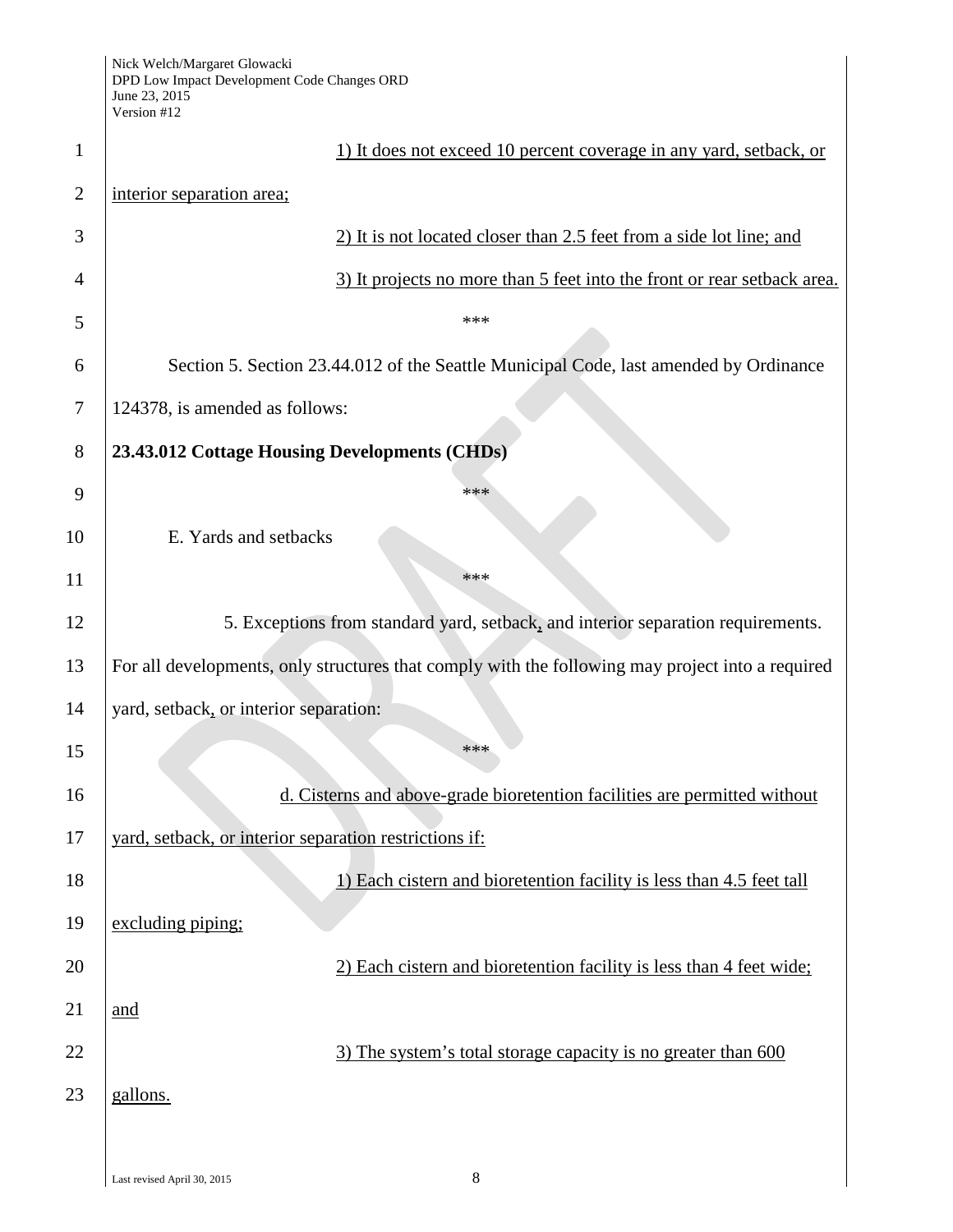| 1              | e. Cisterns and above-grade bioretention facilities larger than what is                                |
|----------------|--------------------------------------------------------------------------------------------------------|
| $\overline{2}$ | allowed in subsection 23.43.012.E.5.d are permitted within a required yard or setback if:              |
| 3              | 1) It does not exceed 10 percent coverage in any yard, setback, or                                     |
| $\overline{4}$ | interior separation area;                                                                              |
| 5              | 2) It is not located closer than 2.5 feet from a side lot line; and                                    |
| 6              | 3) It projects no more than 5 feet into the front or rear setback area.                                |
| 7              | ***                                                                                                    |
| 8              | Section 6. Section 23.44.014 of the Seattle Municipal Code, last amended by Ordinance                  |
| 9              | 124378, is amended as follows:                                                                         |
| 10             | 23.44.014 Yards                                                                                        |
| 11             | Yards are required for every lot in a single-family zone. A yard that is larger than the               |
| 12             | minimum size may be provided.                                                                          |
| 13             | ***                                                                                                    |
| 14             | D. Exceptions from standard yard requirements. No structure shall be placed in a required              |
| 15             | yard except pursuant to the following:                                                                 |
| 16             | ***                                                                                                    |
| 17             | 17. ((Cisterns))Stormwater management. ((Rain barrels and cisterns may extend                          |
| 18             | into a required yard according to the following: ))                                                    |
| 19             | a. ((Stand alone cisterns))Cisterns and above-grade bioretention facilities                            |
| 20             | ((or connected systems shall be allowed)) are permitted in required ((without setback)) yards          |
| 21             | ((restrictions))if: ((each cistern is less than 4.5 feet tall excluding piping, less than 4 feet wide, |
| 22             | and the system's total storage capacity is no greater than 600 gallons.)                               |
|                |                                                                                                        |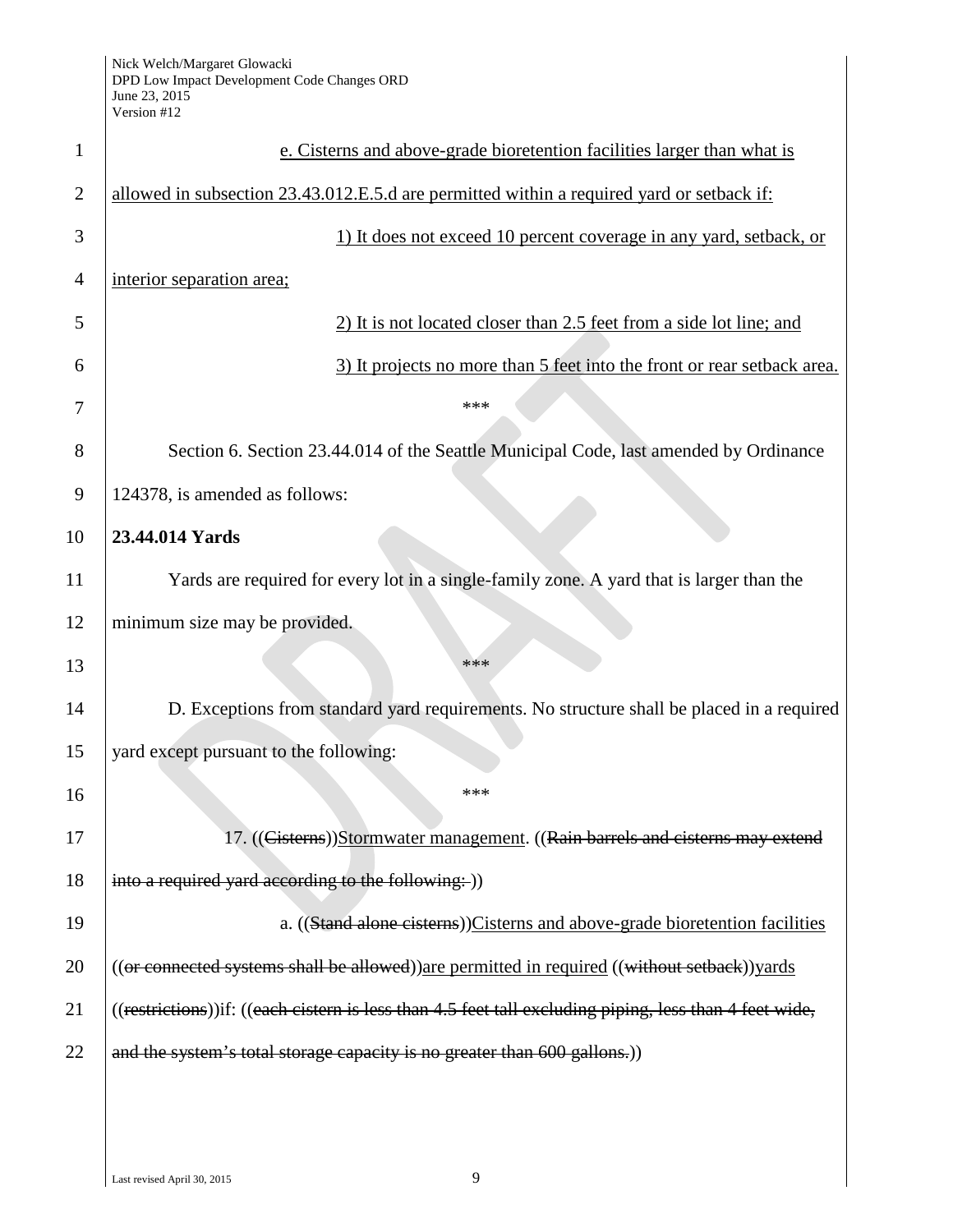| 1              | 1) Each cistern and bioretention facility is less than 4.5 feet tall                                                             |
|----------------|----------------------------------------------------------------------------------------------------------------------------------|
| $\overline{2}$ | excluding piping;                                                                                                                |
| 3              | 2) Each cistern and bioretention facility is less than 4 feet wide;                                                              |
| 4              | and                                                                                                                              |
| 5              | 3) The system's total storage capacity is no greater than 600                                                                    |
| 6              | gallons.                                                                                                                         |
| 7              | b. Cisterns and above-grade bioretention facilities ((L))larger ((cisterns or                                                    |
| 8              | systems))than what is allowed in subsection 23.44.014.D.17.a are ((may be))permitted in                                          |
| 9              | required yards provided that they do not exceed $((\text{ten}))10$ percent coverage in any required                              |
| 10             | $\text{yard}((\frac{1}{2}))$ and $((\frac{1}{2})$ are not located closer than 2.5 feet from a side lot line, 20 feet from a rear |
| 11             | lot line or centerline of an alley abutting the rear lot line, or 15 feet from the front lot line.                               |
| 12             | ***                                                                                                                              |
| 13             | Section 7. Section 23.44.022 of the Seattle Municipal Code, last amended by Ordinance                                            |
| 14             | 124475, is amended as follows:                                                                                                   |
| 15             | 23.44.022 Institutions                                                                                                           |
| 16             | ***                                                                                                                              |
| 17             | I. Landscaping((-Landscaping shall be required to integrate the institution with adjacent                                        |
| 18             | areas, reduce the potential for erosion or extensive stormwater runoff, reduce the coverage of the                               |
| 19             | site by impervious surfaces, screen parking from adjacent residentially zoned lots or streets or to                              |
| 20             | reduce the appearance of bulk of the institution.                                                                                |
| 21             | Landscaping plant materials shall be species compatible with surrounding flora. Existing                                         |
| 22             | plant material may be required to be retained. Maintenance of landscaped areas shall be the                                      |
| 23             | continuing responsibility of the owner.))                                                                                        |
|                |                                                                                                                                  |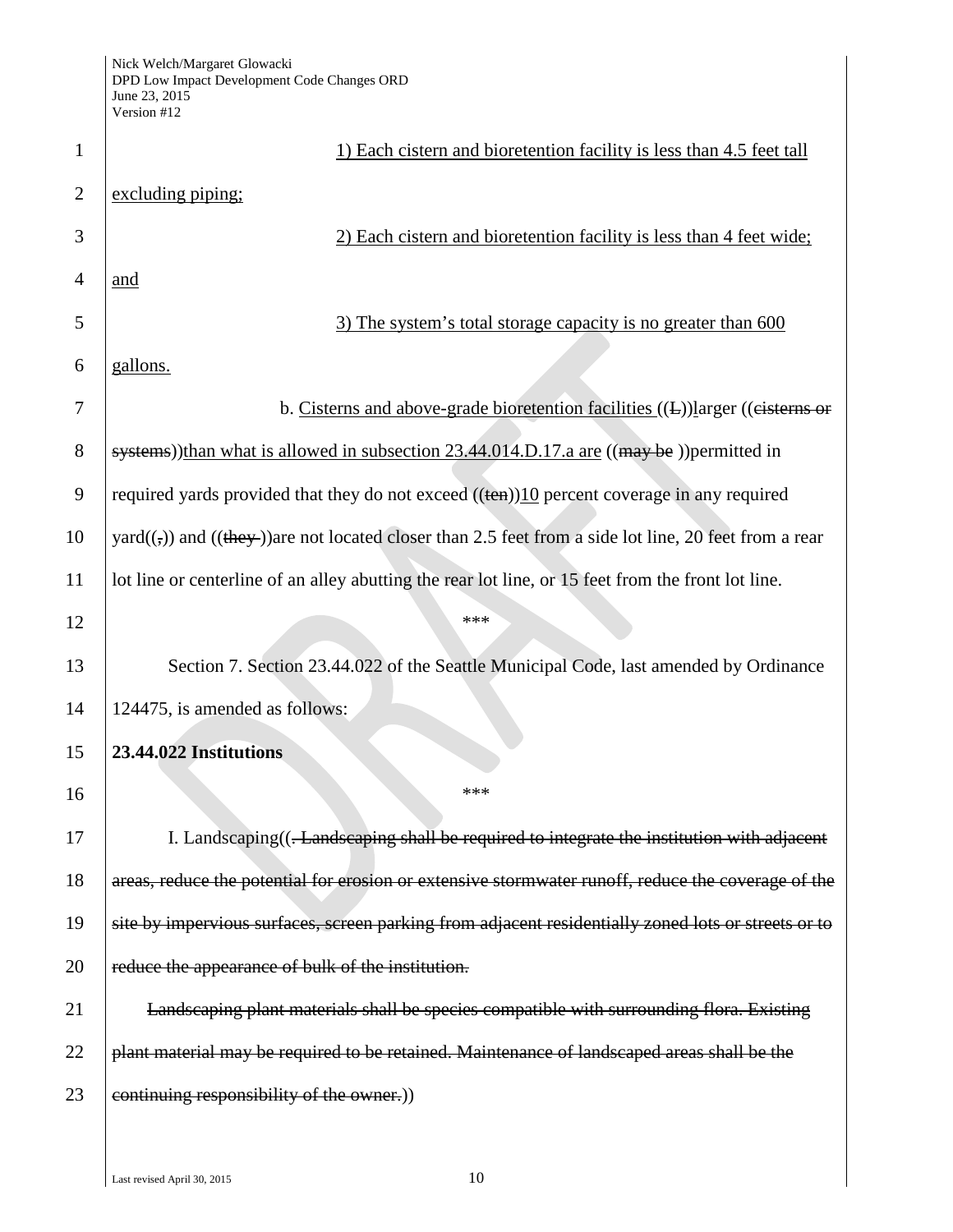| 1              | 1. The Director shall promulgate rules to foster the long-term health, viability, and              |
|----------------|----------------------------------------------------------------------------------------------------|
| $\overline{2}$ | coverage of plantings. The rules shall address, at a minimum, the type and size of plants, spacing |
| 3              | of plants, use of drought-tolerant plants, and access to light and air for plants. All landscaping |
| 4              | provided to meet the requirements of this Section 23.44.022 shall comply with these rules.         |
| 5              | 2. Landscaping that achieves a Green Factor score of 0.3 or greater, pursuant to                   |
| 6              | Section 23.86.019, is required for any lot with:                                                   |
| 7              | a. development containing more than four new dwelling units; or                                    |
| 8              | b. development, either a new structure or an addition to an existing                               |
| 9              | structure, containing more than 4,000 new square feet of non-residential uses; or                  |
| 10             | c. any parking lot containing more than 20 new parking spaces for                                  |
| 11             | automobiles.                                                                                       |
| 12             | ***                                                                                                |
| 13             | Section 8. Section 23.44.024 of the Seattle Municipal Code, last amended by Ordinance              |
| 14             | 122050, is amended as follows:                                                                     |
| 15             | 23.44.024 Clustered housing planned developments((,))                                              |
| 16             | Clustered housing planned developments (CHPDs) may be permitted as an administrative               |
| 17             | conditional use in single-family zones. A CHPD is intended to enhance and preserve natural         |
| 18             | features, encourage the construction of affordable housing, allow for development and design       |
| 19             | flexibility, and protect and prevent harm in environmentally critical areas. CHPDs shall be        |
| 20             | subject to the following provisions:                                                               |
| 21             | A. Site $((R))$ requirements $((.)$                                                                |
| 22             | 1. The minimum size of a CHPD is $((\text{shall be}))$ two $((2))$ acres $((.)$ ,                  |
| 23             | excluding submerged land and any land ((Land which is))designated an environmentally critical      |
|                |                                                                                                    |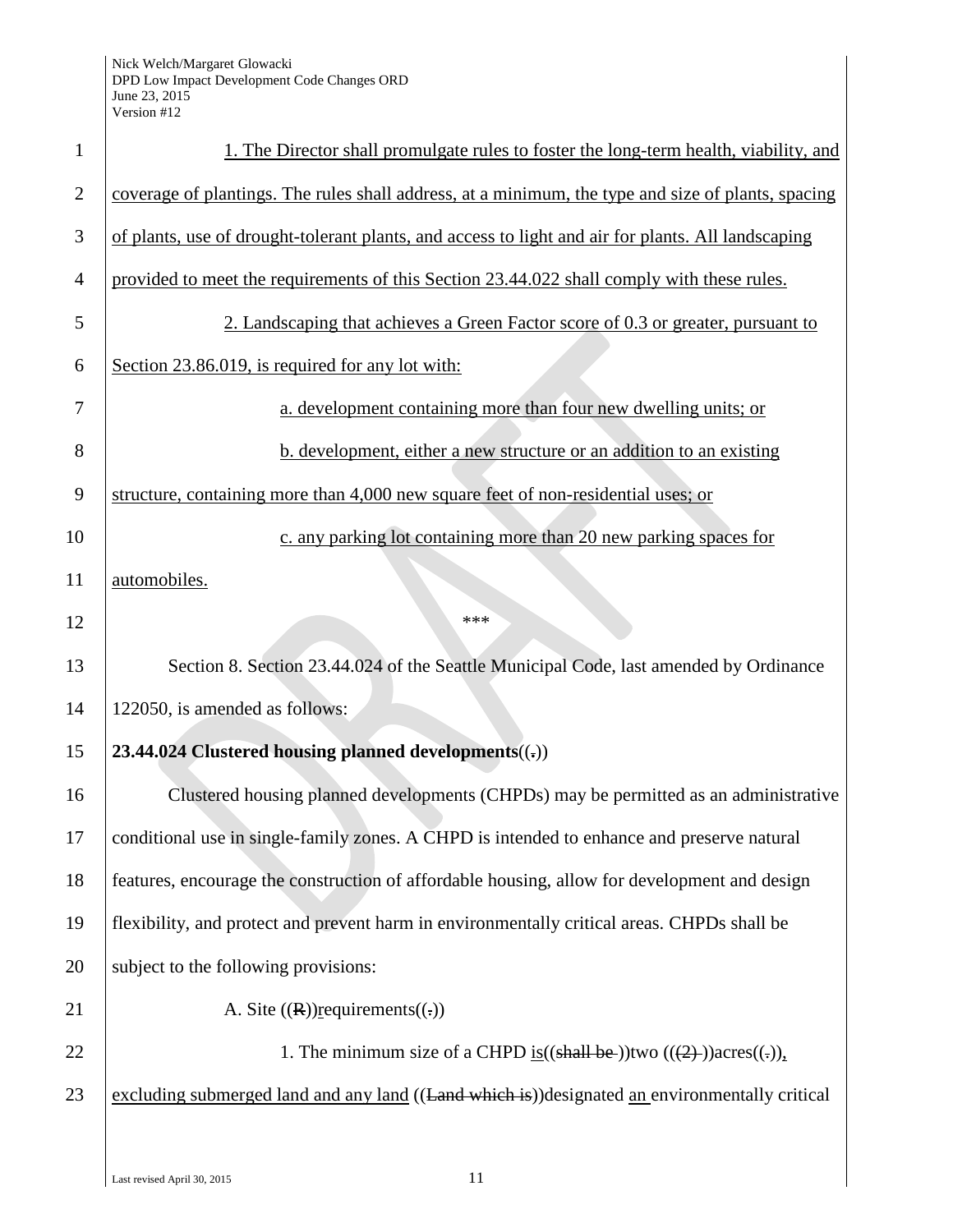| $\mathbf{1}$   | area or buffer due to the presence of a riparian corridor, wetland, wetland buffer, priority habitat                        |
|----------------|-----------------------------------------------------------------------------------------------------------------------------|
| $\overline{2}$ | area, steep slope, or steep slope buffer according to Chapter 25.09, Regulations for                                        |
| 3              | Environmentally Critical Areas(( <del>, and submerged land shall not be used to meet minimum size</del>                     |
| $\overline{4}$ | requirements)).                                                                                                             |
| 5              | 2. Where portions of a site are designated an environmentally critical area                                                 |
| 6              | or buffer due to the presence of a riparian corridor, wetland, wetland buffer, priority habitat area,                       |
| 7              | steep slope, or steep slope buffer according to Chapter 25.09, Regulations for Environmentally                              |
| 8              | Critical Areas, the conditional use ((clustered development)) provisions under Section 25.09.260                            |
| 9              | shall apply, superseding the standards of this ((section))Section 23.44.024.                                                |
| 10             | 3. The Director may exclude land from a CHPD if it is separated from the                                                    |
| 11             | site by ((topographical conditions)) topography, if it has a poor functional relationship with the                          |
| 12             | site, or if ((inclusion of))including the land would have a negative ((negatively-))impact on                               |
| 13             | adjacent single-family zoned lots.                                                                                          |
| 14             | B. Type of $((\theta))$ dwelling $((\theta))$ units $((\theta))$ permitted. Only single-family dwelling                     |
| 15             | units shall be permitted in a CHPD.                                                                                         |
| 16             | C. Number of $((\theta))$ dwelling $((\theta))$ units $((P))$ permitted $((\cdot))$                                         |
| 17             | 1. The number of dwelling units permitted in a CHPD shall be calculated                                                     |
| 18             | by dividing the CHPD land area by the minimum lot ((size))area required in((permitted by))                                  |
| 19             | subsection $((A \text{ of Section 23.44.010}))$ 23.44.010.A $((\text{in}))$ for the single-family zone where $((\text{in})$ |
| 20             | which-)) the CHPD is located. Land ((which)) that is designated an environmentally critical area                            |
| 21             | or buffer due to the presence of a riparian corridor, wetland, wetland buffer, priority habitat area,                       |
| 22             | steep slope, or steep slope buffer and submerged land shall be excluded from the land used to                               |
| 23             | calculate ((density)) the permitted number of dwelling units in a CHPD. For CHPDs ((which                                   |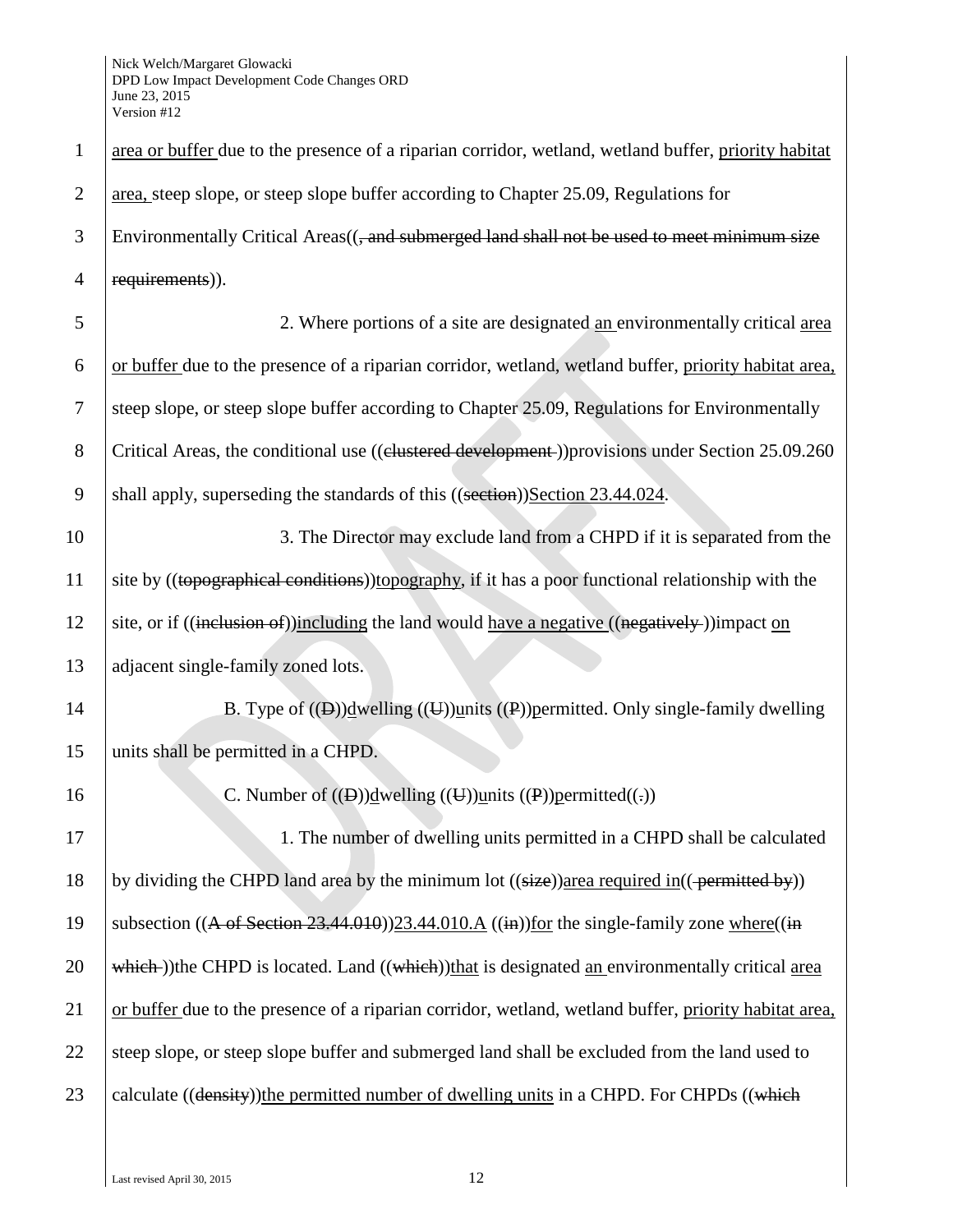| $\mathbf{1}$   | $\frac{\text{include}}{\text{include}}$ ))located in more than one (( $\left(\frac{1}{2}\right)$ ))zone, the number of dwelling units shall be calculated |
|----------------|-----------------------------------------------------------------------------------------------------------------------------------------------------------|
|                |                                                                                                                                                           |
| $\overline{2}$ | based on the proportion of land area in each zone.                                                                                                        |
| 3              | 2. Where portions of a site are designated an environmentally critical area                                                                               |
| $\overline{4}$ | or buffer due to the presence of a riparian corridor, wetland, wetland buffer, priority habitat area,                                                     |
| 5              | steep slope, or steep slope buffer according to Chapter 25.09, Regulations for Environmentally                                                            |
| 6              | Critical Areas, the administrative conditional use provisions ((for regaining development credit                                                          |
| 7              | and clustering )) under Section 25.09.260 shall apply.                                                                                                    |
| 8              | 3. One $((\text{+)})$ additional detached single-family structure may be                                                                                  |
| 9              | permitted if the development includes one or more of the following ((recreational, meeting and/or                                                         |
| 10             | $\frac{day \text{ care}}{x}$ ) facilities open to the surrounding community((-)):                                                                         |
| 11             | a. Usable open space and other recreational facilities approved by                                                                                        |
| 12             | the Director;                                                                                                                                             |
| 13             | b. Community center; and                                                                                                                                  |
| 14             | c. Child care facility.                                                                                                                                   |
| 15             | D. Subdivision. A CHPD may be subdivided into lots of less than the minimum                                                                               |
| 16             | $area((size))$ required by subsection $((A \text{ of Section 23.44.010}))23.44.010.A$ .                                                                   |
| 17             | E. Yards. Yards shall be required for structures within a CHPD. For the purposes                                                                          |
| 18             | of this subsection 23.44.024.E, setbacks shall be considered yards, and the provisions relating to                                                        |
| 19             | accessory structures in required yards of the applicable single-family zone shall apply.                                                                  |
| 20             | 1. Structures shall be set back a minimum distance of $((\text{twenty-}())20(\text{t}))$                                                                  |
| 21             | feet from the street ((property)) lot line of a CHPD.                                                                                                     |
| 22             | 2. No dwelling unit in a CHPD shall be closer than $((\text{five} (+))5(())$ feet to a                                                                    |
| 23             | side lot line of an abutting single-family zoned lot.                                                                                                     |
|                |                                                                                                                                                           |
|                |                                                                                                                                                           |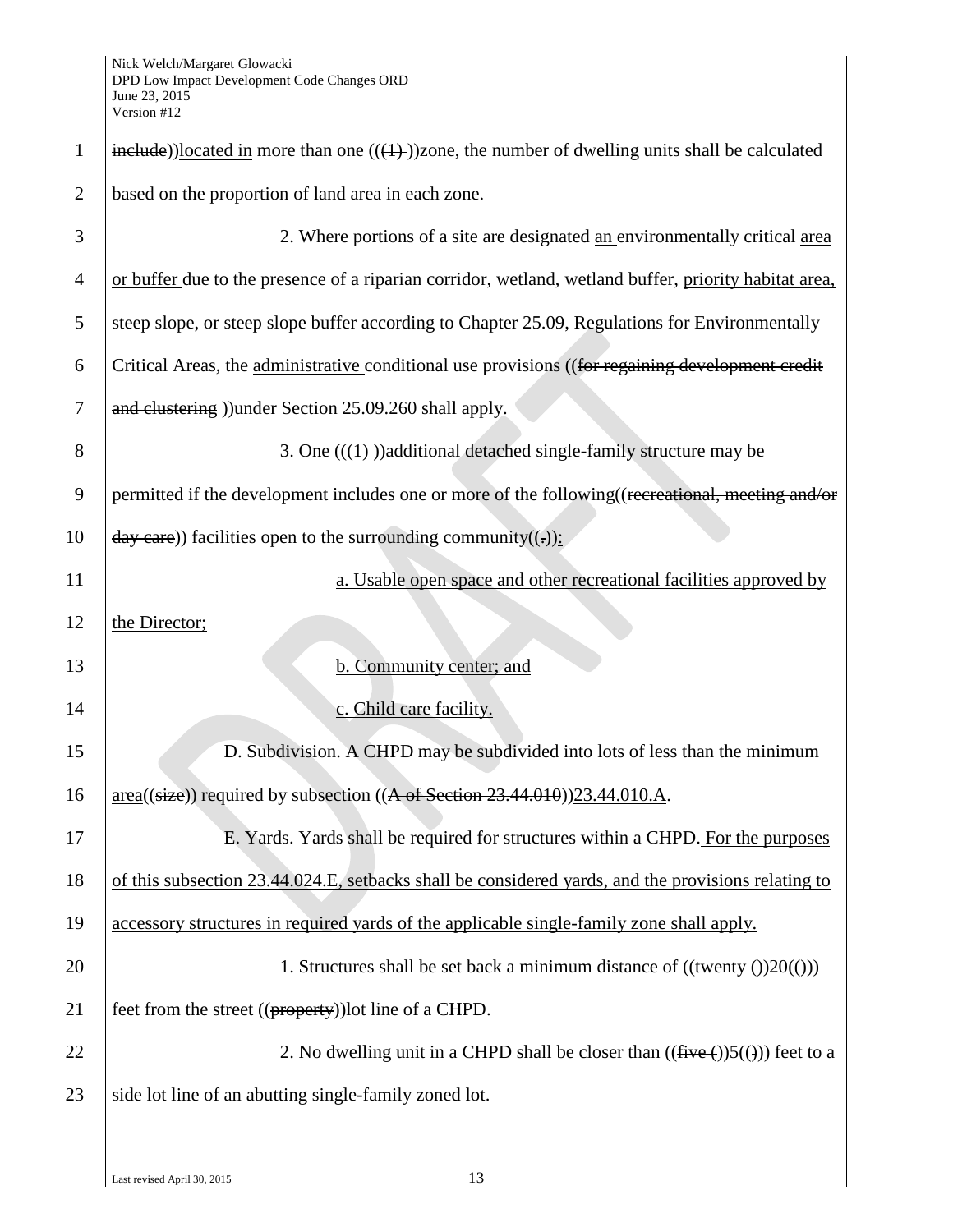| $\mathbf{1}$   | 3. No dwelling unit in a CHPD shall be closer than $((\text{twenty-five}())25(\theta))$                        |
|----------------|----------------------------------------------------------------------------------------------------------------|
| $\overline{2}$ | feet to a rear lot line of an abutting single-family zoned lot.                                                |
| 3              | 4. No dwelling unit in a CHPD shall be closer than $((\text{five} (+))5(())$ feet to                           |
| $\overline{4}$ | any lot line of an abutting non-single-family zoned lot.                                                       |
| 5              | 5. There shall be a minimum distance of $((\text{ten}(-))10((\cdot)))$ feet between                            |
| 6              | principal structures ((which are )) within ((one hundred $()$ ) 100( $()$ )) feet of the ((property)) lot line |
| 7              | of a CHPD.                                                                                                     |
| 8              | 6. To provide a sense of privacy $((,))$ and to mitigate the effects of shadows                                |
| 9              | between structures $located((which are)) more than ((one hundred()))100(())) feet from the$                    |
| 10             | ((property))lot line of a CHPD, the required ((yards))separation between structures in the CHPD                |
| 11             | shall vary depending on the design of the facing facades as follows:                                           |
| 12             | a. Walls of interior facades that do not have a principal entrance                                             |
| 13             | shall be $((not less than))$ at least $((ten-))10(())$ feet apart at any point.                                |
| 14             | b. A principal entrance to a structure shall be at least ((fifteen                                             |
| 15             | (i)15((j)) feet from the nearest interior facade that does not have $a(($ which contains no)) principal        |
| 16             | entrance.                                                                                                      |
| 17             | c. A principal entrance to a structure shall be at least ((twenty)                                             |
| 18             | $\Theta$ )20( $\Theta$ )) feet from the nearest interior facade ((which contains))with a principal entrance.   |
| 19             | 7. The Director may increase the minimum required yards or require                                             |
| 20             | alternate spacing or placement of structures in order to:                                                      |
| 21             | <u>a.</u> preserve or enhance topographical conditions( $\left(\frac{1}{2}\right)$ );                          |
| 22             | b. enhance the relationship with adjacent uses and the layout of the                                           |
| 23             | project;                                                                                                       |
|                |                                                                                                                |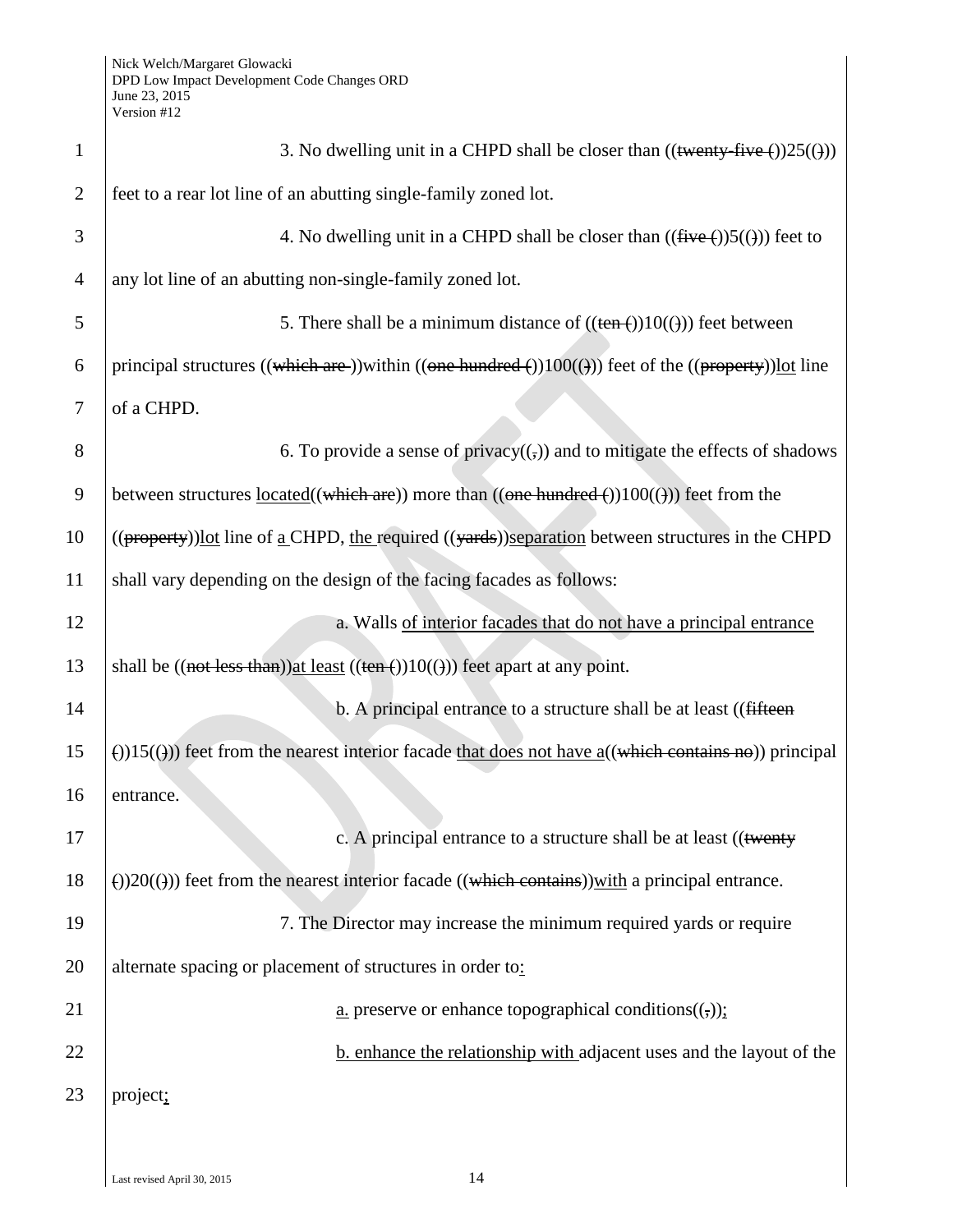| 1              | c. promote green stormwater infrastructure and other measures to                                    |
|----------------|-----------------------------------------------------------------------------------------------------|
| $\overline{2}$ | reduce stormwater runoff; and/or                                                                    |
| 3              | $d.$ ((and to)) maintain a compatible scale and design with the                                     |
| 4              | surrounding community.                                                                              |
| 5              | F. Landscaping. The Director may require retention of existing mature                               |
| 6              | landscaping or provision of new landscaping that is compatible with surrounding flora and favors    |
| 7              | native species to achieve one or more of the following: ((along some or all exterior lot lines of a |
| 8              | CHPD to minimize the effect of the CHPD on adjacent uses. The Director may require the              |
| 9              | retention of existing mature landscaping. In addition, landscaping may be required to reduce the    |
| 10             | potential for erosion or excessive stormwater runoff, reduce the site coverage by impervious        |
| 11             | surfaces, and screen the parking from the view of adjacent residentially zoned lots and the street. |
| 12             | Plant species shall be compatible with surrounding flora. Maintenance of the                        |
| 13             | landscaping shall be the continuing responsibility of the owner.)                                   |
| 14             | 1. Minimize the impacts of the CHPD on adjacent land uses along some or                             |
| 15             | all exterior lot lines;                                                                             |
| 16             | 2. Reduce stormwater runoff, potential erosion, and impervious surfaces;                            |
| 17             | and                                                                                                 |
| 18             | 3. Screen parking from the view of adjacent residentially zoned lots and                            |
| 19             | the street.                                                                                         |
| 20             | G. Maintenance of required landscaping and open space. Maintenance of required                      |
| 21             | landscaping and open space shall be the continuing responsibility of the owner.                     |
| 22             | Section 9. Section 23.44.034 of the Seattle Municipal Code, last amended by Ordinance               |
| 23             | 123495, is amended as follows:                                                                      |
|                |                                                                                                     |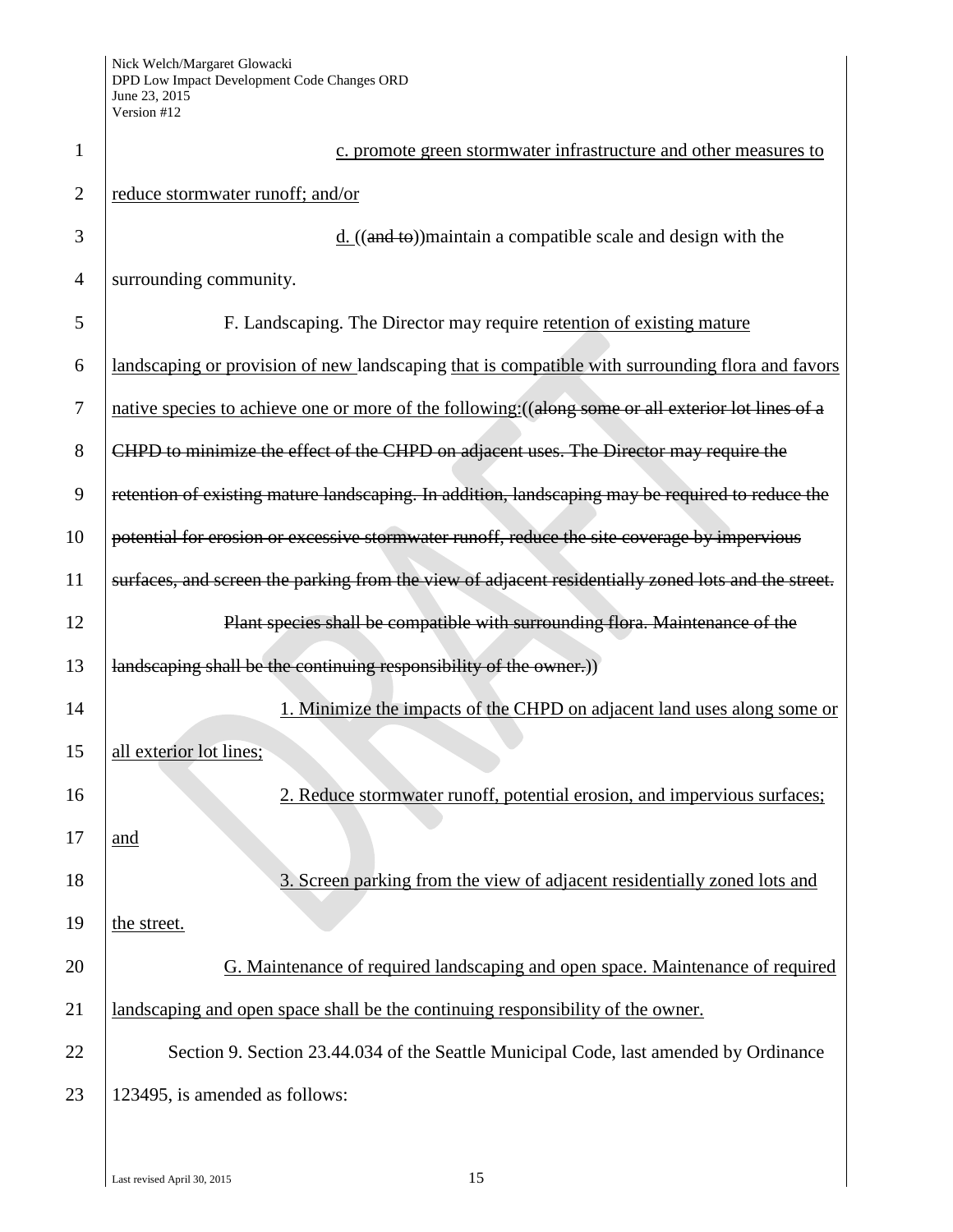| $\mathbf{1}$   | <b>Part 2 Council Conditional Uses</b>                                                              |
|----------------|-----------------------------------------------------------------------------------------------------|
| $\mathbf{2}$   | 23.44.034 Planned residential development (PRD)                                                     |
| 3              | Planned residential developments (PRDs) may be permitted in single-family                           |
| $\overline{4}$ | zones as a council conditional use. A PRD is intended to enhance and preserve natural features,     |
| 5              | encourage the construction of affordable housing, allow for development and design flexibility,     |
| 6              | promote green stormwater infrastructure, and protect and prevent harm in environmentally            |
| 7              | critical areas. PRDs shall be subject to the following provisions:                                  |
| 8              | A. Site $((R))$ requirements $((.)$                                                                 |
| 9              | 1. The minimum size of a PRD is $((\text{shall be}))$ two $((2))$ acres $((.)$ ,                    |
| 10             | excluding submerged land and any land((Land which is)) designated environmentally critical due      |
| 11             | to the presence of a riparian corridor, wetland, wetland buffer, steep slope, or steep slope buffer |
| 12             | according to ((SMC))Chapter 25.09, Regulations for Environmentally Critical Areas((, and            |
| 13             | submerged land shall not be used to meet minimum size requirements)).                               |
| 14             | 2. The area of the site devoted to single-family uses at the time of                                |
| 15             | application, calculated by multiplying the number of such uses by the minimum lot area for the      |
| 16             | zone, shall not exceed $((\text{twenty}(\cdot))20(())$ percent of the area of the entire site.      |
| 17             | 3. Land ((which)) that is designated environmentally critical due to the                            |
| 18             | presence of a riparian corridor, wetland, wetland buffer, steep slope, or steep slope buffer        |
| 19             | according to ((SMC))Chapter 25.09, Regulations for Environmentally Critical Areas, and              |
| 20             | submerged land shall be excluded from the land used to calculate permitted density in a PRD.        |
| 21             | 4. Land may be excluded from a PRD by the Director if it is separated                               |
| 22             | from the site by ((topographical conditions))topography, if it has a poor functional relationship   |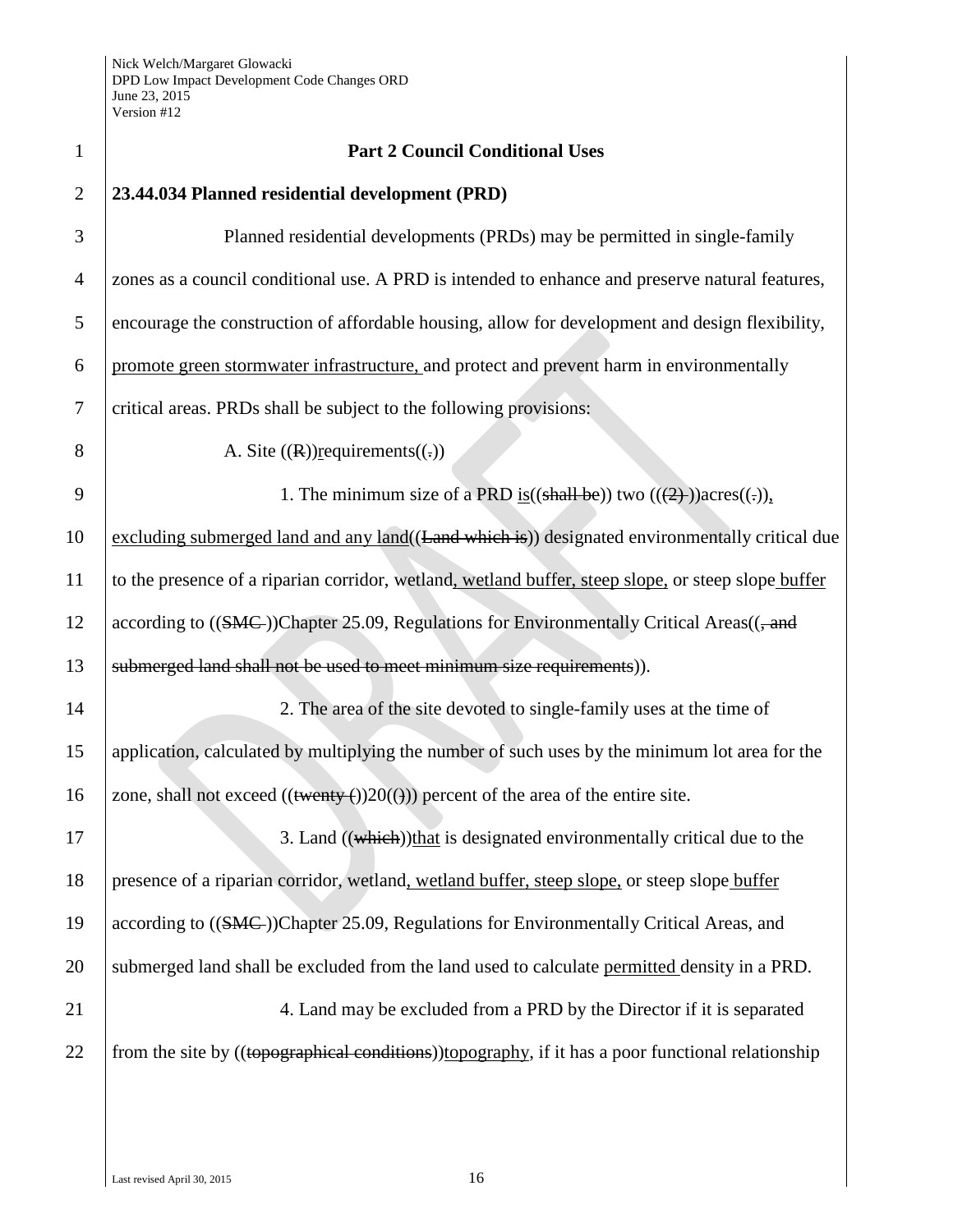1 with the site, or if ((inclusion of))including the land would have a negative ((negatively))impact 2 on adjacent single-family zoned lots. 3 5. Where portions of a site are designated environmentally critical due to 4 the presence of a riparian corridor, wetland, wetland buffer, steep slope, or steep slope buffer 5 according to ((SMC))Chapter 25.09, Regulations for Environmentally Critical Areas, the 6 conditional use provisions under Section 25.09.260 shall apply, superseding the standards of this 7 ((section))Section 23.44.034. 8 B. Type of housing permitted $((.)$ 9 1. Only single-family dwelling units <u>are</u>((shall be)) permitted within 100 10 feet of a  $((PRD<sup>2</sup>s))$ PRD lot line  $((which)$ that abuts or is directly across the street from a single-11 family zoned lot, except as provided in this subsection 23.44.034.B. 12 2. Single-family dwelling units, cottage housing developments, rowhouse 13 developments, and townhouse developments are permitted  $((\text{if}$ )within 100 feet of a lot line of a 14 PRD that does not abut and is not across a street from a single-family zoned lot, or that is 15 separated from the single-family zoned lot by physical barriers, such as bodies of water, ravines, 16 greenbelts, freeways, expressways, and other major traffic arterials or topographic breaks that 17 provide substantial separation from the surrounding single-family neighborhood. 18 3. Single-family dwelling units, cottage housing developments, rowhouse 19 developments, and townhouse developments are permitted when more than 100 feet from a 20  $\left($  ((PRD's))lot line of a PRD. 21 4. Cottage housing developments, rowhouse developments, and 22 | townhouse developments shall meet the development standards for structures in  $((Lowrise))LR1$ 23 zones, unless otherwise specified in this Chapter 23.44.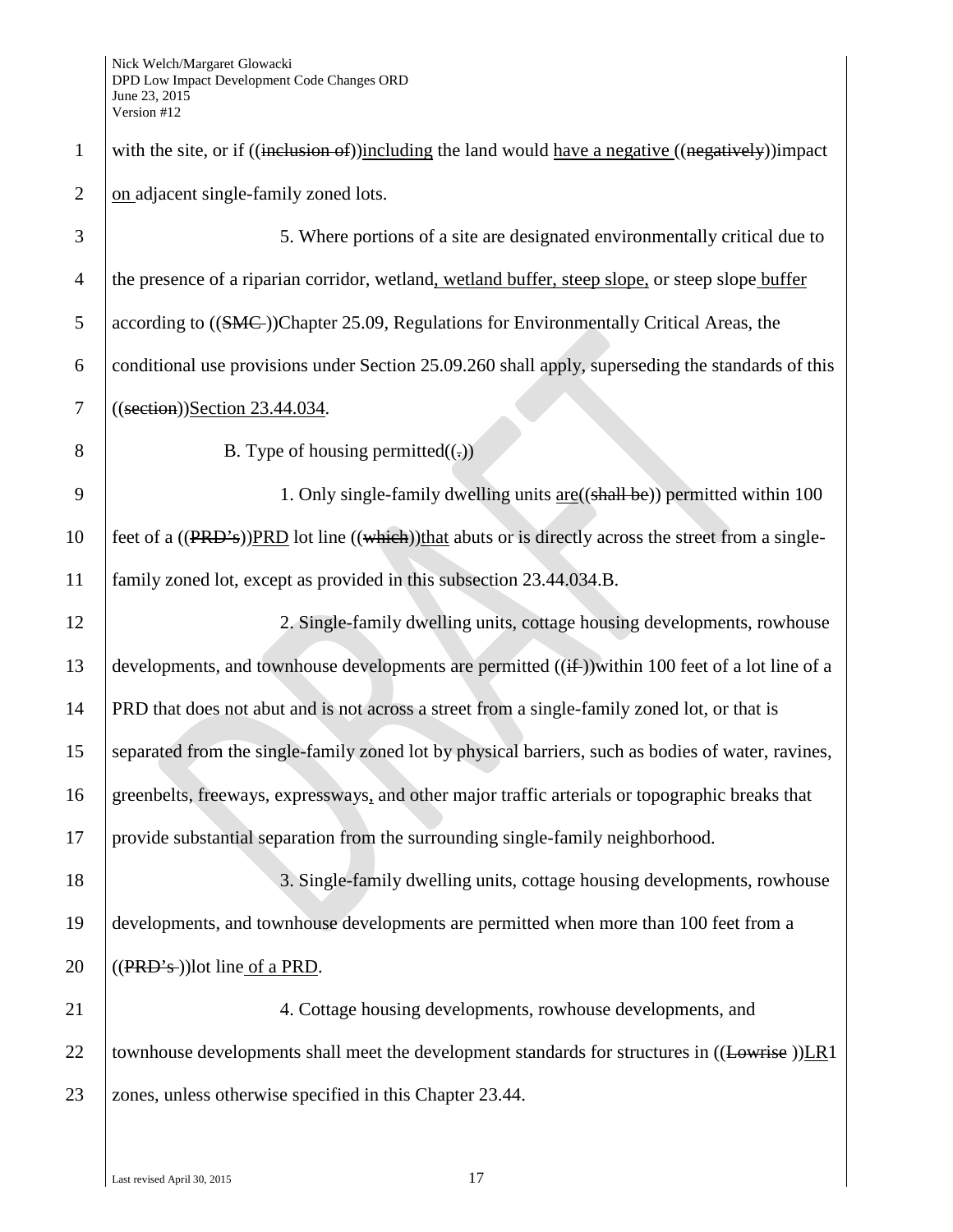| $\mathbf{1}$   | C. Number of $((\theta))\underline{d}$ welling $((\theta))\underline{u}$ nits $((\theta))\underline{p}$ ermitted $((\theta))$ |
|----------------|-------------------------------------------------------------------------------------------------------------------------------|
| $\overline{2}$ | 1. The number of dwelling units permitted in a PRD shall be calculated by                                                     |
| 3              | dividing the PRD lot area by the minimum lot ((size))area ((permitted))required in ((Section                                  |
| $\overline{4}$ | 23.44.010 A))subsection 23.44.010.A. ((For PRD's which include)) If the PRD includes more                                     |
| 5              | than one $((1+))$ zone, the number of dwelling units shall be calculated based on the proportion of                           |
| 6              | land area in each zone.                                                                                                       |
| 7              | 2. An increase in number of dwelling units may be permitted in a PRD up                                                       |
| 8              | to a maximum increase of $((\text{twenty-}))20(())$ percent. An increase in permitted density shall be                        |
| 9              | based on the extent to which the proposed PRD provides substantial additional public benefits                                 |
| 10             | such as the following:                                                                                                        |
| 11             | a. Low-income housing, as defined in subsection 23.84A.016.H;                                                                 |
| 12             | b. Usable open space;                                                                                                         |
| 13             | c. $((\underline{Day}))$ Child care center, meeting space, or recreational facilities                                         |
| 14             | open to the surrounding community( $(.))$ ; and                                                                               |
| 15             | d. Green stormwater infrastructure beyond the requirements of the                                                             |
| 16             | City of Seattle Stormwater Code (Chapters 22.800 through 22.808.)                                                             |
| 17             | D. Subdivision( $\left(\frac{1}{2}\right)$ )                                                                                  |
| 18             | 1. A PRD may be subdivided into lots of less than the minimum size                                                            |
| 19             | required by subsection $((A \text{ of Section 23.44.010}))$ 23.44.010.A.                                                      |
| 20             | 2. A minimum of $((three hundred-))300(())$ square feet $((per unit))$ of                                                     |
| 21             | private, landscaped open space $((\text{shall be}))$ is required $((,))$ and shall be provided at ground level                |
| 22             | and directly accessible to the unit.                                                                                          |
|                |                                                                                                                               |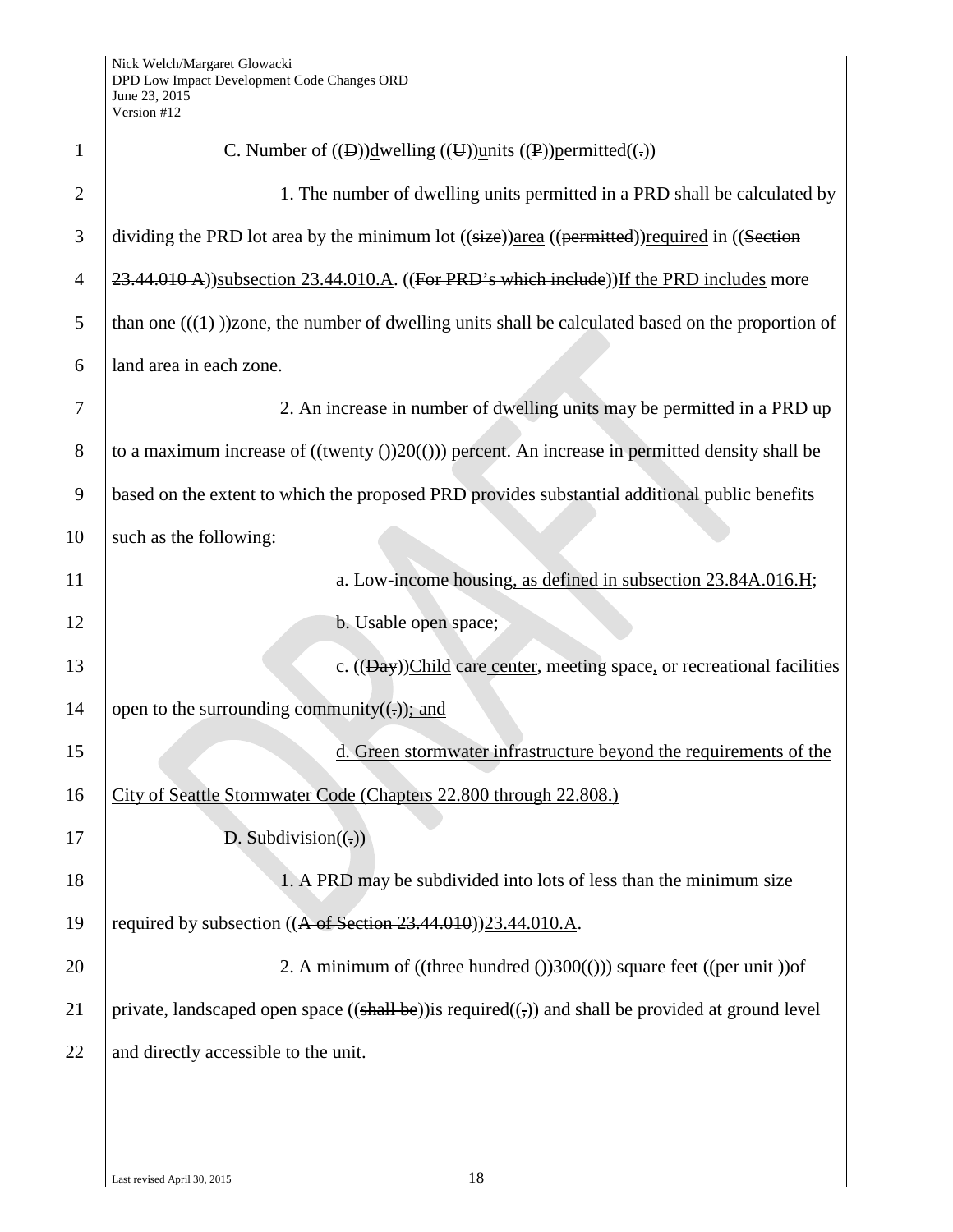| $\mathbf{1}$   | E. Yards. Yards shall be required for residential structures within a PRD. For the                                   |
|----------------|----------------------------------------------------------------------------------------------------------------------|
| $\overline{2}$ | purposes of this subsection 23.44.034.E, setbacks shall be considered yards, and the provisions                      |
| 3              | relating to accessory structures in required yards of the applicable single-family zone shall apply.                 |
| $\overline{4}$ | 1. Structures ((which are )) within ((one hundred $\epsilon$ )) 100(())) feet of the                                 |
| 5              | $((\text{property}))$ exterior lot line of a PRD shall be set back a minimum distance of $((\text{twenty ())20(()))$ |
| 6              | feet from the street $((\text{property}))$ <u>lot</u> line of a PRD.                                                 |
| $\overline{7}$ | 2. No dwelling unit in a PRD shall be closer than $((\text{five} (+))5(())$ feet to a                                |
| 8              | side lot line of an abutting single-family zoned lot.                                                                |
| 9              | 3. No dwelling unit in a PRD shall be closer than $((\text{twenty-five}())25(\theta))$                               |
| 10             | feet to a rear lot line of an abutting single-family zoned lot.                                                      |
| 11             | 4. No dwelling unit in a PRD shall be closer than $((\text{five} (+))5(())$ feet to any                              |
| 12             | lot line of an abutting non-single-family or non-residentially zoned lot.                                            |
| 13             | 5. Principal structures shall be at least ((A minimum distance of ten                                                |
| 14             | $(1)(1)(1)(1)$ feet apart((shall be maintained between principal structures)).                                       |
| 15             | 6. To provide a sense of privacy and to mitigate the effects of shadows                                              |
| 16             | between structures $\text{that}((\text{which}))$ are more than $((\text{one hundred}())100(()))$ feet from the       |
| 17             | ((property)) lot line of a PRD, the required ((distance)) separation between structures shall vary                   |
| 18             | depending on the design of the facing facades as follows:                                                            |
| 19             | a. Walls shall be $((not less than))$ at least $((ten ())10(())$ feet apart((                                        |
| 20             | at any point).                                                                                                       |
| 21             | b. A principal entrance to a structure shall be at least ((fifteen)                                                  |
| 22             | $\Theta(15(\theta))$ feet from the nearest interior facade ((which contains no)) that does not have a principal      |
| 23             | entrance.                                                                                                            |
|                |                                                                                                                      |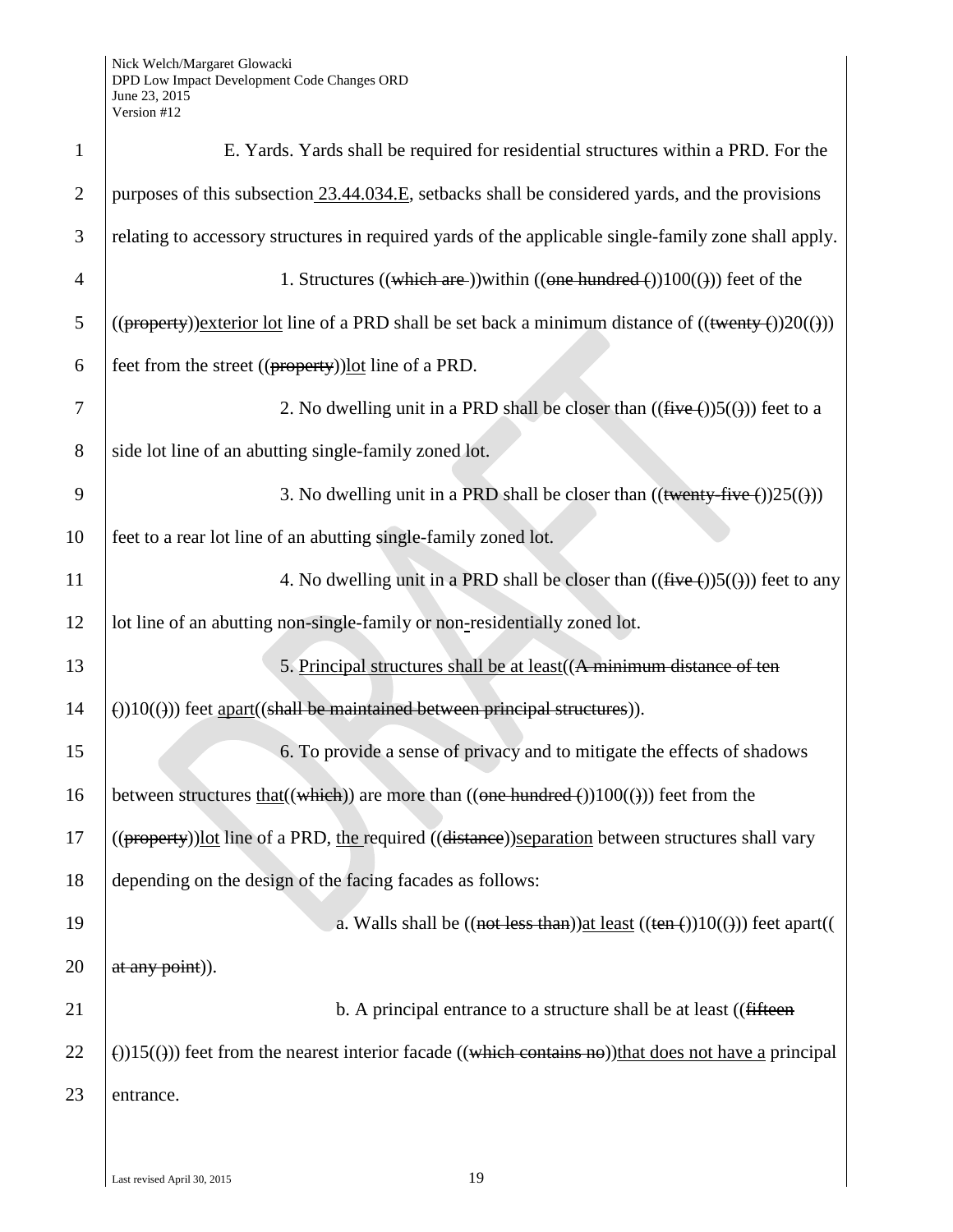| $\mathbf{1}$   | c. A principal entrance to a structure shall be at least ((twenty                                             |
|----------------|---------------------------------------------------------------------------------------------------------------|
| $\overline{2}$ | $\Theta$ )20( $\Theta$ )) feet from the nearest interior facade ((which contains)) with a principal entrance. |
| 3              | 7. The Director may modify the minimum required setbacks or require                                           |
| $\overline{4}$ | alternate spacing or placement of structures in order to preserve or enhance topographical                    |
| 5              | conditions, enhance the relationship with adjacent uses or the layout of the project, promote                 |
| 6              | green stormwater infrastructure and other measures to reduce stormwater runoff, or ((and to))                 |
| $\tau$         | maintain a compatible scale and design with the surrounding community.                                        |
| 8              | F. Landscaping. The Director may require $((E))$ landscaping that is compatible                               |
| 9              | with surrounding flora and favors native species ((may be required)) to achieve one or more of                |
| 10             | the following: ((along some or all exterior lot lines of a PRD to minimize the effect of the PRD              |
| 11             | on adjacent uses. The retention of existing mature landscaping may be required. In addition,                  |
| 12             | landscaping may be required to reduce the potential for erosion or excessive stormwater runoff;               |
| 13             | reduce the site coverage by impervious surfaces; and screen parking from the view of adjacent                 |
| 14             | residentially zoned lots and the street.                                                                      |
| 15             | Plant species shall be compatible with surrounding flora.))                                                   |
| 16             | 1. Minimize the impacts of the PRD on adjacent land uses along some or                                        |
| 17             | all exterior lot lines;                                                                                       |
| 18             | 2. Reduce stormwater runoff, potential erosion, and impervious surfaces;                                      |
| 19             | and                                                                                                           |
| 20             | 3. Screen parking from the view of adjacent residentially zoned lots and                                      |
| 21             | the street.                                                                                                   |
|                |                                                                                                               |
|                |                                                                                                               |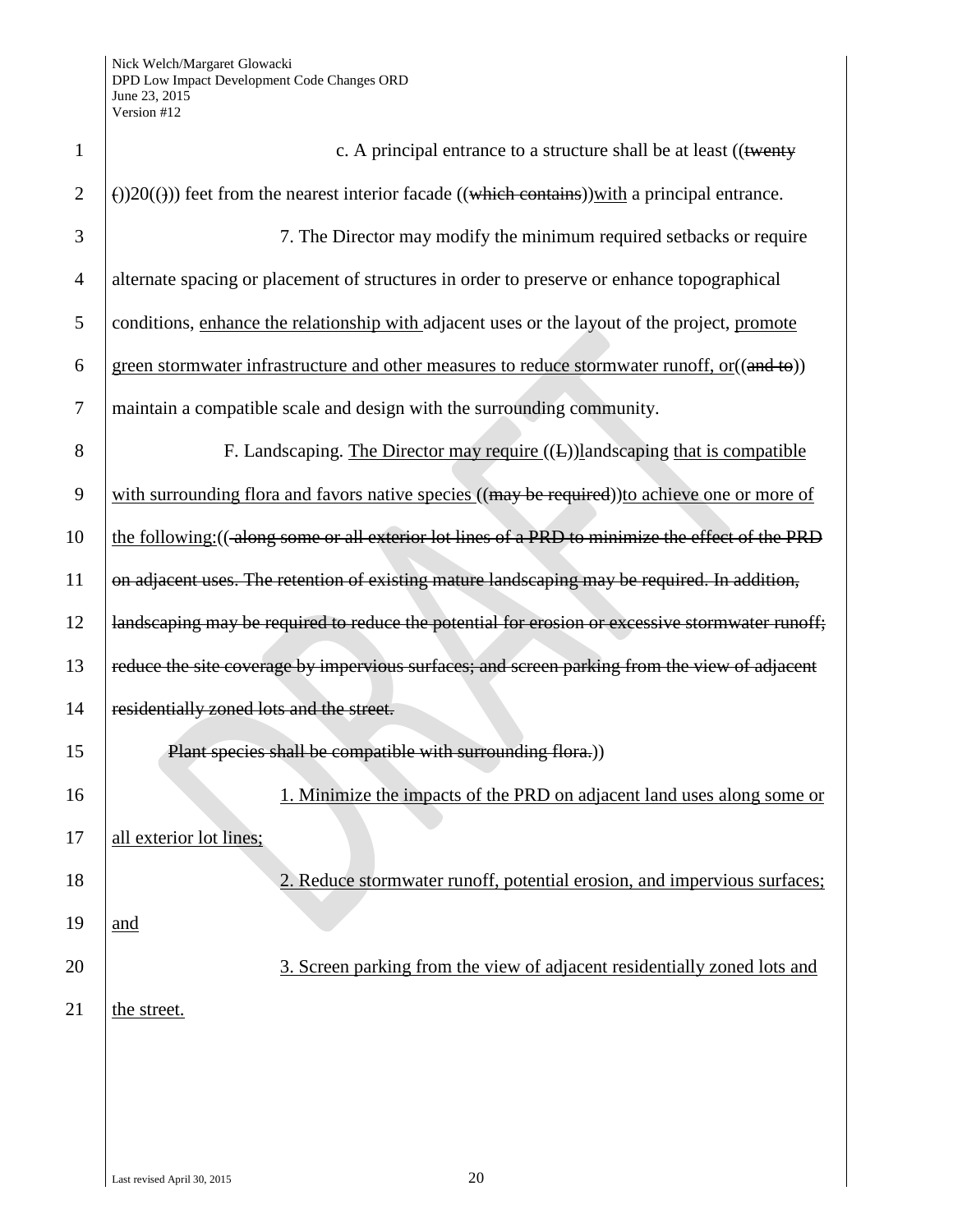| $\mathbf{1}$   | G. Maintenance of $((R))$ required $((L))$ landscaping and $((\Theta))$ open $((S))$ space.                   |
|----------------|---------------------------------------------------------------------------------------------------------------|
| $\overline{2}$ | Maintenance of required landscaping and open space shall be the continuing responsibility of the              |
| 3              | owner.                                                                                                        |
| $\overline{4}$ | Section 10. Section 23.45.516 of the Seattle Municipal Code, last amended by Ordinance                        |
| 5              | 124307, is amended as follows:                                                                                |
| 6              | 23.45.516 Additional height and extra residential floor area in ((Midrise and Highrise))                      |
| 7              | <b>MR</b> and HR zones                                                                                        |
| 8              | A. General. Definitions in Section 23.58A.004 apply in this Section 23.45.516 unless                          |
| 9              | otherwise specified. According to the provisions of this Section 23.45.516, Section 23.45.526,                |
| 10             | and Chapter 23.58A:                                                                                           |
| 11             | 1. In MR, MR/85, and HR zones, extra residential floor area may be permitted up                               |
| 12             | to the maximum limits allowed by Section 23.45.510; and                                                       |
| 13             | 2. In MR and HR zones, additional height( $(\frac{1}{2})$ ) above the base height limit( $(\frac{1}{2})$ ) is |
| 14             | permitted for structures that qualify for extra residential floor area, up to the maximum limits              |
| 15             | allowed by Sections 23.45.514 and 23.45.516.                                                                  |
| 16             | B. Eligible lots. The following lots are eligible for extra residential floor area and, except                |
| 17             | in MR/85 zones, additional height:                                                                            |
| 18             | 1. Lots in MR or MR/85 zones in urban villages, urban centers, and the Station                                |
| 19             | Area Overlay District, except when the lot abuts a lot zoned single-family or is directly across an           |
| 20             | alley from a lot zoned single-family; and                                                                     |
| 21             | 2. Lots in HR zones.                                                                                          |
| 22             | C. Highrise zones $((.)$                                                                                      |
|                |                                                                                                               |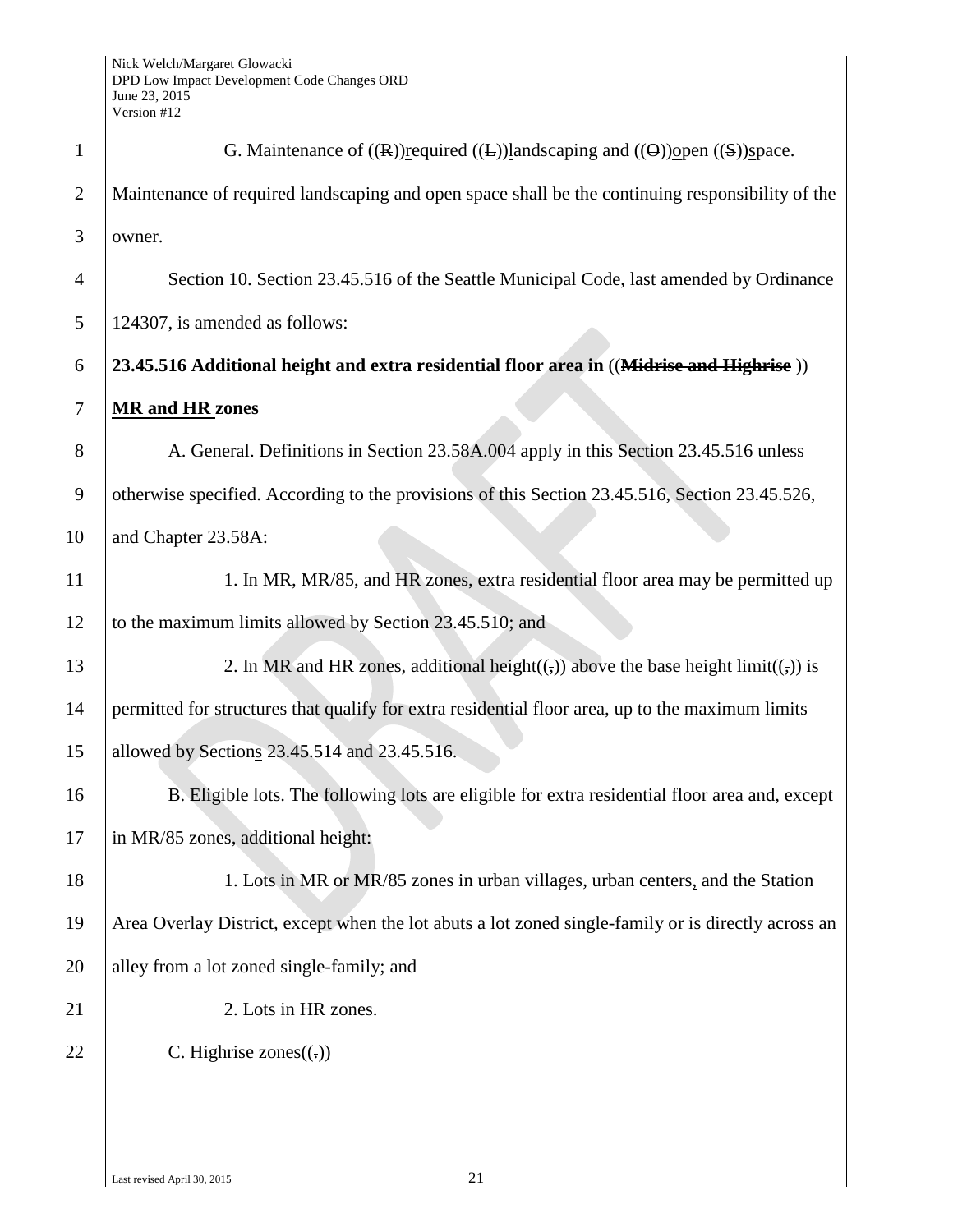| $\mathbf{1}$   | 1. Extra $((R))$ residential $((F))$ floor $((A))$ area. In HR zones extra residential floor        |
|----------------|-----------------------------------------------------------------------------------------------------|
| $\overline{2}$ | area may be gained in accordance with Chapter 23.58A subject to the conditions and limits in        |
| 3              | this Section 23.45.516. Up to all extra residential floor area may be gained through the affordable |
| $\overline{4}$ | housing incentive program provisions in Section 23.58A.014. Up to 40 percent of extra               |
| 5              | residential floor area may be gained by one or any combination of:                                  |
| 6              | a. transfer of development potential;                                                               |
| 7              | b. providing neighborhood open space or a payment in lieu thereof; and/or                           |
| 8              | c. providing a $((a))$ Neighborhood $((g))$ Green $((s))$ Street setback if allowed                 |
| 9              | pursuant to subsection 23.45.516.F, all in accordance with this Section 23.45.516 and Chapter       |
| 10             | 23.58A.                                                                                             |
| 11             | 2. Structure height $((.)$                                                                          |
| 12             | a. Structures 240 feet or less in height. The applicable height limit in an                         |
| 13             | HR zone under subsection 23.45.514.B is 240 feet if the applicant satisfies the conditions for      |
| 14             | extra floor area but not all of the conditions in subsection 23.45.516.C.2.b ((of this Section      |
| 15             | 23.45.516)) are met.                                                                                |
| 16             | b. Structures over 240 feet. The applicable height limit in an HR zone                              |
| 17             | under subsection 23.45.514.B is 300 feet if the applicant satisfies the conditions for extra floor  |
| 18             | area and the following additional conditions are met:                                               |
| 19             | 1) For any structure above a height of 85 feet, the average                                         |
| 20             | residential gross floor area per story above a height of 45 feet does not exceed 9,500 square       |
| 21             | feet: (( and))                                                                                      |
| 22             | 2) No parking is located at or above grade, unless it is separated                                  |
| 23             | from all street lot lines by another use; and                                                       |
|                |                                                                                                     |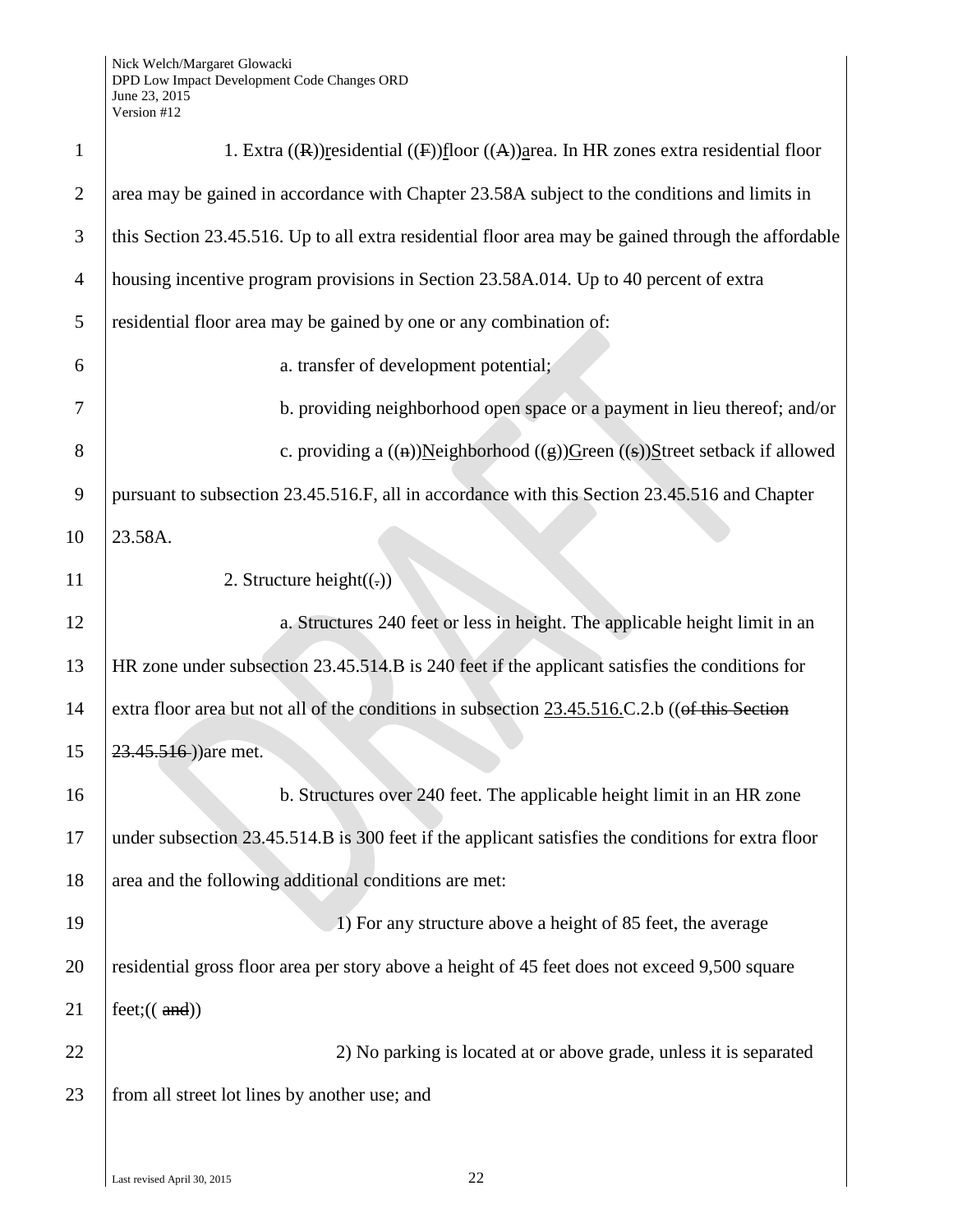Nick Welch/Margaret Glowacki DPD Low Impact Development Code Changes ORD June 23, 2015 Version #12

| $\mathbf{1}$   | 3) At least 25 percent of the lot area at grade is one or more                               |
|----------------|----------------------------------------------------------------------------------------------|
| $\overline{2}$ | landscaped ((areas)) open spaces, each with a minimum horizontal dimension of 10 feet, or at |
| 3              | least 20 percent of the lot area at grade is landscaped, common amenity area meeting the     |
| 4              | standards of Section 23.45.522.                                                              |
| 5              | ***                                                                                          |
| 6              | Section 11. Section 23.45.518 of the Seattle Municipal Code, last amended by Ordinance       |
| 7              | 124378, is amended as follows:                                                               |
| 8              | 23.45.518 Setbacks and separations                                                           |
| 9              | ***                                                                                          |
| 10             | J. Structures in required setbacks or separations $((.)$                                     |
| 11             | ***                                                                                          |
| 12             | 10. Cisterns and above-grade bioretention facilities are permitted without setback           |
| 13             | or separation restrictions if:                                                               |
| 14             | a. Each cistern and bioretention facility is less than 4.5 feet tall excluding               |
| 15             | piping;                                                                                      |
| 16             | b. Each cistern and bioretention facility is less than 4 feet wide; and                      |
| 17             | c. The system's total storage capacity is no greater than 600 gallons.                       |
| 18             | 11. Cisterns and above-grade bioretention facilities larger than what is allowed in          |
| 19             | subsection 23.45.518.J.10 are permitted within a required setback or separation if:          |
| 20             | a. It does not exceed 10 percent coverage in any required setback or                         |
| 21             | separation area;                                                                             |
| 22             | b. It is not located closer than 2.5 feet from a side lot line; and                          |
| 23             | c. It projects no more than 5 feet into the front or rear setback area.                      |
|                |                                                                                              |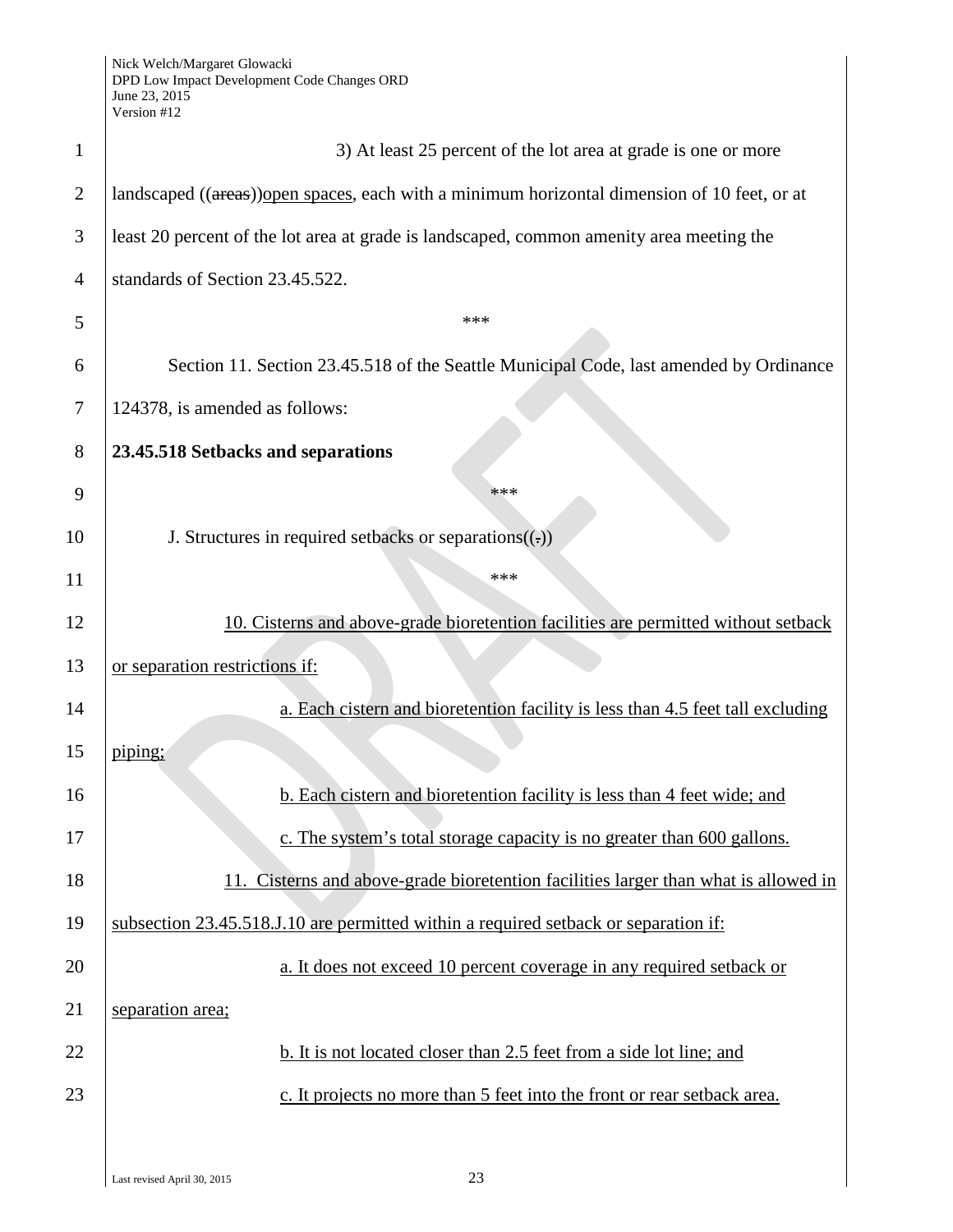| $\mathbf{1}$   | ***                                                                                             |
|----------------|-------------------------------------------------------------------------------------------------|
| $\overline{2}$ | Section 12. Section 23.45.522 of the Seattle Municipal Code, last amended by Ordinance          |
| 3              | 124378, is amended as follows:                                                                  |
| $\overline{4}$ | 23.45.522 Amenity area                                                                          |
| 5              | A. Amount of amenity area required for rowhouse and townhouse developments and                  |
| 6              | apartments in LR zones $((.)$                                                                   |
| 7              | 1. The required amount of amenity area for rowhouse and townhouse                               |
| 8              | developments and apartments in LR zones is equal to 25 percent of the lot area.                 |
| 9              | 2. A minimum of 50 percent of the required amenity area shall be provided at                    |
| 10             | ground level, except that amenity area provided on the roof of a structure that meets the       |
| 11             | provisions of subsection 23.45.510.E.5 may be counted as amenity area provided at ground level. |
| 12             | 3. For rowhouse and townhouse developments, amenity area required at ground                     |
| 13             | level may be provided as either private or common space.                                        |
| 14             | 4. For apartments, amenity area required at ground level shall be provided as                   |
| 15             | common space.                                                                                   |
| 16             | B. Amenity area requirements for cottage housing developments in all multi-family               |
| 17             | $\text{ zones}(\cdot)$                                                                          |
| 18             | 1. A minimum of 300 square feet of amenity area is required for each cottage.                   |
| 19             | 2. A minimum of 150 square feet of amenity area is required for each carriage                   |
| 20             | house.                                                                                          |
| 21             | 3. The required quantity shall be allocated as follows:                                         |
| 22             | a. Half of the amenity area required for each cottage, and all of the                           |
| 23             | amenity area required for each carriage house, shall be provided as common amenity area; and    |
|                |                                                                                                 |

 $\overline{\phantom{a}}$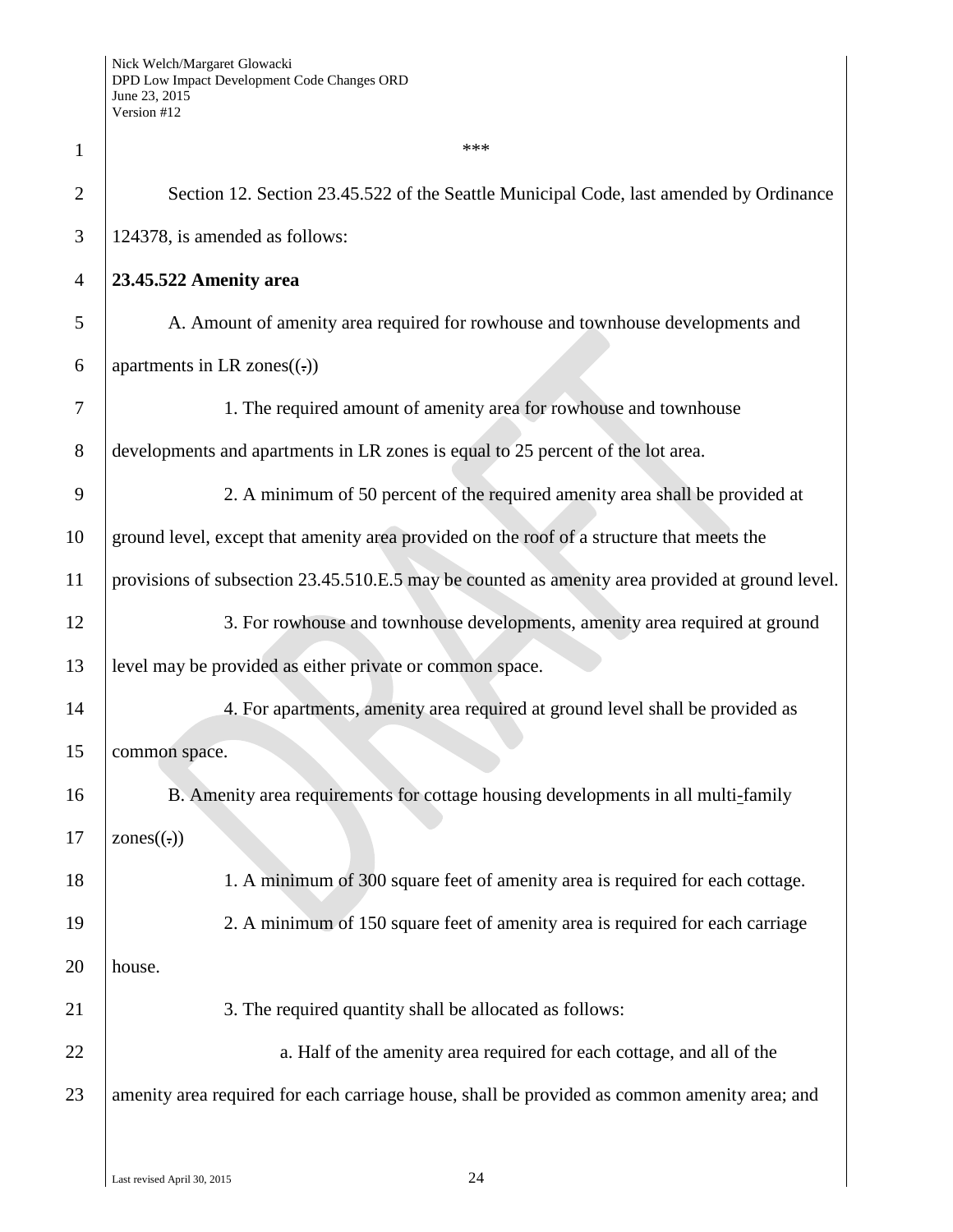| $\mathbf{1}$   | b. Half of the amenity area required for each cottage shall be provided as                         |
|----------------|----------------------------------------------------------------------------------------------------|
| $\overline{2}$ | private amenity area for that unit.                                                                |
| 3              | 4. The required common amenity area may be divided into no more than two                           |
| $\overline{4}$ | separate $area((,))$ and shall:                                                                    |
| 5              | a. have cottages or carriage houses abutting on at least two sides;                                |
| 6              | b. be in a location central to the cottage housing development; and                                |
| 7              | c. have no horizontal dimension of less than 10 feet.                                              |
| 8              | 5. Carriage houses shall have stairs that provide access to the common amenity                     |
| 9              | area.                                                                                              |
| 10             | C. Amount of amenity area required in MR and HR zones. The required amount of                      |
| 11             | amenity area in MR and HR zones is equal to 5 percent of the total gross floor area of a structure |
| 12             | in residential use, except that cottage housing developments shall meet the standards in           |
| 13             | subsection $((\text{B of this Section}))23.45.522 \underline{\text{B}}$ .                          |
| 14             | D. General requirements. Required amenity areas shall meet the following conditions:               |
| 15             | 1. All units shall have access to a common or private amenity area.                                |
| 16             | 2. Enclosed amenity area                                                                           |
| 17             | a. In LR zones, an amenity area shall not be enclosed within a structure.                          |
| 18             | b. In MR and HR zones, except for cottage housing, no more than 50                                 |
| 19             | percent of the amenity area may be enclosed, and this enclosed area shall be provided as           |
| 20             | common amenity area.                                                                               |
| 21             | 3. Projections into amenity areas. Structural projections that do not provide floor                |
| 22             | area, such as garden windows, may extend up to 2 feet into an amenity area if they are at least 8  |
| 23             | feet above finished grade.                                                                         |
|                |                                                                                                    |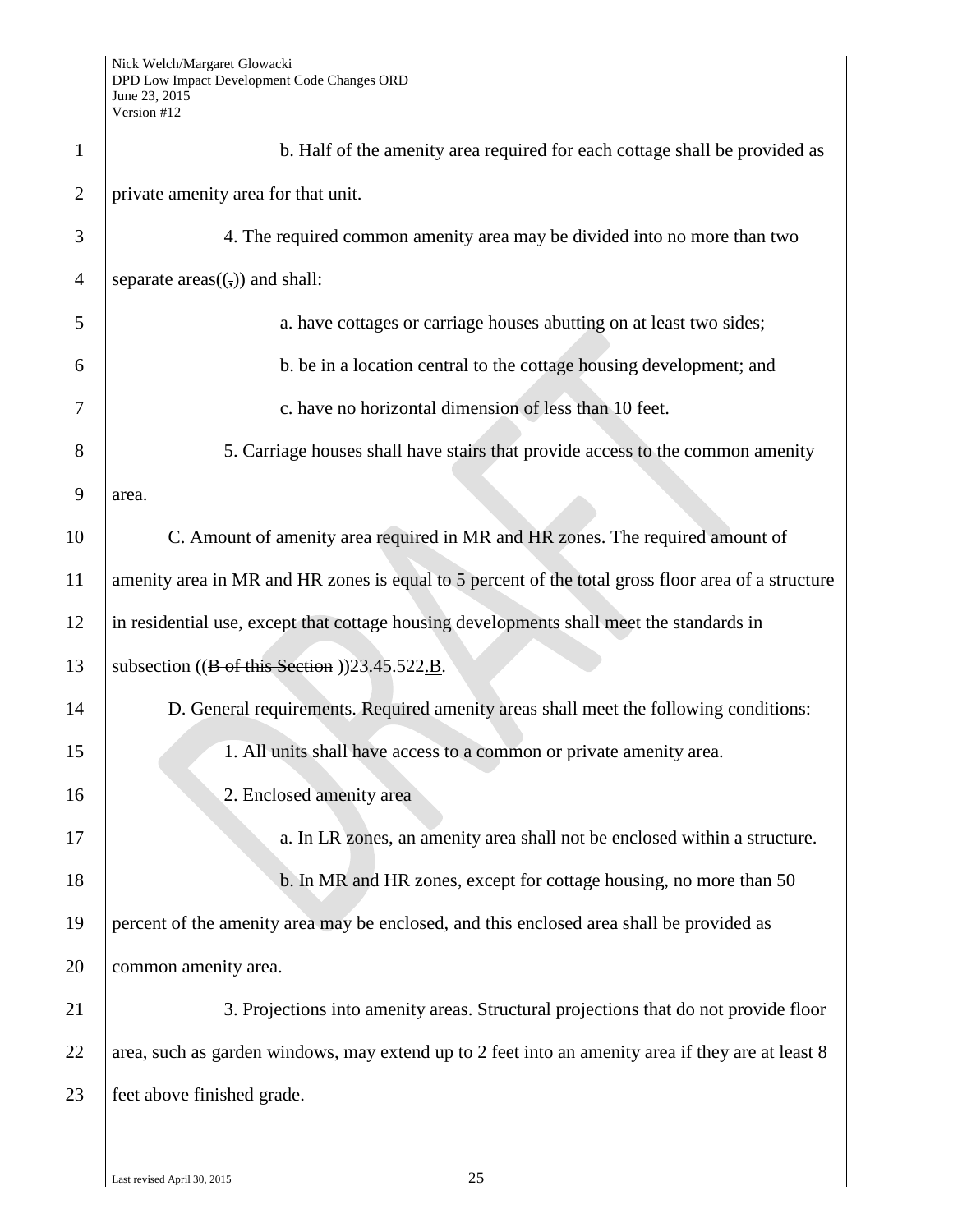| $\mathbf{1}$   | 4. Private amenity area                                                                               |
|----------------|-------------------------------------------------------------------------------------------------------|
| $\overline{2}$ | a. There is no minimum dimension for private amenity areas, except that if                            |
| 3              | a private amenity area abuts a side lot line that is not a side street lot line, the minimum          |
| $\overline{4}$ | horizontal dimension measured from the side lot line is 10 feet.                                      |
| 5              | b. An unenclosed porch that is a minimum of 60 square feet in $size((,))$                             |
| 6              | and that faces a street or a common amenity $area((,))$ may be counted as part of the private         |
| 7              | amenity area for the rowhouse, townhouse, or cottage to which it is attached.                         |
| 8              | 5. Common amenity area for rowhouse and townhouse developments and                                    |
| 9              | apartments shall meet the following conditions:                                                       |
| 10             | a. No common amenity area shall be less than 250 square feet in area, and                             |
| 11             | common amenity areas shall have a minimum horizontal dimension of 10 feet.                            |
| 12             | b. Common amenity area shall be improved as follows:                                                  |
| 13             | 1) At least 50 percent of common amenity area provided at ground                                      |
| 14             | level shall be landscaped with grass, ground cover, bushes, bioretention facilities, rain gardens,    |
| 15             | and/or trees.                                                                                         |
| 16             | 2) Elements that enhance the usability and livability of the space                                    |
| 17             | for residents, such as seating, outdoor lighting, weather protection, art, or other similar features, |
| 18             | shall be provided.                                                                                    |
| 19             | c. The common amenity area required at ground level for apartments shall                              |
| 20             | be accessible to all apartment units.                                                                 |
| 21             | 6. Parking areas, vehicular access easements, and driveways do not qualify as                         |
| 22             | amenity areas, except that a woonerf may provide a maximum of 50 percent of the amenity area          |
|                |                                                                                                       |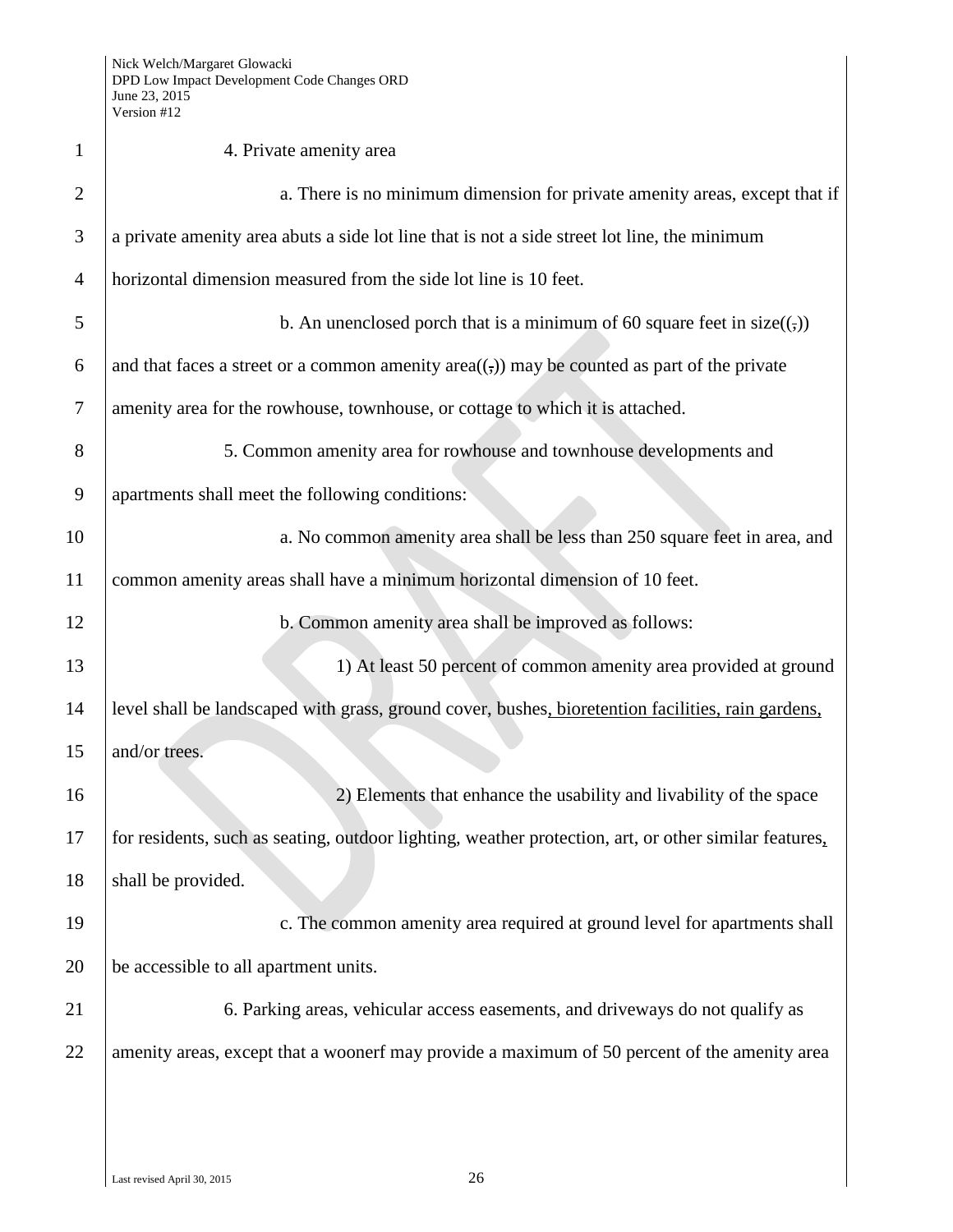|                | $V$ CLSIULI $H12$                                                                                                   |
|----------------|---------------------------------------------------------------------------------------------------------------------|
| $\mathbf{1}$   | if the design of the woonerf is approved through a design review process pursuant to Chapter                        |
| $\overline{2}$ | 23.41.                                                                                                              |
| 3              | 7. Swimming pools, spas, and hot tubs may be counted toward meeting the                                             |
| $\overline{4}$ | amenity area requirement.                                                                                           |
| 5              | 8. Rooftop areas excluded because they are near minor communication utilities                                       |
| 6              | and accessory communication devices, pursuant to subsection 23.57.011.C.1, do not qualify as                        |
| $\tau$         | amenity areas.                                                                                                      |
| 8              | ***                                                                                                                 |
| 9              | Section 13. Section 23.45.536 of the Seattle Municipal Code, last amended by Ordinance                              |
| 10             | 124378, is amended as follows:                                                                                      |
| 11             | 23.45.536 Parking location, access, and screening                                                                   |
| 12             | ***                                                                                                                 |
| 13             | C. Access to parking $((.)$                                                                                         |
| 14             | 1. Alley access required. Except as otherwise expressly required or permitted in                                    |
| 15             | subsections $23.45.536$ . C or $23.45.536$ . D(( $\rightarrow$ this Section 23.45.536)), access to parking shall be |
| 16             | from the alley if the lot abuts an alley and one of the conditions in this subsection 23.45.536.C.1                 |
| 17             | is met.                                                                                                             |
| 18             | a. The alley is improved to the standards of subsection 23.53.030.C;                                                |
| 19             | b. The development gains additional FAR pursuant to $((S))$ subsection                                              |
| 20             | 23.45.510.C; or                                                                                                     |
| 21             | c. The Director determines that alley access is feasible and desirable to                                           |
| 22             | mitigate parking access impacts, improve public safety, and/or maintain on-street parking                           |
| 23             | capacity.                                                                                                           |
|                |                                                                                                                     |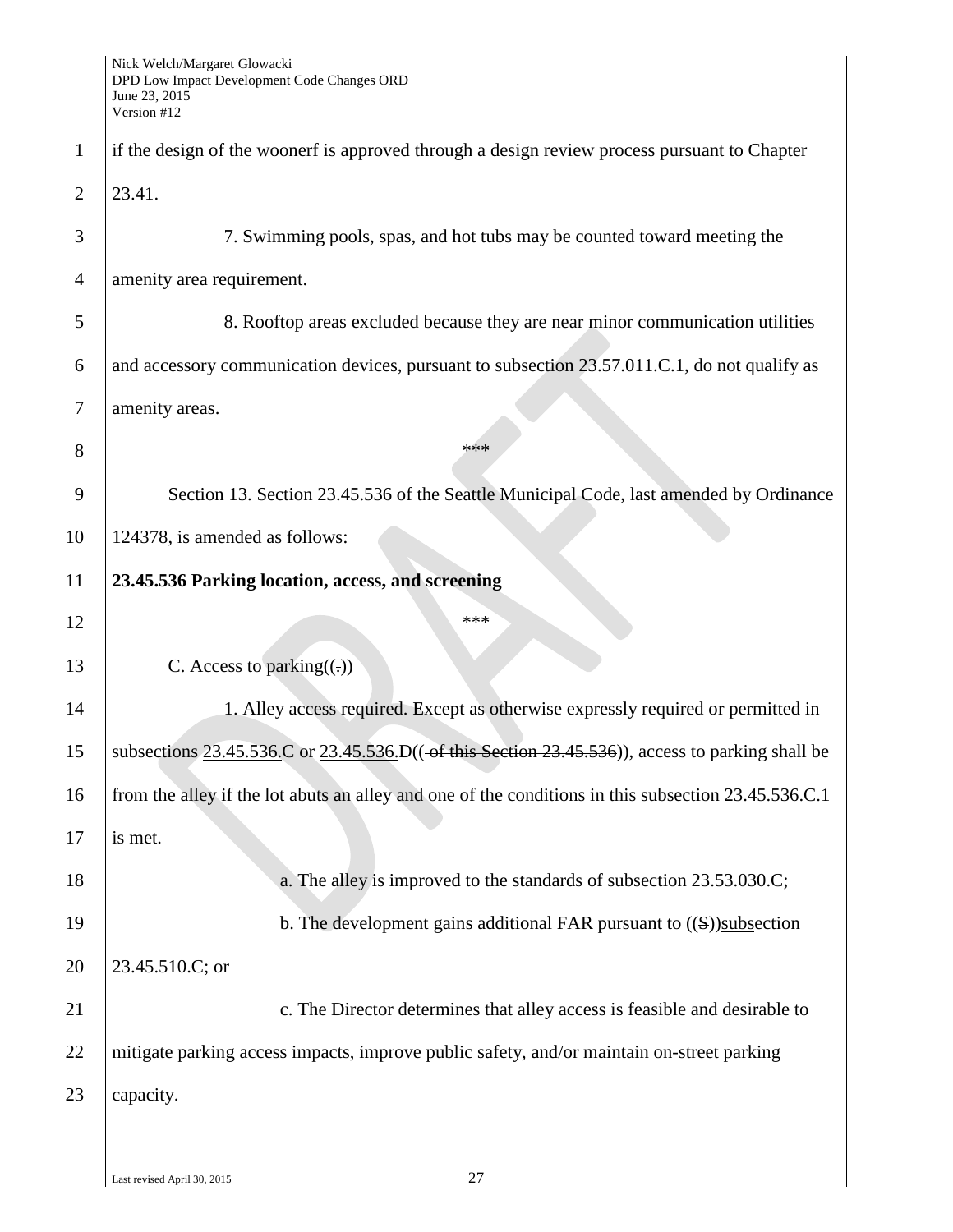| $\mathbf{1}$   | 2. Street access required. Access to parking shall be from the street if:                                                                                                                                                                                                                                                                                   |
|----------------|-------------------------------------------------------------------------------------------------------------------------------------------------------------------------------------------------------------------------------------------------------------------------------------------------------------------------------------------------------------|
| $\overline{2}$ | a. The lot does not abut an alley.                                                                                                                                                                                                                                                                                                                          |
| 3              | b. The lot abuts an alley, and the Director determines that the alley should                                                                                                                                                                                                                                                                                |
| $\overline{4}$ | not be used for $access((,))$ for one or more of the following reasons:                                                                                                                                                                                                                                                                                     |
| 5              | 1) Due to the relationship of the alley to the street system, use of                                                                                                                                                                                                                                                                                        |
| 6              | the alley for parking access would create a significant safety hazard; $((\rightarrow$ fre $))$                                                                                                                                                                                                                                                             |
| 7              | 2) Topography makes alley access infeasible $((.)$ ; or                                                                                                                                                                                                                                                                                                     |
| 8              | 3) The alley is on the uphill side of a steeply sloping lot, and the                                                                                                                                                                                                                                                                                        |
| 9              | following conditions are met:                                                                                                                                                                                                                                                                                                                               |
| 10             | $((\frac{1}{2})).)(a)(a)$ $(\frac{1}{2})(\frac{1}{2})(\frac{1}{2})(\frac{1}{2})(\frac{1}{2}i)(\frac{1}{2}i)(\frac{1}{2}i)(\frac{1}{2}i)(\frac{1}{2}i)(\frac{1}{2}i)(\frac{1}{2}i)(\frac{1}{2}i)(\frac{1}{2}i)(\frac{1}{2}i)(\frac{1}{2}i)(\frac{1}{2}i)(\frac{1}{2}i)(\frac{1}{2}i)(\frac{1}{2}i)(\frac{1}{2}i)(\frac{1}{2}i)(\frac{1}{2}i)(\frac{1}{2}i)($ |
| 11             | garage in or under the structure, located a maximum of 4 feet above grade.                                                                                                                                                                                                                                                                                  |
| 12             | $((\frac{ii}{ii})\underline{b})((t))$ The siting of development results in an                                                                                                                                                                                                                                                                               |
| 13             | increased Green Factor score, larger ground-level amenity areas, and/or reduced surface parking                                                                                                                                                                                                                                                             |
| 14             | area than if alley access is used.                                                                                                                                                                                                                                                                                                                          |
| 15             | 3. On corner lots, if street access is permitted pursuant to subsection                                                                                                                                                                                                                                                                                     |
| 16             | 23.45.536.C.2, the applicant may determine the street from which access is taken, unless the                                                                                                                                                                                                                                                                |
| 17             | Director determines that the use of the street chosen by the applicant would create a significant                                                                                                                                                                                                                                                           |
| 18             | safety hazard.                                                                                                                                                                                                                                                                                                                                              |
| 19             | 4. On steeply sloping lots, the Director may permit the use of both an alley and a                                                                                                                                                                                                                                                                          |
| 20             | street for access, provided that the following conditions are met:                                                                                                                                                                                                                                                                                          |
| 21             | a. $((a))\underline{A}$ ccess from the street is to a common parking garage in or under                                                                                                                                                                                                                                                                     |
| 22             | the structure, that is underground or extends no more than 4 feet above grade.                                                                                                                                                                                                                                                                              |
|                |                                                                                                                                                                                                                                                                                                                                                             |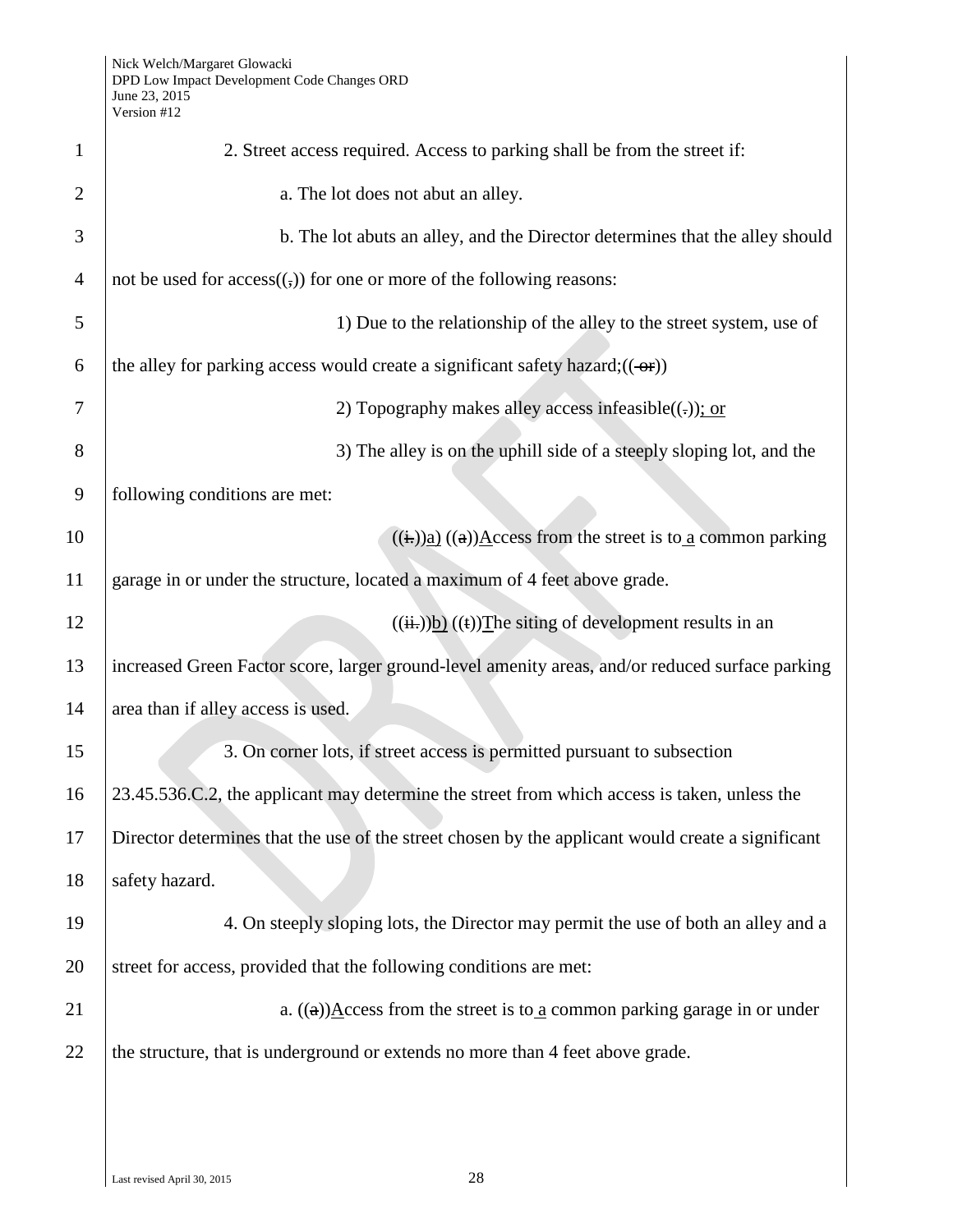| $\mathbf{1}$   | b. $((t))$ The siting of development results in an increased Green Factor                          |
|----------------|----------------------------------------------------------------------------------------------------|
| $\overline{2}$ | score, larger ground-level amenity areas, and/or reduced surface parking area than if alley access |
| 3              | alone is used.                                                                                     |
| $\overline{4}$ | c. In LR zones, if the project uses both the alley and street for access to                        |
| 5              | parking other than required barrier-free parking spaces, the project does not qualify for the      |
| 6              | higher FAR limit in $((S))$ subsection 23.45.510.B.                                                |
| 7              | 5. Access to required barrier-free parking spaces that meet the standards in the                   |
| 8              | Seattle Residential Code, Section R322, or the Seattle Building Code, Chapter 11, may be from      |
| 9              | either the street or alley, or both.                                                               |
| 10             | 6. If the alley is used for access, the alley shall be improved according to the                   |
| 11             | standards in subsections 23.53.030.E and 23.53.030.F, except that if a development gains           |
| 12             | additional FAR pursuant to subsection 23.45.510.C, the alley shall be paved rather than            |
| 13             | improved with crushed rock, even for lots containing fewer than ten units.                         |
| 14             | 7. If the lot does not abut an improved alley or street, access may be permitted                   |
| 15             | from an easement that meets the provisions of Chapter 23.53, Requirements for Streets, Alleys,     |
| 16             | and Easements.                                                                                     |
| 17             | 8. If street access is required, either driveways that provide access from the street              |
| 18             | to the street-facing garages of individual townhouse or rowhouse units shall be paved with         |
| 19             | permeable materials and/or access to a majority of these garages shall be provided by shared       |
| 20             | driveways.                                                                                         |
| 21             | D. Screening of parking                                                                            |
| 22             | 1. Parking shall be screened from direct street view by:                                           |
| 23             | <u>a</u> . the street facing facade of a structure; $((,))$                                        |
|                |                                                                                                    |
|                |                                                                                                    |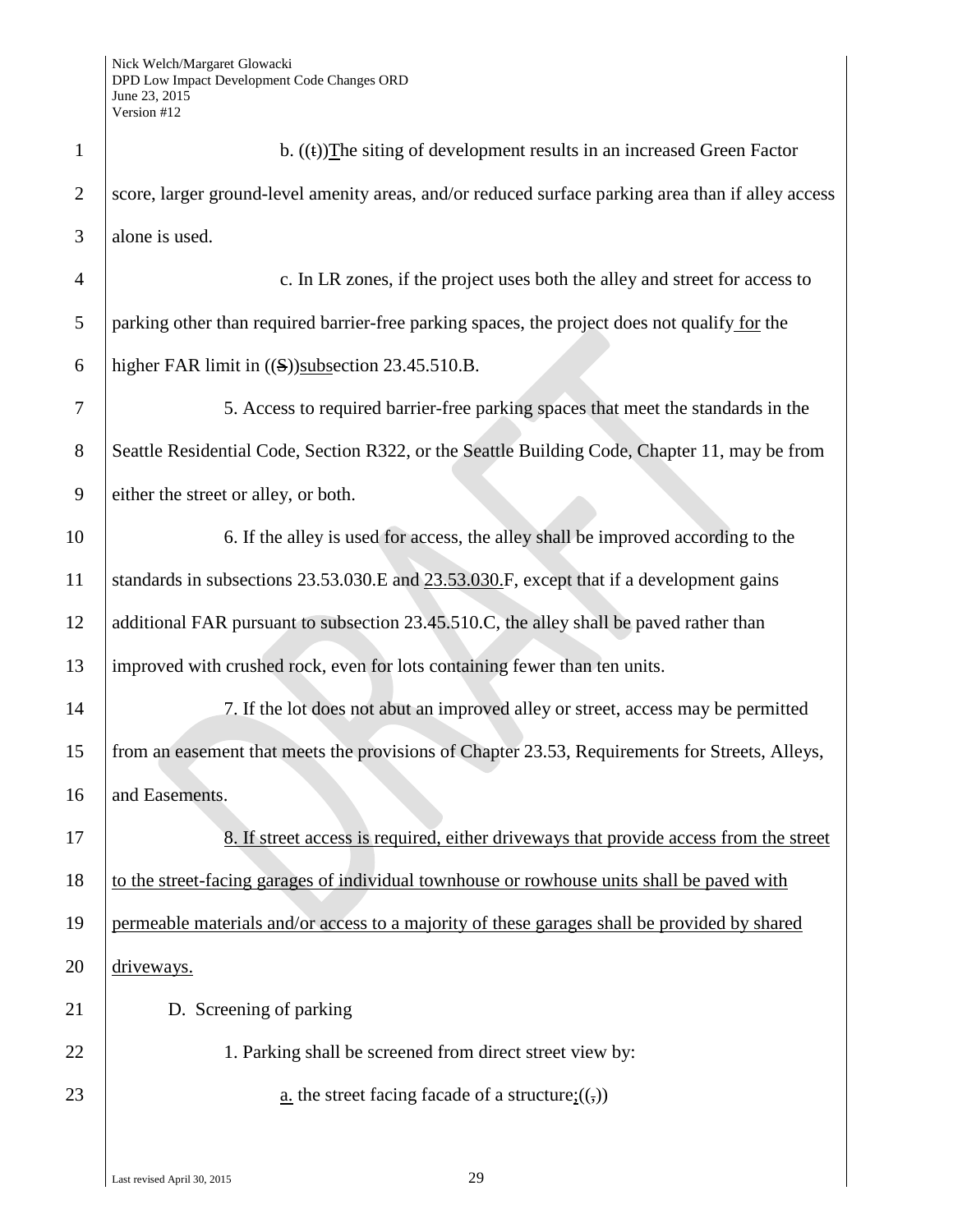|                | Vers10n #12                                                                                             |  |
|----------------|---------------------------------------------------------------------------------------------------------|--|
| $\mathbf{1}$   | $\underline{b}$ . ((by-))garage doors: ((,))                                                            |  |
| $\overline{2}$ | $c.$ ((or by )) a fence or wall; or                                                                     |  |
| 3              | d. landscaped areas, including level plantings, berms, or bioretention                                  |  |
| $\overline{4}$ | facilities.                                                                                             |  |
| 5              |                                                                                                         |  |
| 6              | provided by a fence or wall, the fence or wall) shall not be located within any required sight          |  |
| $\overline{7}$ | triangle $((,))$ and shall meet the following conditions:                                               |  |
| 8              | a. $((t))$ The fence, $((\rightarrow r))$ wall, or vegetation in the landscaped area shall be           |  |
| 9              | at least 3 feet tall measured from the elevation of the curb, or from the elevation of the street if    |  |
| 10             | no curb is present. If the elevation of the ground at the base of the fence, $((-eF))$ wall, or         |  |
| 11             | landscaped area is higher than the finished elevation of the parking surface, the difference in         |  |
| 12             | elevation may be measured as a portion of the required height of the screen, so long as the             |  |
| 13             |                                                                                                         |  |
| 14             | setback, the fence or wall shall meet the requirements of subsection 23.45.518.J.7.                     |  |
| 15             | b. $((t))$ The fence <sub>2</sub> $((-\theta t))$ wall, or landscaped area shall be set back at least 3 |  |
| 16             | feet from the lot line.                                                                                 |  |
| 17             | ***                                                                                                     |  |
| 18             | Section 14. Section 23.47A.009 of the Seattle Municipal Code, last amended by                           |  |
| 19             | Ordinance 124378, is amended as follows:                                                                |  |
| 20             | 23.47A.009 Standards applicable to specific areas                                                       |  |
| 21             | ***                                                                                                     |  |
| 22             | B. West Seattle Junction Hub Urban Village. The following provisions apply to                           |  |
| 23             | development in the NC3 $85(4.75)$ zone.                                                                 |  |
|                |                                                                                                         |  |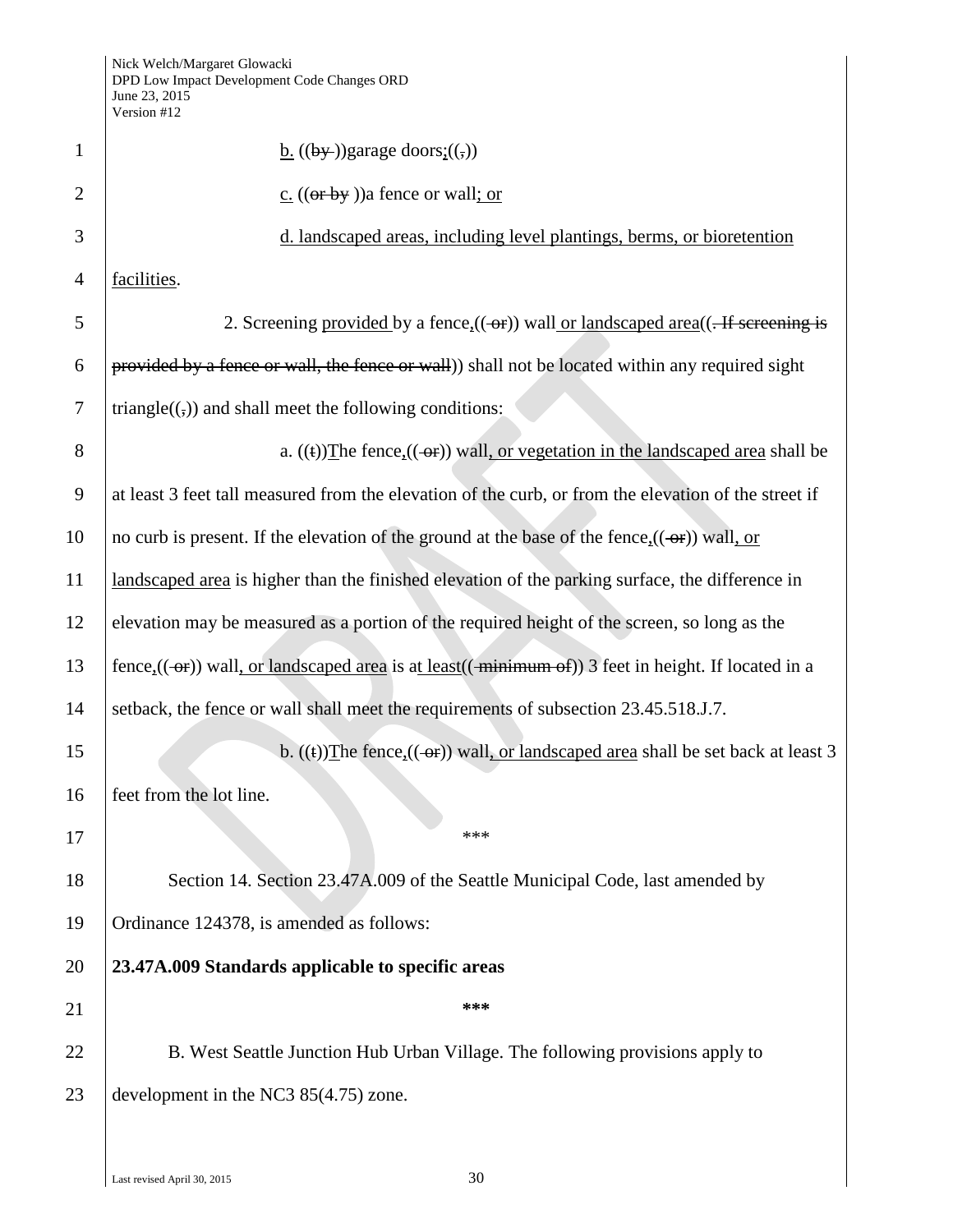| 1              | ***                                                                                      |
|----------------|------------------------------------------------------------------------------------------|
| $\overline{2}$ | 4. Setback and $((S))$ separation $((R))$ requirements $((.)$                            |
| 3              | a. The following standards apply to structures greater than 250 feet in                  |
| $\overline{4}$ | width measured parallel to a north-south street lot line:                                |
| 5              | ***                                                                                      |
| 6              | 3) Structures permitted in required setback and separation areas                         |
| 7              | pursuant to subsections $23.47((.)$ A.009.A.4.a and $23.47$ A.009.A.4.b are:             |
| 8              | ***                                                                                      |
| 9              | g) Cisterns and above-grade bioretention facilities are                                  |
| 10             | permitted without setback or separation restrictions if:                                 |
| 11             | i) Each cistern and bioretention facility is less than                                   |
| 12             | 4.5 feet tall excluding piping;                                                          |
| 13             | ii) Each cistern and bioretention facility is less than                                  |
| 14             | 4 feet wide; and                                                                         |
| 15             | iii) The system's total storage capacity is no greater                                   |
| 16             | than 600 gallons.                                                                        |
| 17             | h) Cisterns and above-grade bioretention facilities larger                               |
| 18             | than what is allowed in subsection 23.47.009.B.4.a.3.g are permitted within a setback or |
| 19             | separation if:                                                                           |
| 20             | i) It does not exceed ten percent coverage in any                                        |
| 21             | setback area;                                                                            |
| 22             | ii) It is not located closer than 2.5 feet from a side                                   |
| 23             | lot line; and                                                                            |
|                |                                                                                          |
|                |                                                                                          |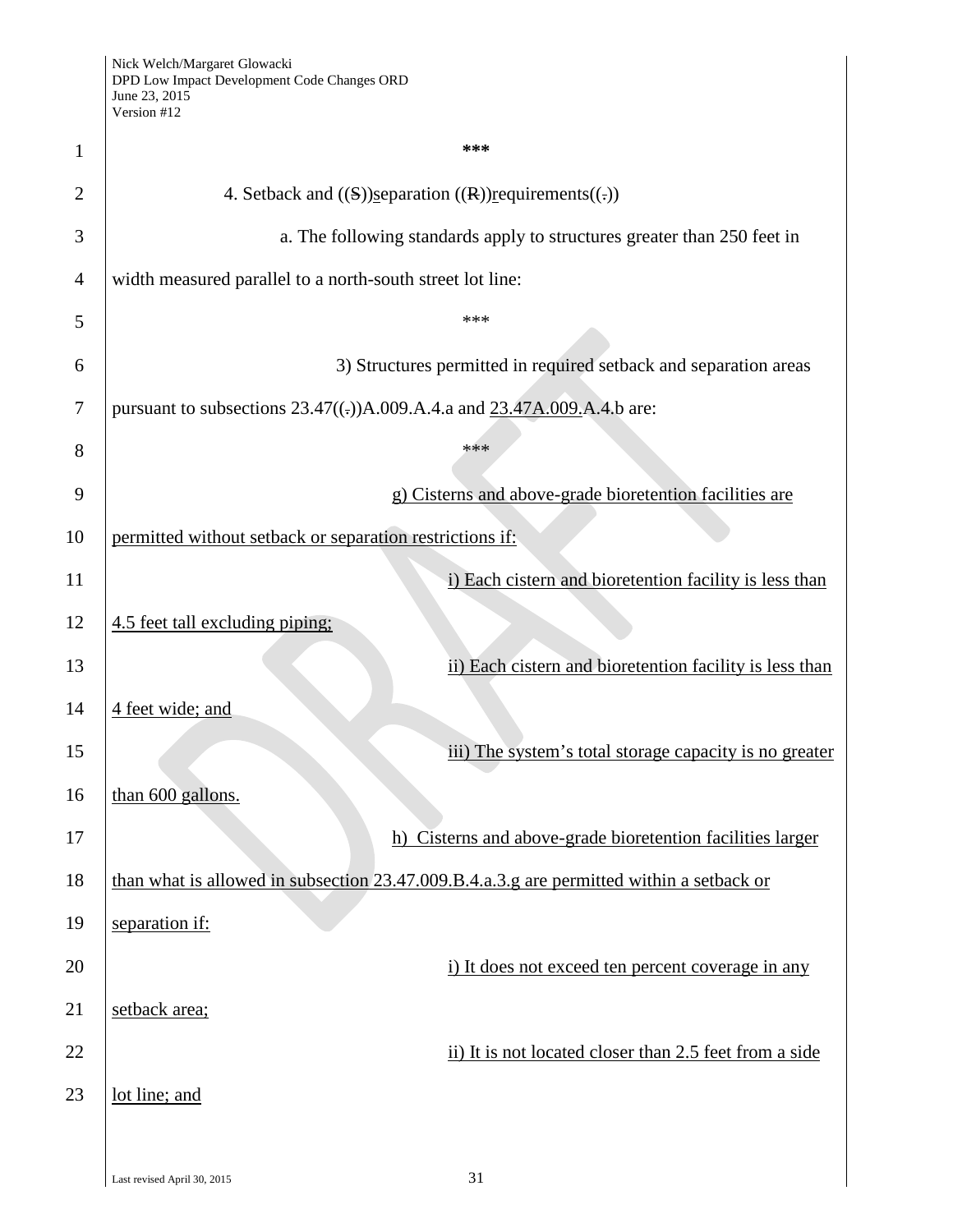|                | Nick Welch/Margaret Glowacki<br>DPD Low Impact Development Code Changes ORD<br>June 23, 2015<br>Version #12 |
|----------------|-------------------------------------------------------------------------------------------------------------|
| 1              | iii) It projects no more than 5 feet into the front or                                                      |
| $\overline{2}$ | rear setback area.                                                                                          |
| 3              | ***                                                                                                         |
| 4              | D. Roosevelt Urban Village. The following provisions apply within the area shown on                         |
| 5              | Map A for 23.47A.009.                                                                                       |
| 6              | 1. Setback requirements                                                                                     |
| 7              | ***                                                                                                         |
| 8              | b. Structures permitted in required setbacks are:                                                           |
| 9              | ***                                                                                                         |
| 10             | 7) Cisterns and above-grade bioretention facilities are permitted                                           |
| 11             | without setback restrictions if:                                                                            |
| 12             | a) Each cistern and bioretention facility is less than 4.5 feet                                             |
| 13             | tall excluding piping;                                                                                      |
| 14             | b) Each cistern and bioretention facility is less than 4 feet                                               |
| 15             | wide; and                                                                                                   |
| 16             | c) The system's total storage capacity is no greater than $600$                                             |
| 17             | gallons.                                                                                                    |
| 18             | 8) Green stormwater infrastructure larger than what is allowed in                                           |
| 19             | subsection 23.47.009.D.1.b.7 are permitted within a setback if:                                             |
| 20             | a. It does not exceed 10 percent coverage in any setback                                                    |
| 21             | area;                                                                                                       |
| 22             | b) It is not located closer than 2.5 feet from a side lot line;                                             |
| 23             | and                                                                                                         |
|                |                                                                                                             |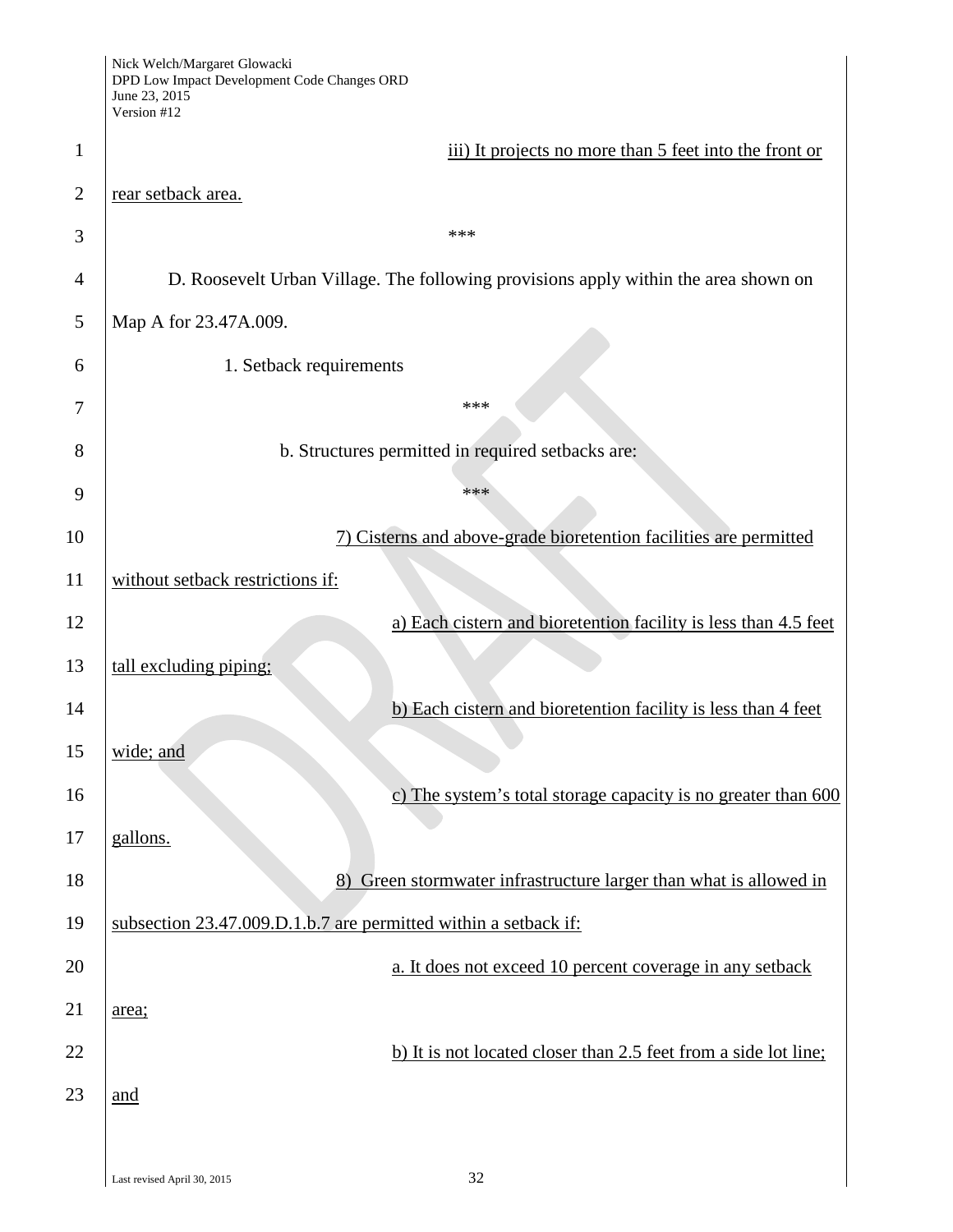|                | Nick Welch/Margaret Glowacki<br>DPD Low Impact Development Code Changes ORD<br>June 23, 2015<br>Version #12 |  |
|----------------|-------------------------------------------------------------------------------------------------------------|--|
| 1              | c) It projects no more than 5 feet into the front or rear                                                   |  |
| $\overline{2}$ | setback area.                                                                                               |  |
| 3              | ***                                                                                                         |  |
| 4              | Section 15. Section 23.47A.014 of the Seattle Municipal Code, last amended by                               |  |
| 5              | Ordinance 124378, is amended as follows:                                                                    |  |
| 6              | 23.47A.014 Setback requirements                                                                             |  |
| 7              | ***                                                                                                         |  |
| 8              | E. Structures in $((R))$ required $((S))$ setbacks $((.)$                                                   |  |
| 9              | ***                                                                                                         |  |
| 10             | 9. Cisterns and above-grade bioretention facilities are permitted without setback                           |  |
| 11             | restrictions if:                                                                                            |  |
| 12             | a. Each cistern and bioretention facility is less than 4.5 feet tall excluding                              |  |
| 13             | piping;                                                                                                     |  |
| 14             | b. Each cistern and bioretention facility is less than 4 feet wide; and                                     |  |
| 15             | c. The system's total storage capacity is no greater than 600 gallons.                                      |  |
| 16             | Green stormwater infrastructure larger than what is allowed in subsection<br>10.                            |  |
| 17             | 23.47A.014.E.9 is permitted within a setback if:                                                            |  |
| 18             | a. It does not exceed 10 percent coverage in any setback area;                                              |  |
| 19             | b. It is not located closer than 2.5 feet from a side lot line                                              |  |
| 20             | c. It projects no more than 5 feet into the front or rear setback area.                                     |  |
| 21             | ***                                                                                                         |  |
| 22             | Section 16. Section 23.47A.016 of the Seattle Municipal Code, last amended by                               |  |
| 23             | Ordinance 124608, is amended as follows:                                                                    |  |
|                |                                                                                                             |  |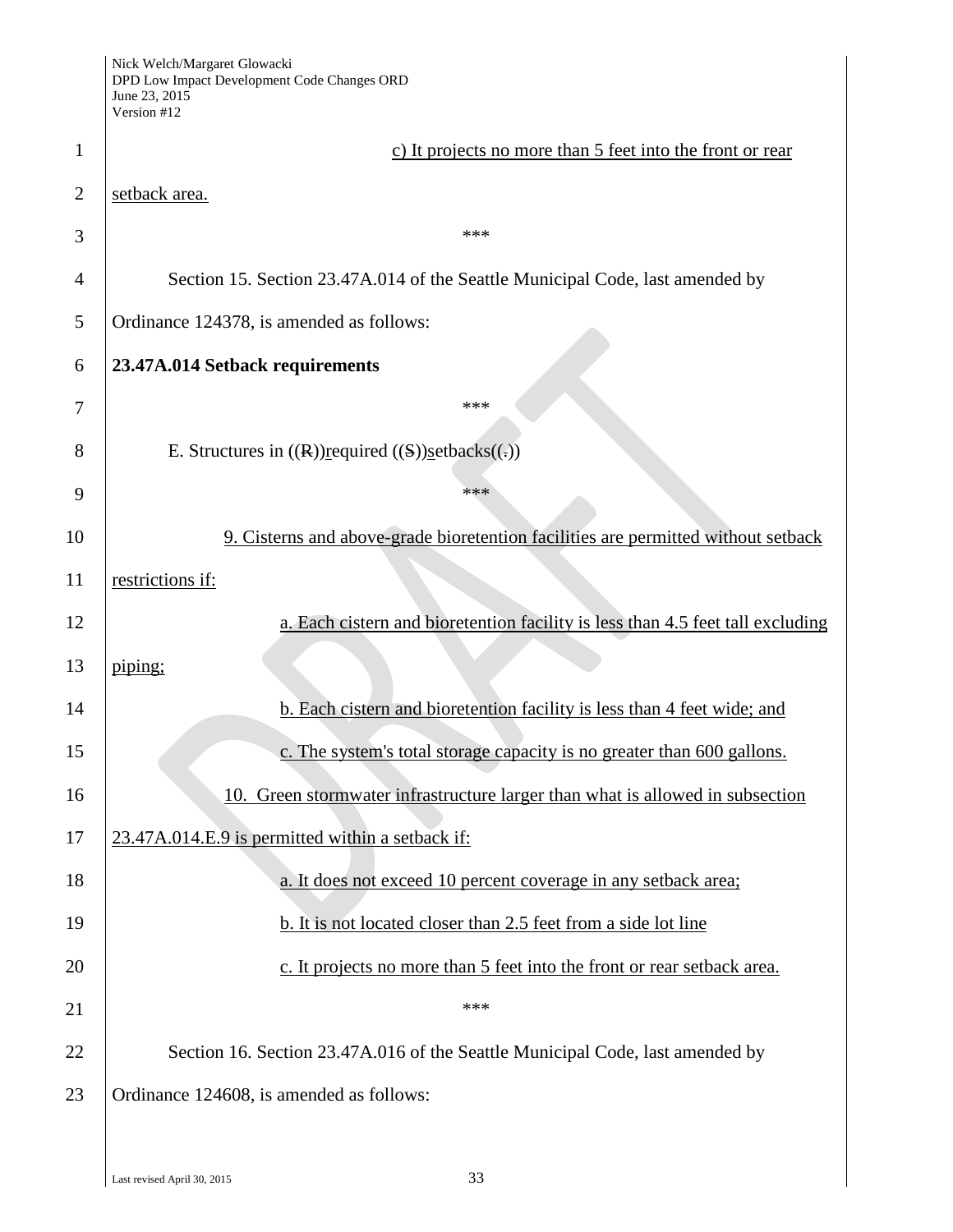| $\mathbf{1}$   | 23.47A.016 Landscaping and screening standards                                                      |  |
|----------------|-----------------------------------------------------------------------------------------------------|--|
| $\overline{2}$ | ***                                                                                                 |  |
| 3              | C. General standards for screening and landscaping where required for specific uses $((.)$          |  |
| $\overline{4}$ | 1. Screening shall consist of fences, walls, or landscaped areas, including level                   |  |
| 5              | plantings, berms, or bioretention facilities ((hedges, or landscaped berms)). Any type of screening |  |
| 6              | shall be at least as tall as the height specified in subsection 23.47A.016.D.                       |  |
| 7              | 2. Landscaped areas ((and berms))required under subsection 23.47A.016.D must                        |  |
| 8              | meet rules promulgated by the Director pursuant to subsection 23.47A.016.A.1. Decorative            |  |
| 9              | features such as decorative pavers, sculptures or fountains, or pedestrian access meeting the       |  |
| 10             | Seattle Building Code, Chapter 11, may cover a maximum of 30 percent of each landscaped area        |  |
| 11             | or berm used to satisfy requirements under subsection 23.47A.016.D.                                 |  |
| 12             | D. Screening and landscaping requirements for specific uses. When there is more than                |  |
| 13             | one use that requires screening or landscaping, the requirement that results in the greater amount  |  |
| 14             | applies.                                                                                            |  |
| 15             | 1. Surface parking $area((.)$                                                                       |  |
| 16             | a. Landscaping requirements for surface parking areas are                                           |  |
| 17             | ((summarized))established in Table C for 23.47A.016.                                                |  |
|                | Table C for 23.47A.016                                                                              |  |
|                | <b>Landscaping requirements for surface parking areas</b>                                           |  |
|                | Number of ((P))parking ((S))spaces<br>Required $((L)$ landscaped $((A))$ area                       |  |
|                | 20 to 50<br>18 square feet( $(f)$ ) per parking space                                               |  |
|                | 51 to 99<br>25 square feet( $(f)$ ) per parking space                                               |  |
|                |                                                                                                     |  |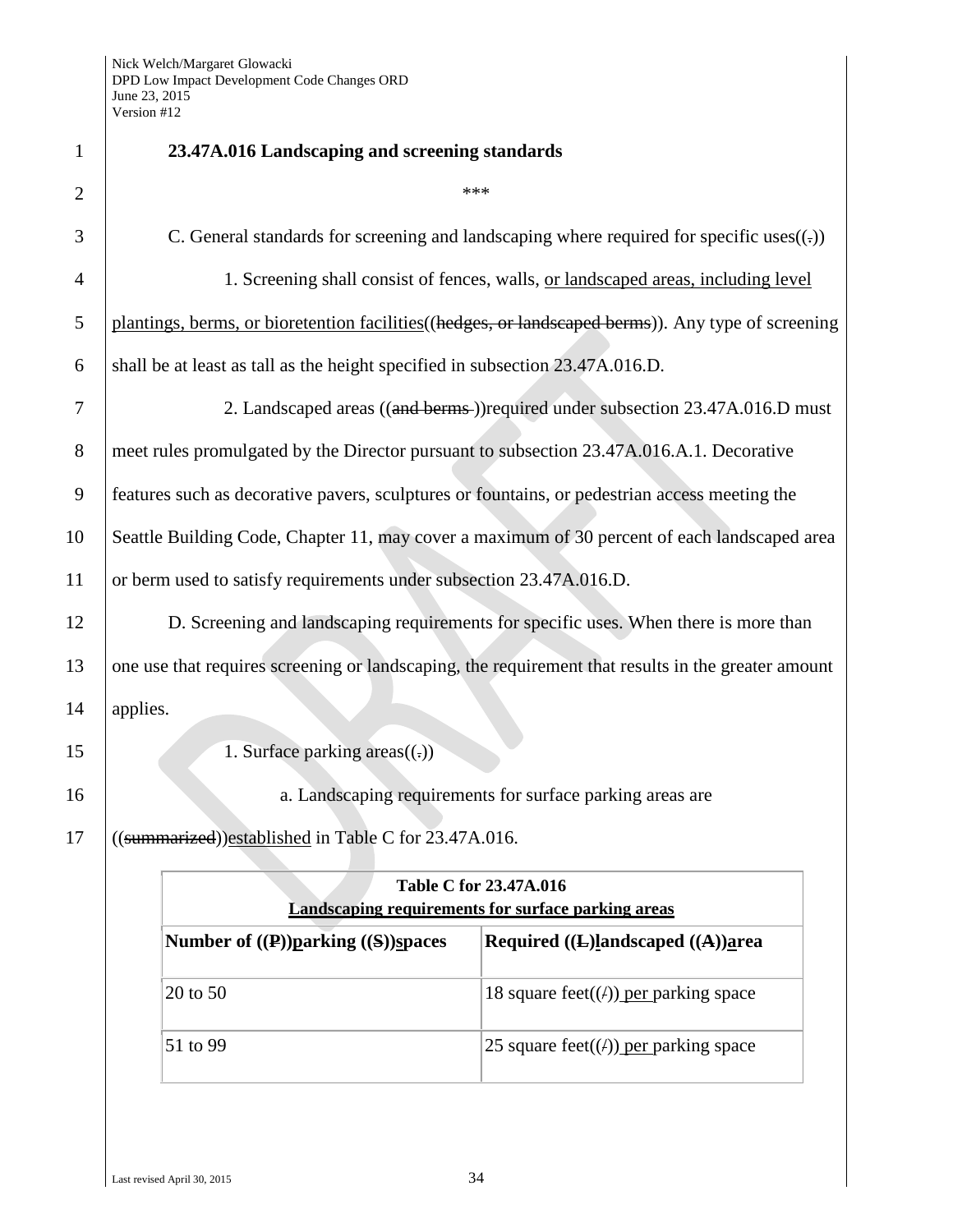|                | 100 or more                                                                                         | 35 square feet( $(f)$ ) per parking space |
|----------------|-----------------------------------------------------------------------------------------------------|-------------------------------------------|
| $\mathbf{1}$   |                                                                                                     |                                           |
| $\overline{2}$ | 1) Each landscaped area shall be no smaller than 100 square feet                                    |                                           |
| 3              | and must be ((enclosed))protected by permanent curbs or structural barriers.                        |                                           |
| 4              | 2) No part of a landscaped area shall be less than 4 feet in width or                               |                                           |
| 5              | length except those parts of landscaped areas created by turning radii or angles of parking spaces. |                                           |
| 6              | 3) No parking space shall be more than 60 feet from a required                                      |                                           |
| 7              | landscaped area.                                                                                    |                                           |
| 8              | b. The landscaped area may include bioretention facilities and/or rain                              |                                           |
| 9              | gardens.                                                                                            |                                           |
| 10             | $c$ . Trees in surface parking areas $((.)$                                                         |                                           |
| 11             | 1) One tree is required for every ten parking spaces.                                               |                                           |
| 12             | 2) Trees shall be selected in consultation with the Director of                                     |                                           |
| 13             | Transportation.                                                                                     |                                           |
| 14             | $((e))$ d. Screening of surface parking areas $((.)$                                                |                                           |
| 15             | 1) Three-foot-high screening is required along street lot lines.                                    |                                           |
| 16             | 2) Surface parking abutting or across an alley from a lot in a                                      |                                           |
| 17             | residential zone must have 6-foot-high screening along the abutting lot line and a 5-foot-deep      |                                           |
| 18             | landscaped area inside the screening (see Exhibit A for 23.47A.016).                                |                                           |
| 19             | ***                                                                                                 |                                           |
| 20             | Section 17. Section 23.47A.024 of the Seattle Municipal Code, last amended by                       |                                           |
|                | Ordinance 123495, is amended as follows:                                                            |                                           |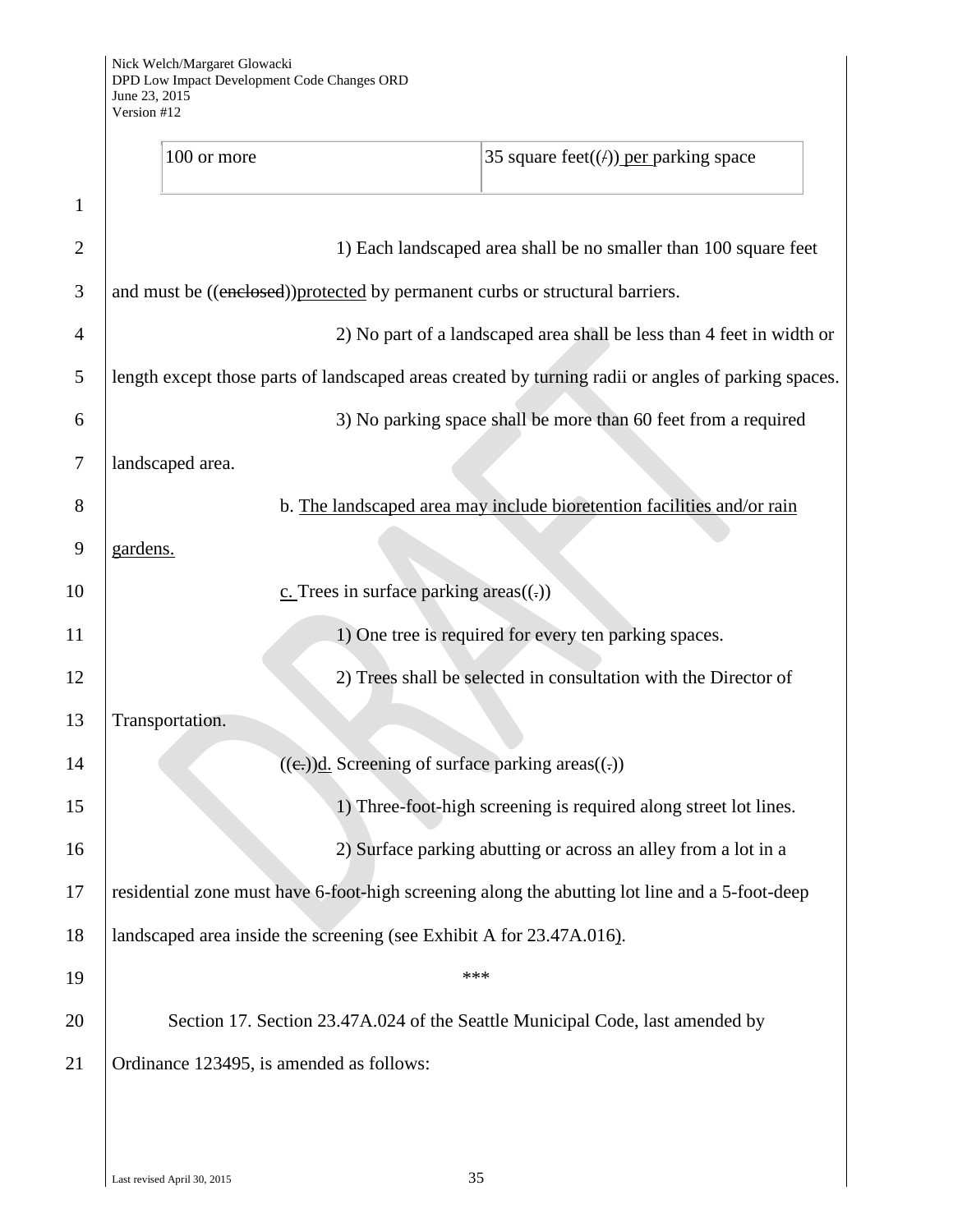## **23.47A.024 Amenity area**

| A. Amenity areas are required in an amount equal to 5 percent of the total gross floor area       |
|---------------------------------------------------------------------------------------------------|
| in residential use, except as otherwise specifically provided in this Chapter 23.47A. Gross floor |
| area, for the purposes of this subsection 23.47A.024.A, excludes areas used for mechanical        |
| equipment and accessory parking.                                                                  |
| B. Required amenity areas shall meet the following standards, as applicable:                      |
| 1. All residents shall have access to at least one common or private amenity                      |
| $area((:)$ ).                                                                                     |
| 2. Amenity areas shall not be enclosed $((\frac{1}{2}))$ .                                        |
| 3. Parking areas, vehicular access easements, and driveways do not count as                       |
| amenity areas, except that a woonerf may provide a maximum of 50 percent of the amenity area      |
| if the design of the woonerf is approved through a design review process pursuant to Chapter      |
| $23.41((t))$ .                                                                                    |
| 4. Common amenity areas shall have a minimum horizontal dimension of 10 feet,                     |
| and no common amenity area shall be less than 250 square feet in size( $(\frac{1}{2})$ ).         |
| 5. Private balconies and decks shall have a minimum area of 60 square feet, and                   |
| no horizontal dimension shall be less than 6 feet.                                                |
| 6. Rooftop areas excluded because they are near minor communication utilities                     |
| and accessory communication devices, pursuant to $((S))$ subsection 23.57.012.C.1.d, do not       |
| qualify as amenity areas.                                                                         |
| 7. Bioretention facilities and rain gardens may be counted towards meeting the                    |
| amenity area requirement.                                                                         |
|                                                                                                   |
|                                                                                                   |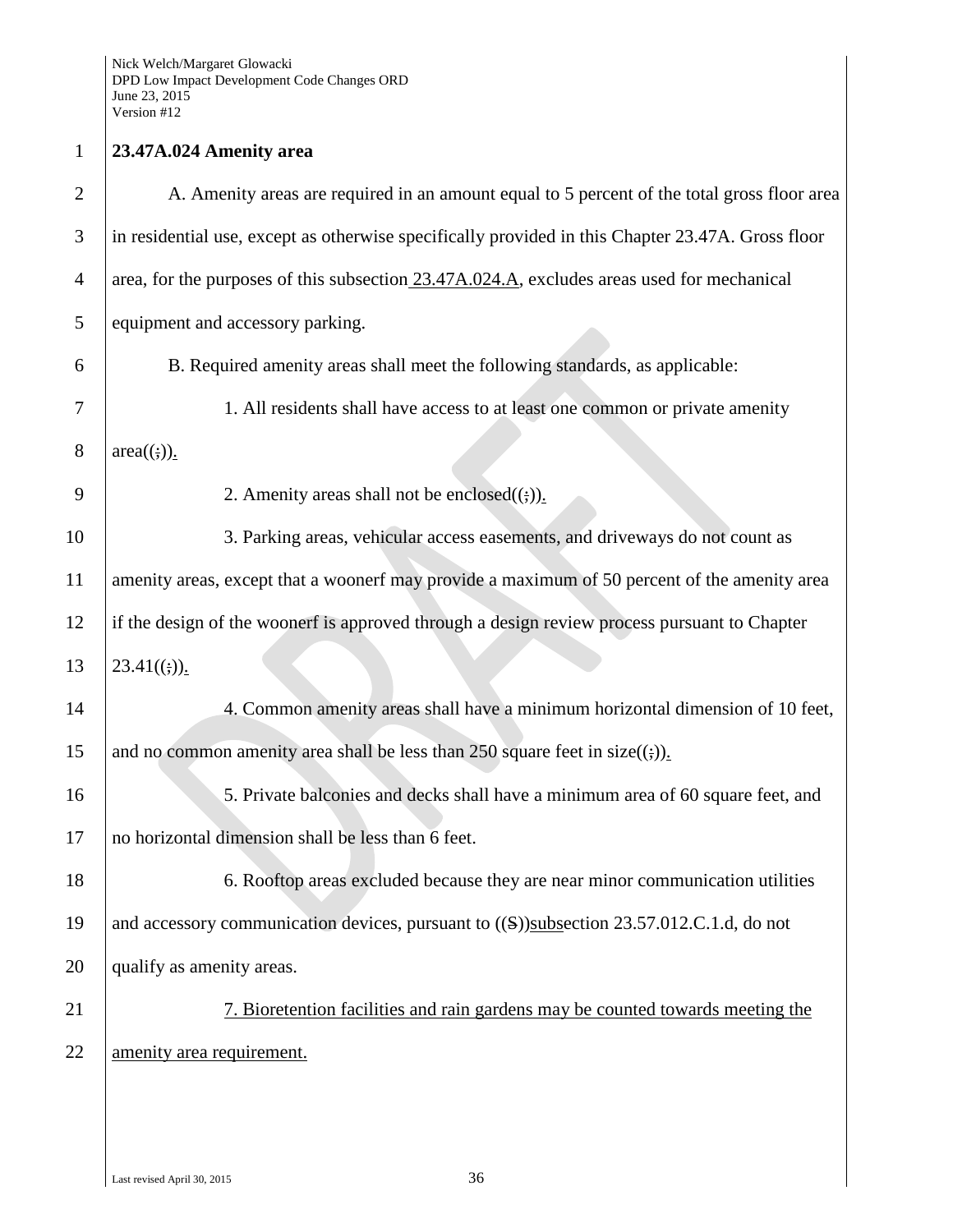| $\mathbf{1}$   | Section 18. Section 23.49.019 of the Seattle Municipal Code, last amended by Ordinance              |
|----------------|-----------------------------------------------------------------------------------------------------|
| $\overline{2}$ | 124680, is amended as follows:                                                                      |
| 3              | 23.49.019 Parking quantity, location, and access requirements( $(j)$ ) and screening and            |
| 4              | landscaping of surface parking areas                                                                |
| 5              | ***                                                                                                 |
| 6              | I. Screening and landscaping of surface parking areas                                               |
| 7              | 1. Screening. Surface parking areas for more than five vehicles shall be screened                   |
| 8              | in accordance with the following requirements:                                                      |
| 9              | a. Screening is required along each street lot line.                                                |
| 10             | b. Screening shall consist of: ((a landscaped berm, or a view obscuring                             |
| 11             | fence or wall at least 3 feet in height.))                                                          |
| 12             | 1) A view-obscuring fence or wall at least 3 feet in height, or                                     |
| 13             | 2) A landscaped area with vegetation at least 3 feet in height.                                     |
| 14             | Landscaped areas may be bioretention, rain gardens, flat planting areas, or landscaped berms,       |
| 15             | provided that the top of the vegetation is at least 3 feet above the surrounding grade.             |
| 16             | c. A landscaped strip on the street side of the fence or wall shall be                              |
| 17             | provided if a fence or wall is used for screening. The strip shall be an average of 3 feet from the |
| 18             | property line, but at no point less than 1.5 feet wide. Each landscaped strip shall be planted with |
| 19             | sufficient shrubs, grass and/or evergreen groundcover so that the entire strip, excluding           |
| 20             | driveways, will be covered in three years. Each landscaped strip may be bioretention, at grade, or  |
| 21             | a raised berm.                                                                                      |
| 22             | d. Sight triangles shall be provided in accordance with Section 23.54.030,                          |
| 23             | Parking space standards.                                                                            |
|                |                                                                                                     |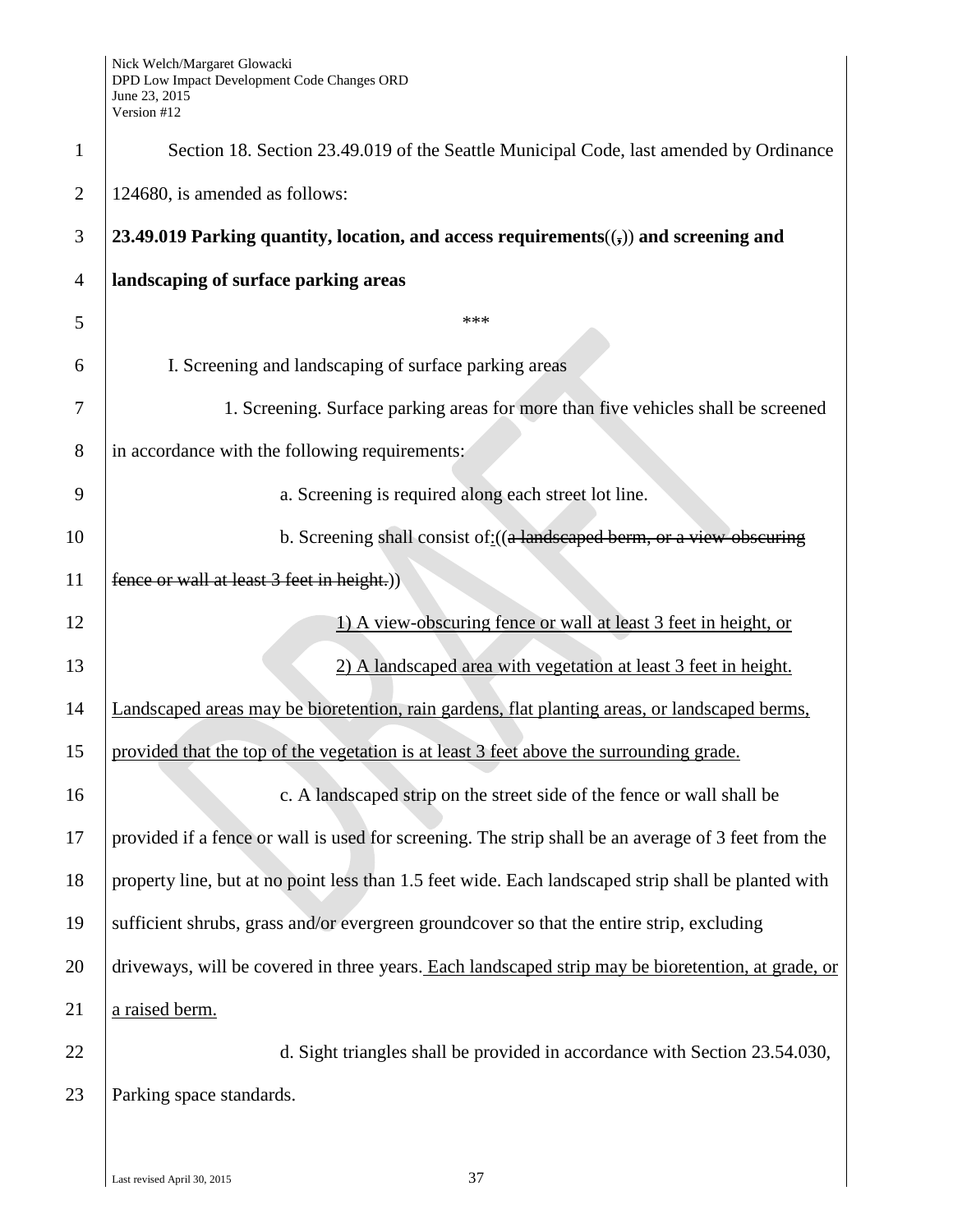| $\mathbf{1}$   | 2. Landscaping. Surface parking areas for 20 or more vehicles, except temporary                |                                                                        |  |
|----------------|------------------------------------------------------------------------------------------------|------------------------------------------------------------------------|--|
| $\overline{2}$ | surface parking areas, shall be landscaped according to the following requirements:            |                                                                        |  |
| 3              |                                                                                                | a. The amount of landscaped area required is shown on Table B for      |  |
| $\overline{4}$ | 23.49.019:                                                                                     |                                                                        |  |
|                | <b>Table B for 23.49.019</b>                                                                   |                                                                        |  |
|                | Required Landscaping for Surface Parking Areas with 20 or More Parking Spaces                  |                                                                        |  |
|                | <b>Total number of parking spaces</b>                                                          | Minimum required landscaped area                                       |  |
|                | 20 to 50                                                                                       | 18 square feet per parking space                                       |  |
|                | 51 to 99                                                                                       | 25 square feet per parking space                                       |  |
|                | 100 or more spaces                                                                             | 35 square feet per parking space                                       |  |
| 5              | b. The minimum size of a required landscaped area is 100 square feet.                          |                                                                        |  |
| 6              | Berms provided to meet the screening standards in subsection 23.49.019.I.1((-of this section)) |                                                                        |  |
| 7              | may be counted as part of a landscaped area. No part of a landscaped area shall be less than 4 |                                                                        |  |
| 8              | feet in any dimension except those dimensions reduced by turning radii or angles of parking    |                                                                        |  |
| 9              | spaces.                                                                                        |                                                                        |  |
| 10             |                                                                                                | c. The landscaped area may include bioretention facilities and/or rain |  |
| 11             | gardens.                                                                                       |                                                                        |  |
| 12             | d. No parking stall shall be more than 60 feet from a required landscaped                      |                                                                        |  |
| 13             | area.                                                                                          |                                                                        |  |
| 14             | $((d))$ e. One tree per every five parking spaces is required.                                 |                                                                        |  |
| 15             | $((e))$ f. Each tree shall be at least 3 feet from any curb of a landscaped area               |                                                                        |  |
| 16             | or edge of the parking area.                                                                   |                                                                        |  |
|                |                                                                                                |                                                                        |  |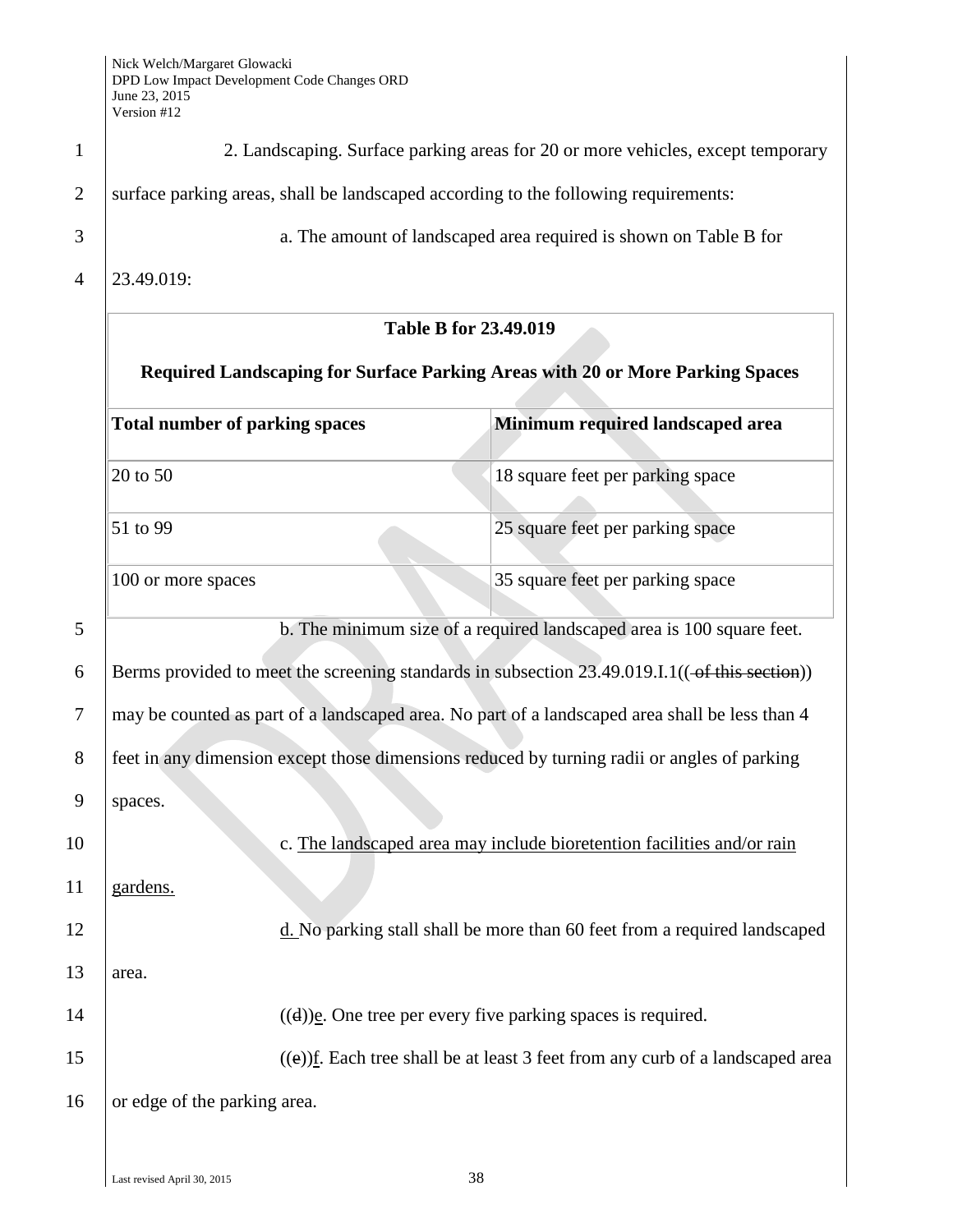| $\mathbf{1}$   | $((f))$ g. Permanent curbs or structural barriers shall $((\text{enclose}))$ protect                   |
|----------------|--------------------------------------------------------------------------------------------------------|
| $\overline{2}$ | landscaped areas.                                                                                      |
| 3              | $((g))$ h. Sufficient hardy evergreen groundcover shall be planted to cover                            |
| 4              | each landscaped area completely within three years. Trees shall be selected from Seattle               |
| 5              | Department of Transportation's list for parking area planting.                                         |
| 6              | Section 19. Section 23.49.036 of the Seattle Municipal Code, last amended by Ordinance                 |
| 7              | 122054, is amended as follows:                                                                         |
| $8\,$          | 23.49.036 Planned community developments $(PCDs)((=))$                                                 |
| 9              | A. Authority. Planned community developments may be permitted by the Director as a                     |
| 10             | Type II Land Use Decision pursuant to Chapter 23.76, Procedures for Master Use Permits and             |
| 11             | Council Land Use Decisions.                                                                            |
| 12             | B. Public $((B))$ benefit $((P))$ priorities. The Director shall determine public benefit              |
| 13             | priorities for the PCD. These priorities shall be prepared prior to application for a Master Use       |
| 14             | Permit. They shall include priorities for public benefits listed in subsection 23.49.036.F and         |
| 15             | priorities for implementing the goals of the Comprehensive Plan, including adopted                     |
| 16             | neighborhood plans for the area affected by the PCD, and a determination of whether the                |
| 17             | proposed PCD may use public right-of-way area to meet the minimum site size set forth in               |
| 18             | subsection 23.49.036.E. Before the priorities are prepared, the Director shall cause a public          |
| 19             | meeting to be held to identify concerns about the site and to receive public input into priorities     |
| 20             | for public benefits identified in adopted neighborhood plans and subsection 23.49.036.F. Notice        |
| 21             | for the meeting shall be provided pursuant to Section 23.76.011. The Director shall prepare            |
| 22             | priorities for the PCD taking into account comments made at the public meeting or in writing to        |
| 23             | the Director, and the criteria in this $((s))$ Section 23.49.036. The Director shall distribute a copy |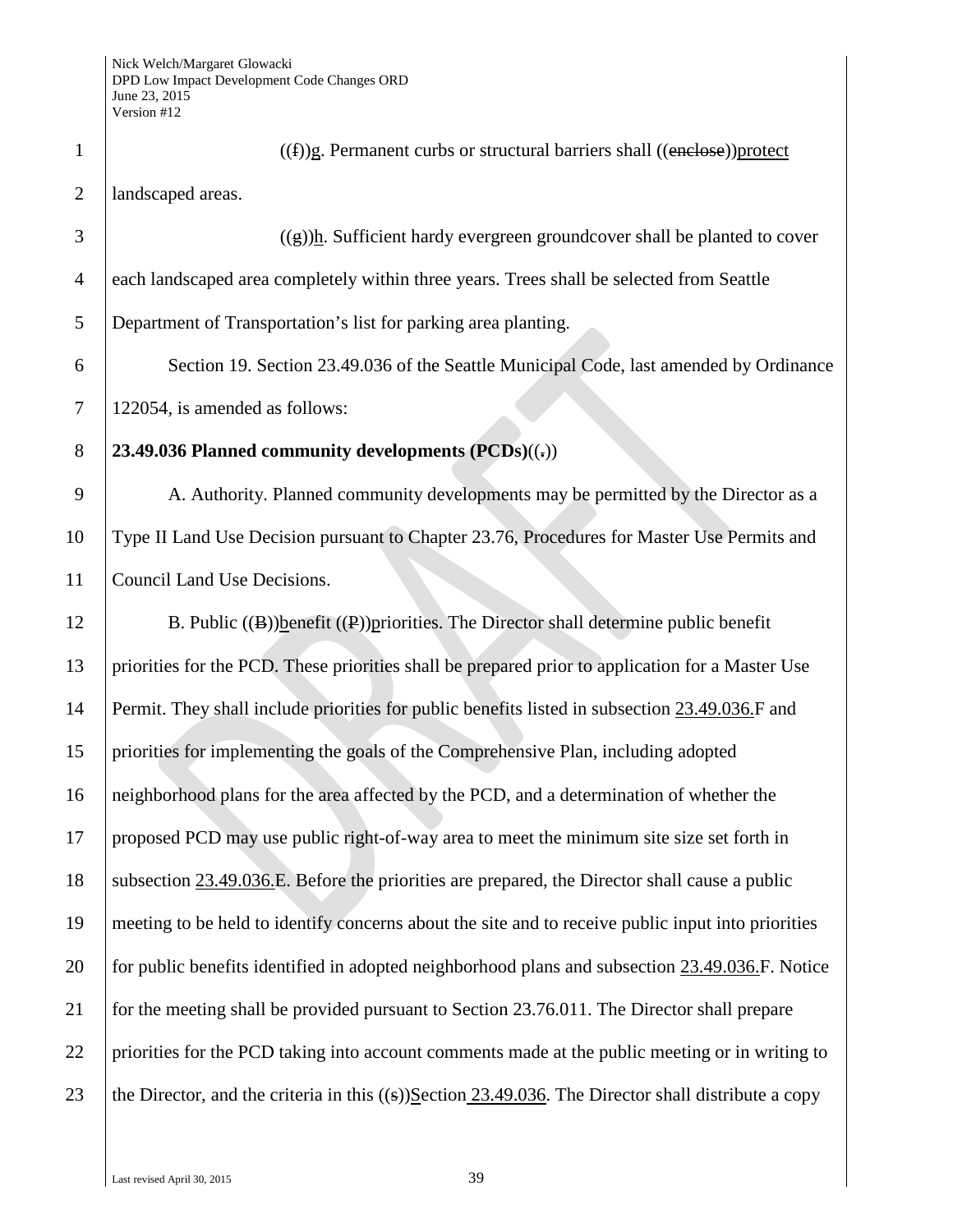| $\mathbf{1}$   | of the priorities to all those who provided addresses for this purpose at the public meeting, to           |  |
|----------------|------------------------------------------------------------------------------------------------------------|--|
| $\overline{2}$ | those who sent in comments or otherwise requested notification, and to the project proponent.              |  |
| 3              | C. A PCD shall not be permitted if the Director determines it would be likely to result in                 |  |
| $\overline{4}$ | a net loss of housing units or if it would result in significant alteration to any designated feature      |  |
| 5              | of a Landmark structure, unless a Certificate of Approval for the alteration is granted by the             |  |
| 6              | Landmarks Preservation Board.                                                                              |  |
| 7              | D. Location( $\left(\frac{1}{2}\right)$ )                                                                  |  |
| 8              | 1. ((Planned Community Developments))PCDs may be permitted in all                                          |  |
| 9              | Downtown zones except the ((Pike Market Mixed)) PMM zone and the ((Downtown Harborfront                    |  |
| 10             | $\pm$ ))DH1 zone.                                                                                          |  |
| 11             | 2. A portion of a PCD may extend into any non-downtown zone(s) within the                                  |  |
| 12             | Downtown Urban Center and adjacent to a downtown zone subject to the following conditions:                 |  |
| 13             | a. The provisions of this title applicable in the non-downtown zone(s)                                     |  |
| 14             | regulate the density of non-residential use by floor area ratio; and                                       |  |
| 15             | b. The portion of a PCD project located in non-downtown zone(s) ((shall                                    |  |
| 16             | be not more than)) must not exceed $(($ twenty $-$ () $)20$ ( $)$ )) percent of the total area of the PCD. |  |
| 17             | E. Minimum $((S))$ size. A PCD shall include a minimum site size of $((\Theta \Theta)$ hundred             |  |
| 18             | thousand ())100,000(())) square feet within one $((+))$ or more of the Downtown zones where                |  |
| 19             | PCDs are permitted according to subsection 23.49.036.D.1. The total area of a PCD shall be                 |  |
| 20             | contiguous. Public right-of-way shall not be considered a break in contiguity. At the Director's           |  |
| 21             | discretion, public right-of-way area may be included in the minimum area calculations if actions           |  |
| 22             | related to the PCD will result in significant enhancements to the streetscape of the public right-         |  |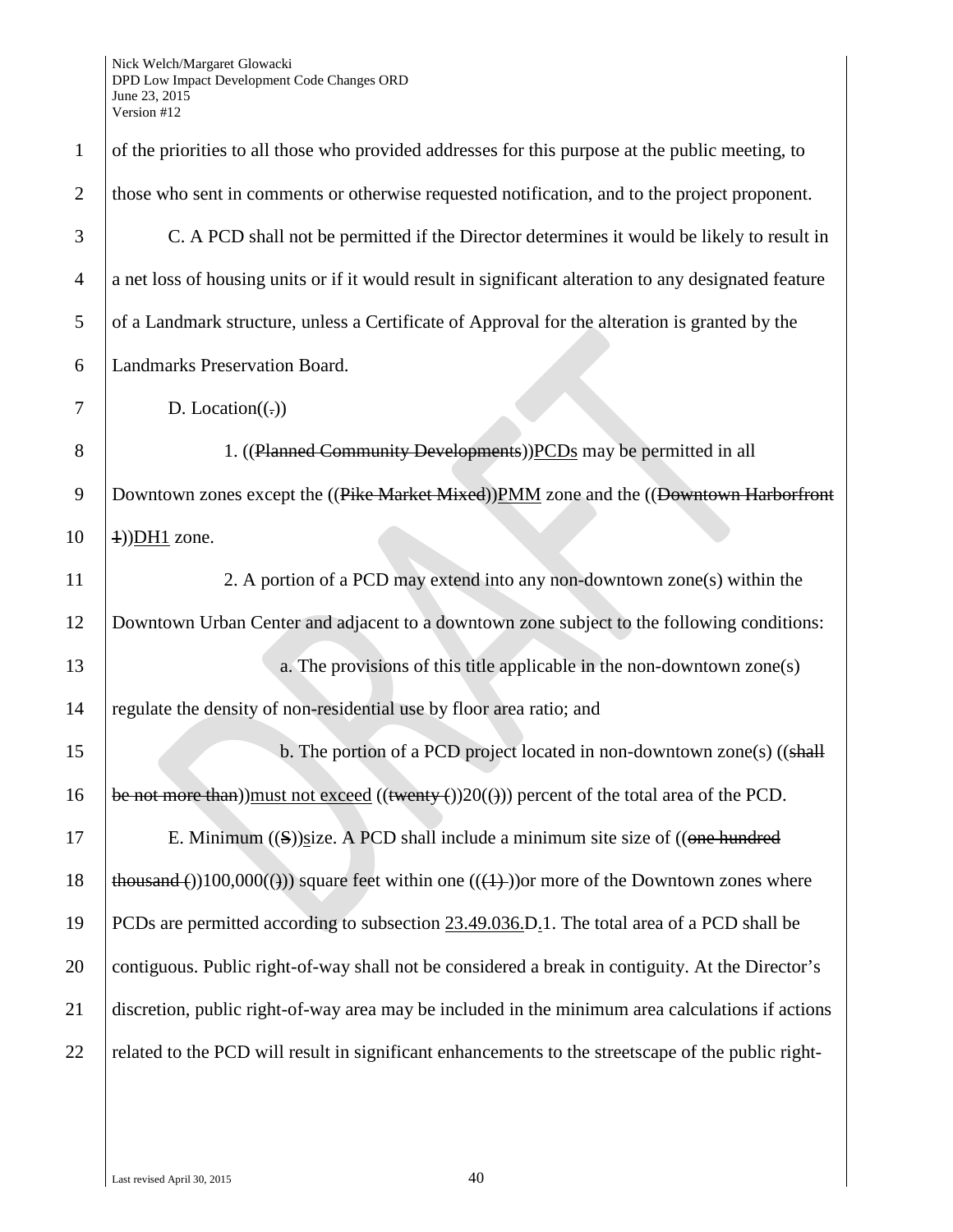| $\mathbf{1}$   | of-way, improved transit access and expanded transit facilities in the area, and/or significant   |  |
|----------------|---------------------------------------------------------------------------------------------------|--|
| $\overline{2}$ | improvement to local circulation, especially for transit and pedestrians.                         |  |
| 3              | F. Evaluation of PCDs. A proposed PCD shall be evaluated on the basis of public                   |  |
| $\overline{4}$ | benefits provided, possible impacts of the project, and consistency with the standards contained  |  |
| 5              | in this subsection $23.49.036.F$ .                                                                |  |
| 6              | 1. Public $((\mathbf{B}))$ benefits. A proposed PCD shall address the priorities for public       |  |
| 7              | benefits identified through the process outlined in subsection 23.49.036.B. The PCD shall         |  |
| 8              | include at least three $(((3) \text{ or more}))$ of the following elements:                       |  |
| 9              | a. low-income housing,                                                                            |  |
| 10             | b. townhouse development,                                                                         |  |
| 11             | c. historic preservation,                                                                         |  |
| 12             | d. public open space,                                                                             |  |
| 13             | e. implementation of adopted neighborhood plans,                                                  |  |
| 14             | f. improvements in pedestrian circulation,                                                        |  |
| 15             | g. improvements in urban form,                                                                    |  |
| 16             | h. improvements in transit facilities, $((\text{-and/or}))$                                       |  |
| 17             | i. green stormwater infrastructure beyond the requirements of the City of                         |  |
| 18             | Seattle Stormwater Code (Chapter 22.800 through 22.808), and/or                                   |  |
| 19             | <i>i</i> other elements that further an adopted City policy and provide a                         |  |
| 20             | demonstrable public benefit.                                                                      |  |
| 21             | 2. Potential $(I)$ impacts. The Director shall evaluate the potential impacts of a                |  |
| 22             | proposed PCD including, but not necessarily limited to, the impacts on housing, particularly low- |  |
|                |                                                                                                   |  |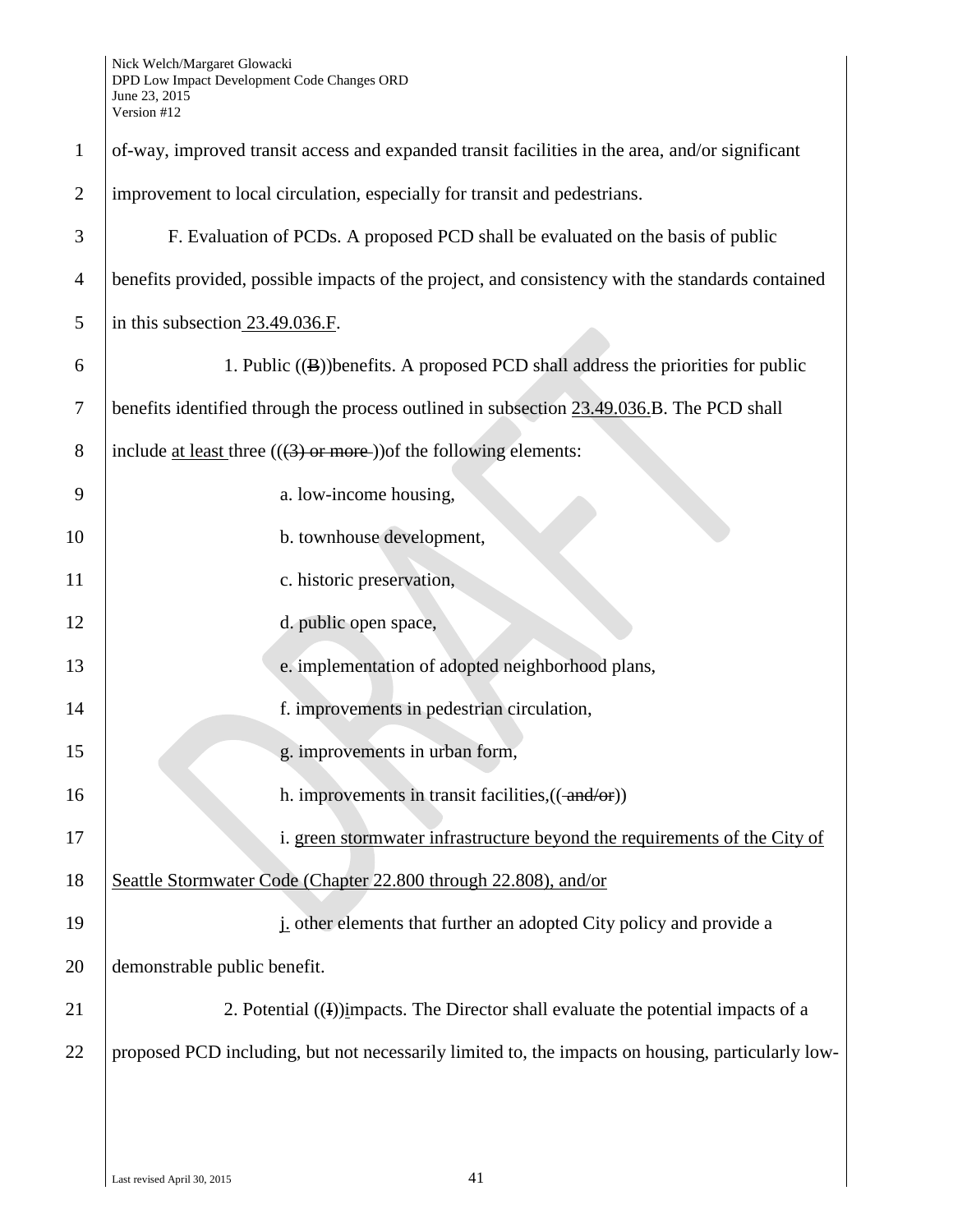| $\mathbf{1}$   | income housing, transportation systems, parking, energy, and public services, as well as             |  |
|----------------|------------------------------------------------------------------------------------------------------|--|
| $\overline{2}$ | environmental factors such as noise, air, light, glare, public views, and water quality.             |  |
| 3              | ***                                                                                                  |  |
| $\overline{4}$ | Section 20. Section 23.49.041 of the Seattle Municipal Code, last amended by Ordinance               |  |
| 5              | 123046, is amended as follows:                                                                       |  |
| 6              | 23.49.041 Combined lot development( $(\cdot)$ )                                                      |  |
| $\overline{7}$ | When authorized by the Director pursuant to this $((s))$ Section 23.49.041, lots located on          |  |
| 8              | the same block in DOC1 or DOC2 zones, or in DMC zones with a maximum FAR of ((ten                    |  |
| 9              | $\Theta(10)(10)(10)$ , or lots zoned DOC1 and DMC on the same block, may be combined, whether        |  |
| 10             | contiguous or not, solely for the purpose of allowing some or all of the capacity for chargeable     |  |
| 11             | floor area on one such lot under this ((c))Chapter 23.49 to be used on one (( $(1)$ )) or more other |  |
| 12             | lots, according to the following provisions:                                                         |  |
| 13             | A. Up to all of the capacity on one $((+))$ lot, referred to in this $((s))$ Section23.49.041 as     |  |
| 14             | the "sending lot," for chargeable floor area in addition to the base FAR, pursuant to Section        |  |
| 15             | 23.49.011 (referred to in this $((s))$ Section 23.49.041 as "bonus capacity"), may be used on one or |  |
| 16             | more other lots, subject to compliance with all conditions to use of such bonus capacity, pursuant   |  |
| 17             | to Sections 23.49.011((-)) through 23.49.014, as modified in this $((s))$ Section 23.49.041. For     |  |
| 18             | purposes of applying any conditions related to amenities or features provided on site under          |  |
| 19             | Section 23.49.013, only the lot or lots on which such bonus capacity shall be used are considered    |  |
| 20             | to be the lot or site using a bonus. Criteria for use of bonus that apply to the structure or        |  |
| 21             | structures shall be applied only to the structure(s) on the lots using the transferred bonus         |  |
| 22             | capacity.                                                                                            |  |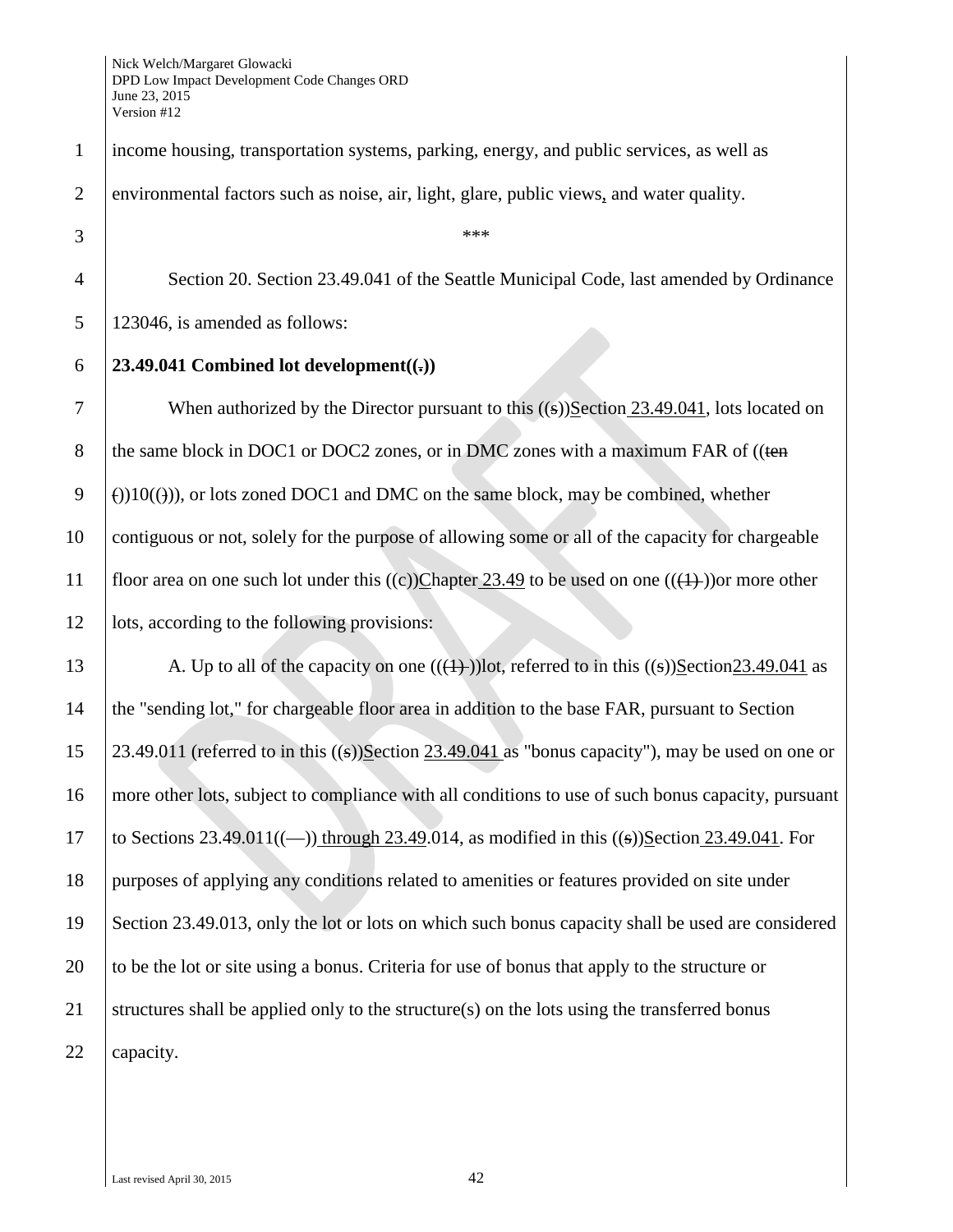## Nick Welch/Margaret Glowacki DPD Low Impact Development Code Changes ORD June 23, 2015 Version #12

1 B. Only if all of the bonus capacity on one  $((\{+) \})$  lot shall be used on other lots pursuant 2 to this  $((s))$ Section 23.49.041, there may also be transferred from the sending lot, to one or more such other lots, up to all of the unused base FAR on the sending lot, without regard to limits on the transfer or on use of TDR in Section 23.49.014. Such transfer shall be treated as a transfer of TDR for purposes of determining remaining development capacity on the sending lot and TDR 6 available to transfer under  $((SMC))$ Section 23.49.014, but shall be treated as additional base FAR on the other lots, and to the extent so treated shall not qualify such lots for bonus development. If less than all of the bonus capacity of the sending lot shall be used on such other lots, then unused base FAR on the sending lot still may be transferred to the extent permitted for within-block TDR under Section 23.49.014, and if the sending lot qualifies for transfer of TDR 11 | under any other category of sending lot in Table  $\overline{A}$  for 23.49.014( $(A)$ ), such unused base FAR 12 may be transferred to the extent permitted for such category, but in each case only to satisfy in part the conditions to use of bonus capacity, not as additional base FAR.

14 C. To the extent permitted by the Director, the maximum chargeable floor area for any 15 one  $((1))$  or more lots in the combined lot development may be increased up to the combined 16 maximum chargeable floor area under Section 23.49.011 computed for all lots participating in 17 the combined lot development. To the extent permitted by the Director, and subject to subsection 18  $\left( \frac{23.49.041 \text{ B}}{(\text{of this section})} \right)$ , the base floor area for any one  $((\text{(+)}))$ or more lots in the 19 combined lot development may be increased up to the combined maximum base chargeable floor 20 area under Section 23.49.011 computed for all lots participating in the combined lot 21 development.

22 **D.** The Director shall allow combined lot development only to the extent that the Director 23 determines( $(\cdot, \cdot)$ ) in a Type I land use decision( $(\cdot, \cdot)$ ) that permitting more chargeable floor area than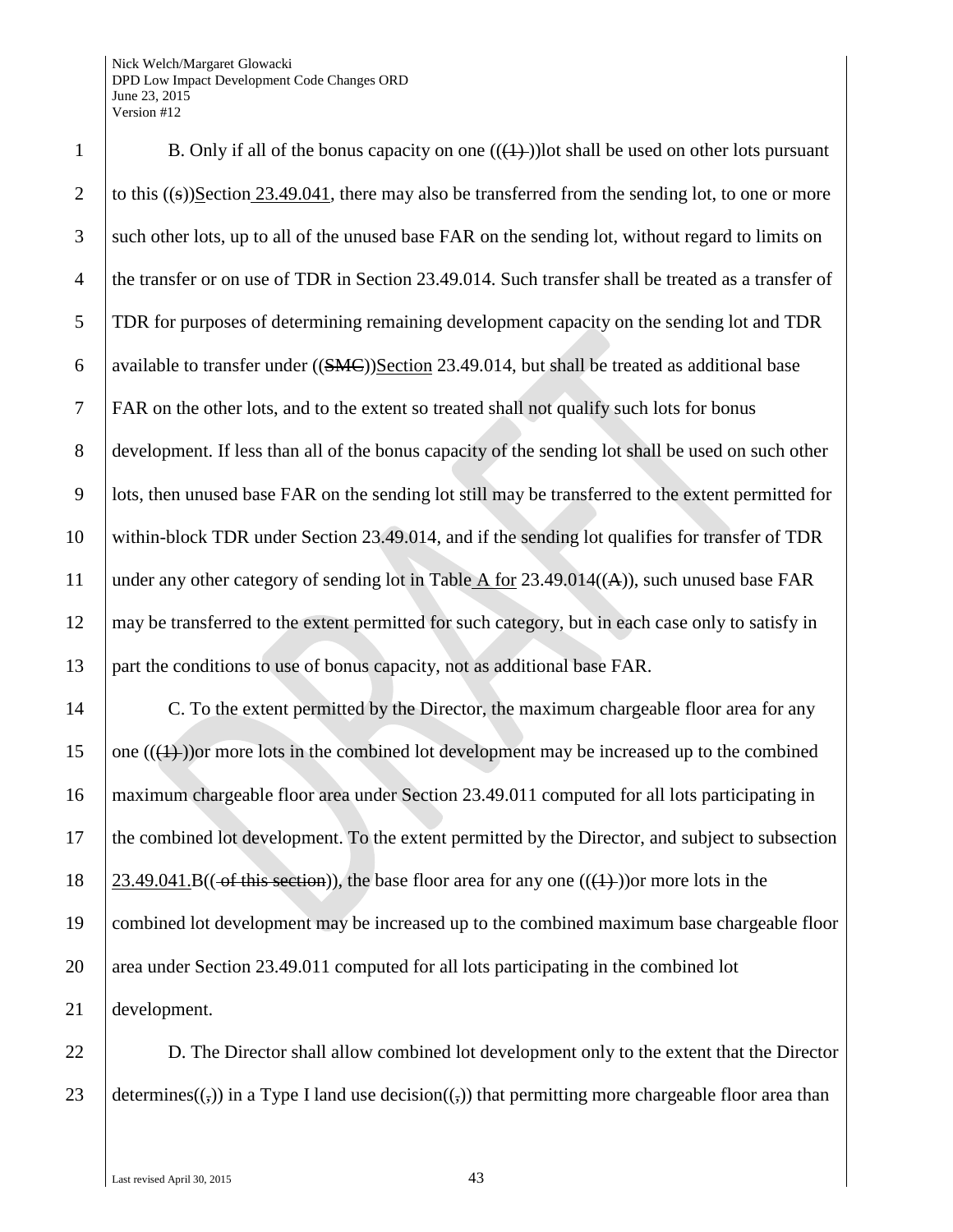| $\mathbf{1}$   | would otherwise be allowed on a lot shall result in a significant public benefit. In addition to   |  |
|----------------|----------------------------------------------------------------------------------------------------|--|
| $\overline{2}$ | features for which floor area bonuses are granted, the Director may also consider the following    |  |
| 3              | as public benefits that could satisfy this condition when provided for as a result of the lot      |  |
| $\overline{4}$ | combination:                                                                                       |  |
| 5              | 1. preservation of a $((1))$ <i>L</i> andmark structure located on the block or adjacent           |  |
| 6              | blocks;                                                                                            |  |
| 7              | 2. uses serving the downtown residential community, such as a grocery store, at                    |  |
| 8              | appropriate locations;                                                                             |  |
| 9              | 3. public facilities serving the $((\theta))$ downtown population, including schools,              |  |
| 10             | parks, community centers, human service facilities, and clinics;                                   |  |
| 11             | 4. transportation facilities promoting pedestrian circulation and transit use,                     |  |
| 12             | including through((-))-block pedestrian connections, transit stations, and bus layover facilities; |  |
| 13             | 5. ((S))short-term parking on blocks within convenient walking distance of the                     |  |
| 14             | retail core or other $((\theta))$ downtown business areas where the amount of available short term |  |
| 15             | parking is determined to be insufficient;                                                          |  |
| 16             | 6. a significant amount of housing serving households with a range of income                       |  |
| 17             | levels;                                                                                            |  |
| 18             | 7. improved massing of development on the block that achieves a better                             |  |
| 19             | relationship with surrounding conditions, including: better integration with adjacent              |  |
| 20             | development, greater compatibility with an established scale of development, especially relative   |  |
| 21             | to $((1))$ <i>Landmark structures, or improved conditions for adjacent public open spaces,</i>     |  |
| 22             | $((d))$ Designated $((g))$ Green $((s))$ Streets, or other special street environments;            |  |
| 23             | 8. public view protection within an area; $((\text{and/or}))$                                      |  |
|                |                                                                                                    |  |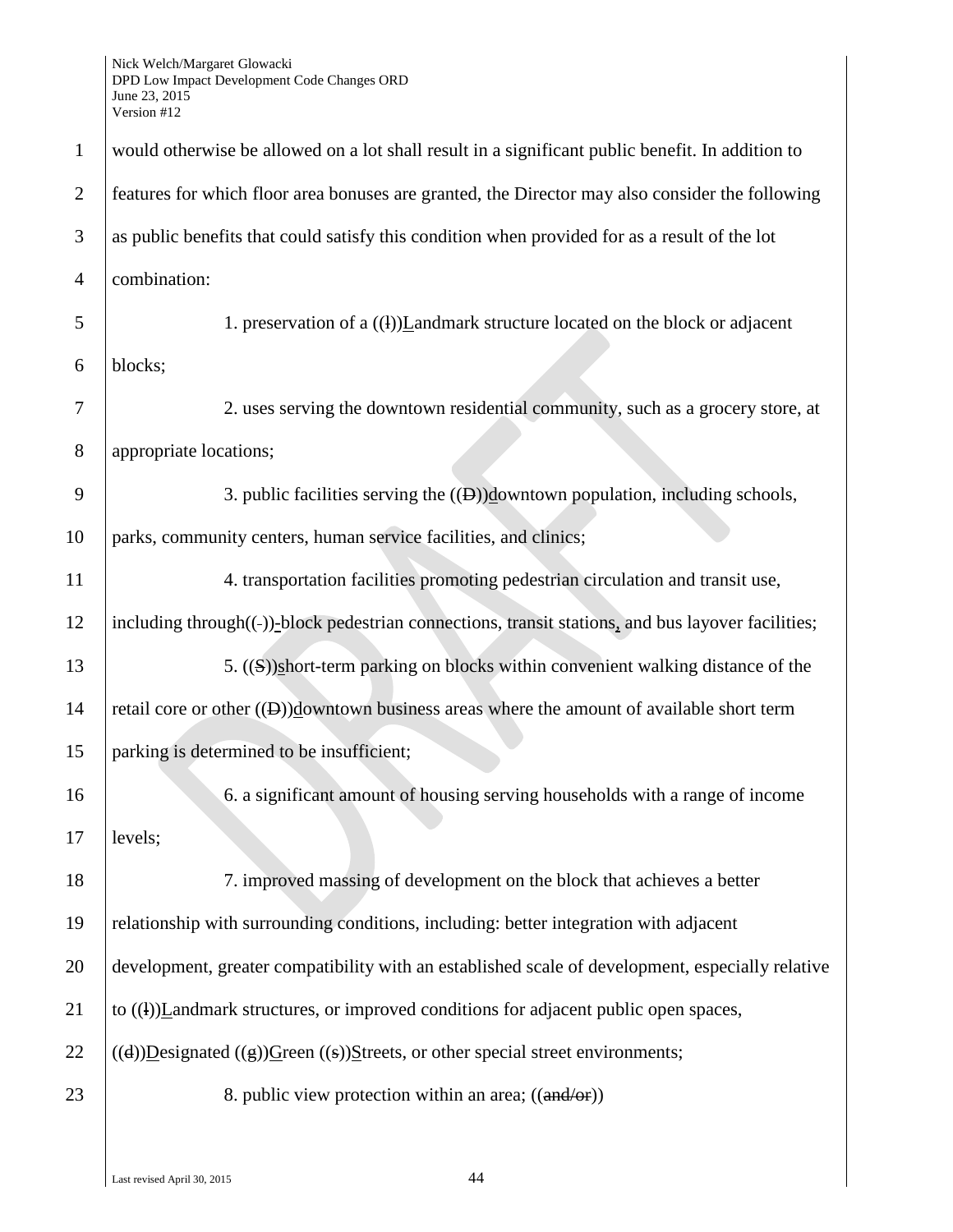| $\mathbf{1}$   | 9. arts and cultural facilities, including a museum or museum expansion                            |
|----------------|----------------------------------------------------------------------------------------------------|
| $\overline{2}$ | $space((.))$ ; and/or                                                                              |
| 3              | 10. green stormwater infrastructure beyond the requirements of the City of Seattle                 |
| $\overline{4}$ | Stormwater Code (Chapter 22.800 through 22.808).                                                   |
| 5              | ***                                                                                                |
| 6              | Section 21. Section 23.50.034 of the Seattle Municipal Code, last amended by Ordinance             |
| 7              | 123547, is amended as follows:                                                                     |
| 8              | 23.50.034 Screening and landscaping                                                                |
| 9              | The following types of screening and landscaping may be required according to the                  |
| 10             | provisions of Sections 23.50.036, 23.50.038, and 23.50.040:                                        |
| 11             | A. Three-foot $((3, 4)$ H $))$ high $((5))$ screening. Three-foot $((3, 4))$ high screening may be |
| 12             | either:                                                                                            |
| 13             | 1. A fence or wall at least $((\text{three}))\underline{3}$ feet $(((3))$ ) in height; or          |
| 14             | 2. A landscaped area with vegetation at least 3 feet in height. Landscaped areas                   |
| 15             | may be bioretention, rain gardens, flat planting areas, or landscaped berms, provided that the top |
| 16             | of the vegetation is at least 3 feet above the surrounding grade. ((A hedge or landscaped berm at  |
| 17             | least three feet $(3')$ in height.))                                                               |
| 18             | B. View-obscuring $((S))$ screening. View-obscuring screening may be either:                       |
| 19             | 1. A fence or wall $((\overrightarrow{six}))$ feet $((\overrightarrow{6})$ ) in height; or         |
| 20             | 2. A landscaped area with vegetation at least 5 feet in height. Landscaped areas                   |
| 21             | may be bioretention, rain gardens, flat planting areas, or landscaped berms, provided that the top |
| 22             | of the vegetation will be at least 5 feet above the surrounding grade within three years of        |
| 23             | planting. ((A landscaped berm at least five feet (5') in height; or                                |
|                |                                                                                                    |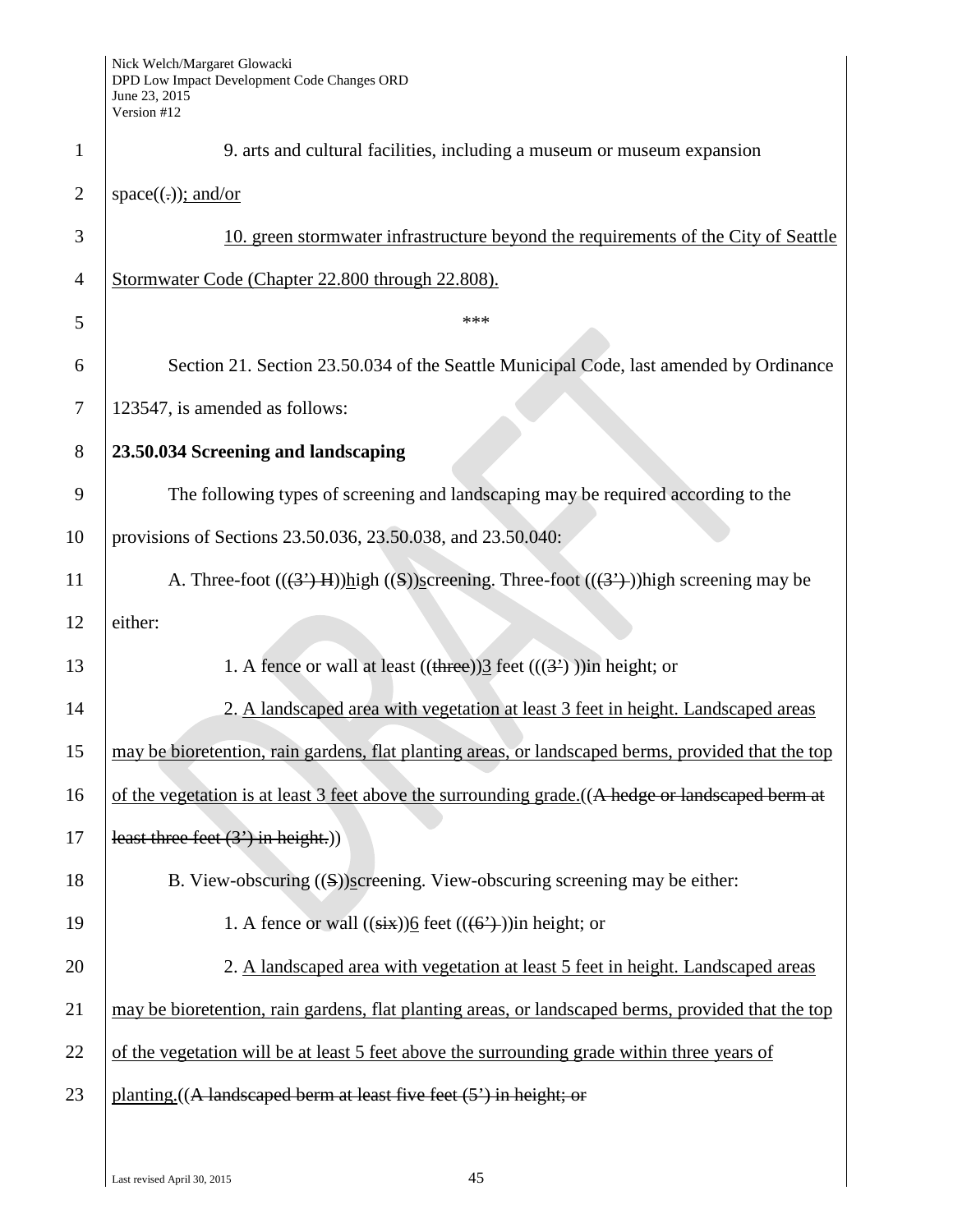| $\mathbf{1}$   | 3. A hedge which would achieve a height of at least five feet $(5')$ within three $(3)$                                  |
|----------------|--------------------------------------------------------------------------------------------------------------------------|
| $\overline{2}$ | years of planting; or                                                                                                    |
| 3              | 4. Any combination of the features listed above which achieves a height of at least                                      |
| $\overline{4}$ | five feet $(5')$ within three $(3)$ years of planting.)                                                                  |
| 5              | C. Landscaped $((A))$ areas and $((B))$ berms. Each area or berm required to be landscaped                               |
| 6              | shall be planted with trees, shrubs and grass, or evergreen ground cover, in a manner that the                           |
| 7              | total required setback, excluding driveways, will be covered in three $((3+))$ years. Features such                      |
| 8              | as walkways, decorative paving, sculptures, or fountains may cover a maximum of ((thirty))30                             |
| 9              | percent $((30\%)$ ) of each required landscaped area or berm.                                                            |
| 10             | D. Street $((\texttt{T}))$ trees. When required $((by this Code))$ , street trees shall be provided in the               |
| 11             | planting strip according to Seattle Department of Transportation Tree Planting Standards. If it is                       |
| 12             | not feasible to plant street trees in the planting strip according to City standards, they shall be                      |
| 13             | planted in the $5\text{-foot-}((five\text{-foot}(\frac{5}{})))$ deep landscaped setback area along the street property   |
| 14             | line. Trees planted in this setback area shall be at least $2 \text{ feet}((\text{two feet } (2')))$ from the street lot |
| 15             | line.                                                                                                                    |
| 16             | E. Combinations of $((S))$ screening and $((E))$ landscaping $((R))$ requirements $((.)$                                 |
| 17             | 1. When there is more than one $((4+))$ type of use which requires screening or                                          |
| 18             | landscaping, the requirement which results in the greater amount of screening and landscaping                            |
| 19             | shall be followed.                                                                                                       |
| 20             | 2. Different types of screening or landscaping may be combined on one $((1+))$ lot.                                      |
| 21             | F. Landscaping meeting Seattle Green Factor standards, pursuant to Section 23.86.019.                                    |
| 22             | Section 22. Section 23.57.008 of the Seattle Municipal Code, last amended by Ordinance                                   |
| 23             | 124172, is amended as follows:                                                                                           |
|                |                                                                                                                          |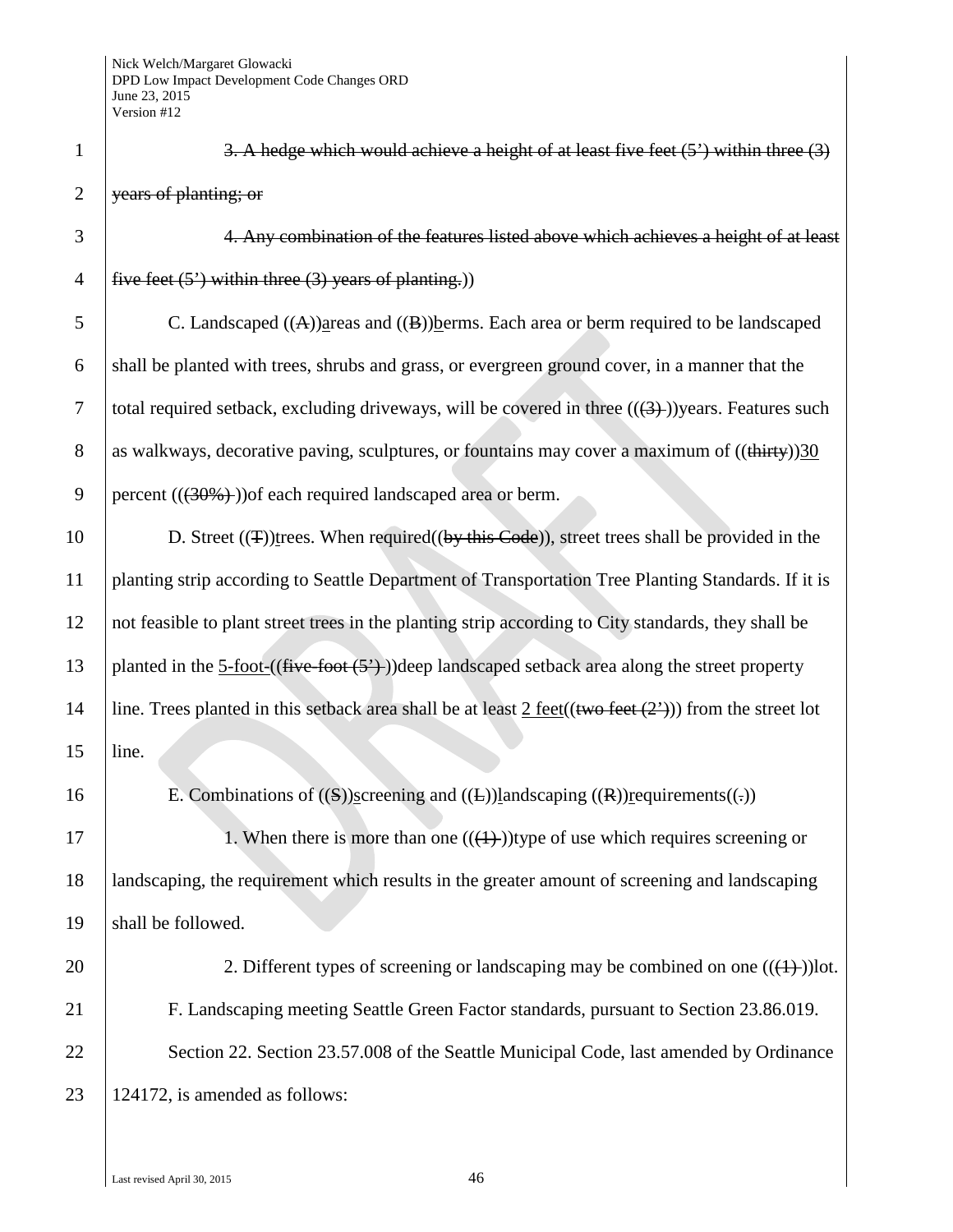| $\mathbf{1}$   | 23.57.008 Development standards                                                                     |
|----------------|-----------------------------------------------------------------------------------------------------|
| $\overline{2}$ | ***                                                                                                 |
| 3              | C. Setbacks and landscaping                                                                         |
| 4              | ***                                                                                                 |
| 5              | 2. The required setback shall be landscaped as follows:                                             |
| 6              | a. A $5((-))$ -foot $((-))$ -deep setback measured perpendicular to the lot lines                   |
| $\tau$         | shall be planted with ground cover.                                                                 |
| 8              | b. The area between 5 feet and 10 feet in from all lot lines shall be planted                       |
| 9              | with continuous vegetation consisting of bushes.                                                    |
| 10             | c. The area between 10 feet and 20 feet in from all lot lines shall be                              |
| 11             | planted with view-obscuring vegetation consisting of evergreen hedges and evergreen trees a         |
| 12             | minimum of 10 feet tall at the time of planting and expected to reach at least 30 feet at maturity. |
| 13             | d. All landscaping shall conform to the Director's Rule on Landscape                                |
| 14             | Standards.                                                                                          |
| 15             | e. Bioretention facilities and rain gardens are allowed as part of the                              |
| 16             | landscaping requirement if the resulting screening and mitigation of visual impacts is the same as  |
| 17             | would otherwise result from the provision of the requirements of this subsection 23.57.008.C.2.     |
| 18             | ***                                                                                                 |
| 19             | Section 23. Section 23.75.140 of the Seattle Municipal Code, last amended by Ordinance              |
| 20             | 124378, is amended as follows:                                                                      |
| 21             | 23.75.140 Setbacks and projections                                                                  |
| 22             | ***                                                                                                 |
| 23             | J. Structures in required setbacks $((.)$                                                           |
|                |                                                                                                     |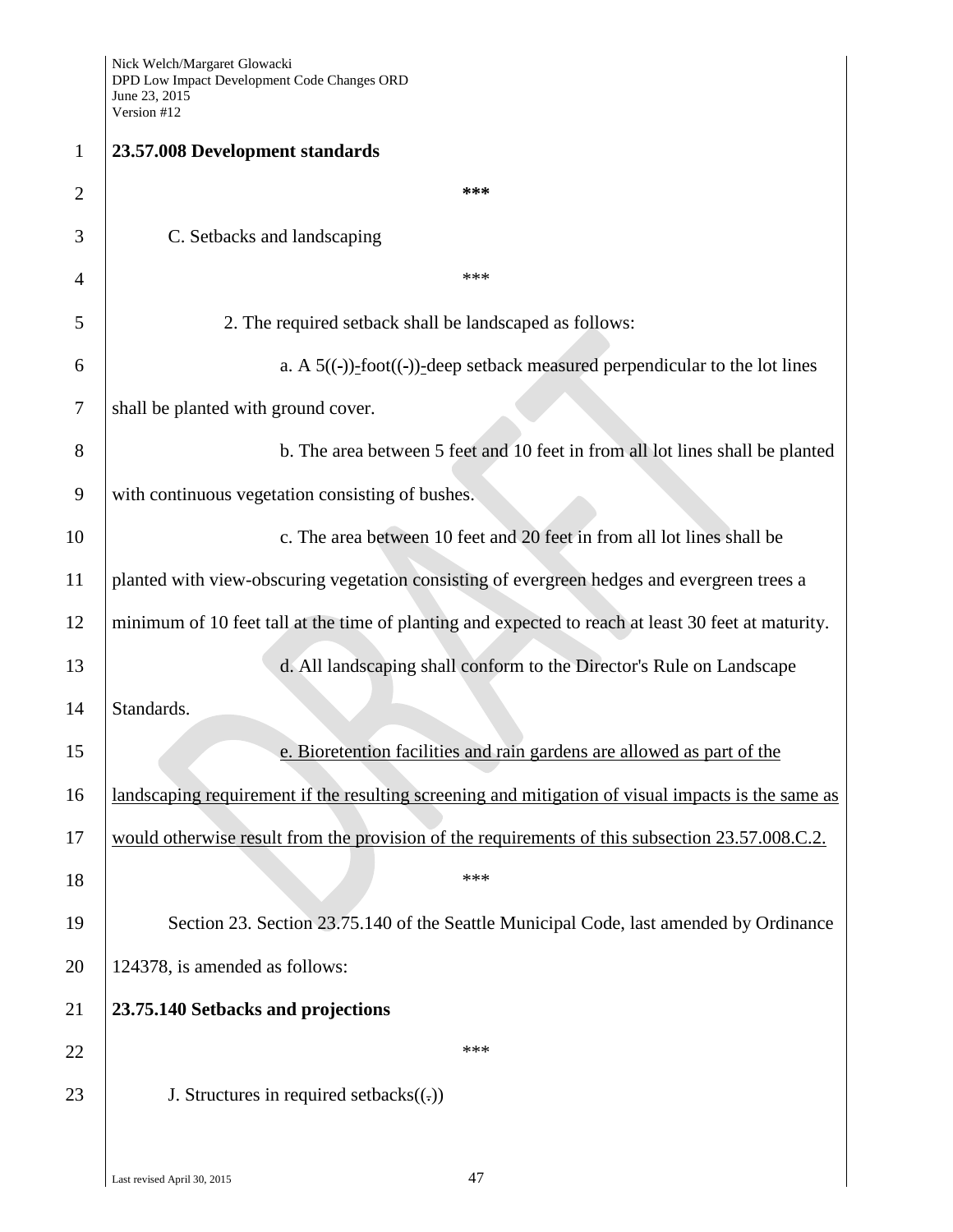| $\mathbf{1}$   | ***                                                                                          |
|----------------|----------------------------------------------------------------------------------------------|
| $\overline{2}$ | 9. Cisterns and above-grade bioretention facilities are permitted without setback            |
| 3              | restrictions if:                                                                             |
| 4              | a. Each cistern and bioretention facility is less than 4.5 feet tall excluding               |
| 5              | piping;                                                                                      |
| 6              | b. Each cistern and bioretention facility is less than 4 feet wide; and                      |
| 7              | c. The system's total storage capacity is no greater than 600 gallons.                       |
| 8              | 10. Cisterns and above-grade bioretention facilities larger than what is allowed in          |
| 9              | subsection 23.75.140.J.9 are permitted within a setback if:                                  |
| 10             | a. It does not exceed 10 percent coverage in any setback area;                               |
| 11             | b. It is not located closer than 2.5 feet from a side lot line: and                          |
| 12             | c. It projects no more than 5 feet into the front or rear setback area.                      |
| 13             | ***                                                                                          |
| 14             | Section 24. Section 23.84A.014 of the Seattle Municipal Code, last amended by                |
| 15             | Ordinance 124378, is amended as follows:                                                     |
| 16             | 23.84A.014 "G"                                                                               |
| 17             | ***                                                                                          |
| 18             | "Green roof" means a landscaped area on the roof of a structure.                             |
| 19             | "Green stormwater infrastructure" means a drainage control facility that uses infiltration,  |
| 20             | evapotranspiration, or stormwater reuse. Examples of green stormwater infrastructure include |
| 21             | permeable pavement, bioretention facilities, and green roofs.                                |
|                |                                                                                              |
|                |                                                                                              |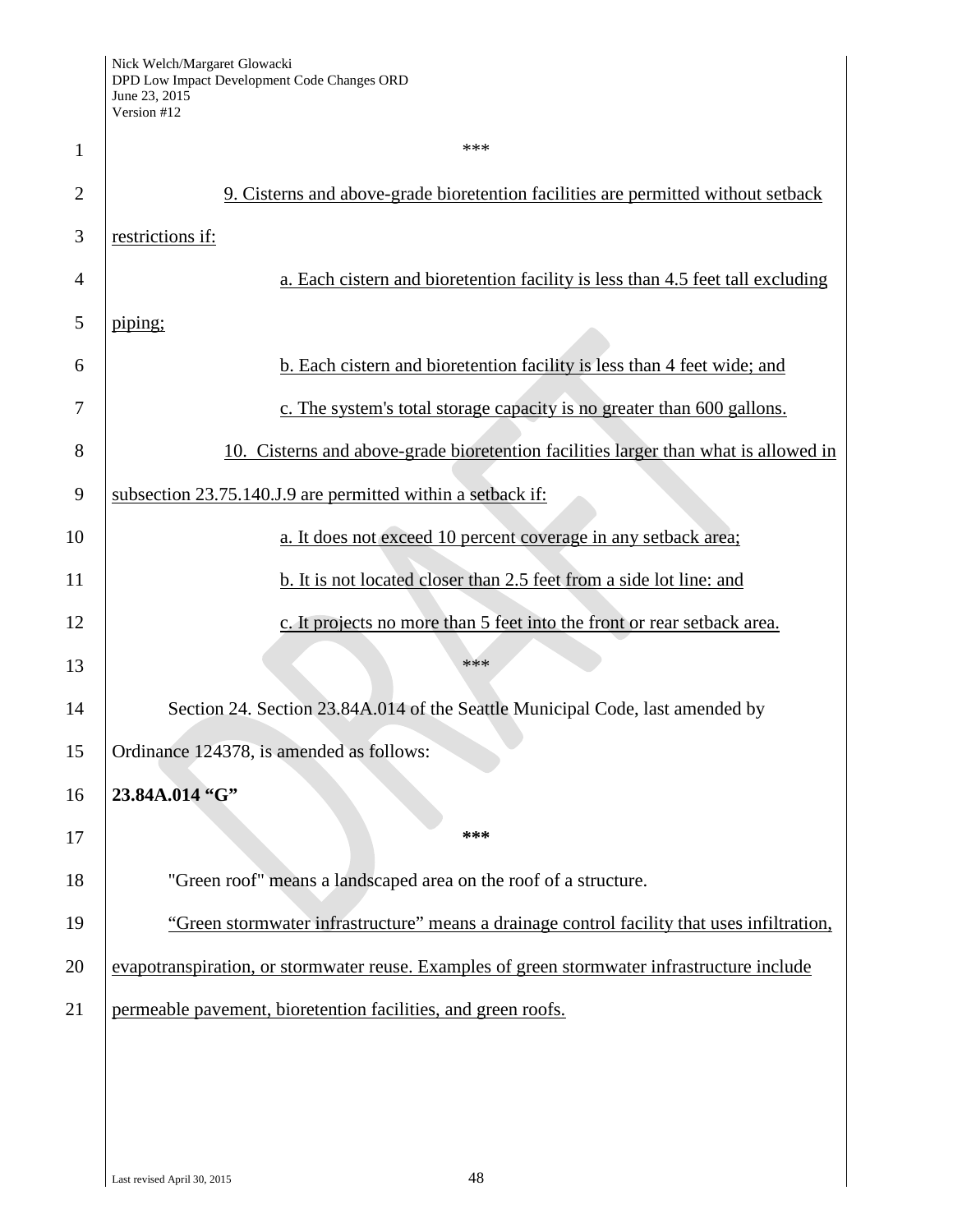| "Green street" means a street right-of-way that is part of the street circulation pattern, that   |
|---------------------------------------------------------------------------------------------------|
| through a variety of treatments, such as sidewalk widening, landscaping, traffic calming, and     |
| pedestrian-oriented features, is enhanced for pedestrian circulation and open space use.          |
| ***                                                                                               |
| Section 25. Section 23.84A.028 of the Seattle Municipal Code, last amended by                     |
| Ordinance 124378, is amended as follows:                                                          |
| 23.84A.028 "O"                                                                                    |
| ***                                                                                               |
| "Open space, landscaped" means exterior space, at ground level, predominantly open to             |
| public view and used for the planting of trees, shrubs, ground cover, bioretention, rain gardens, |
| and other natural vegetation.                                                                     |
| ***                                                                                               |
|                                                                                                   |
|                                                                                                   |
|                                                                                                   |